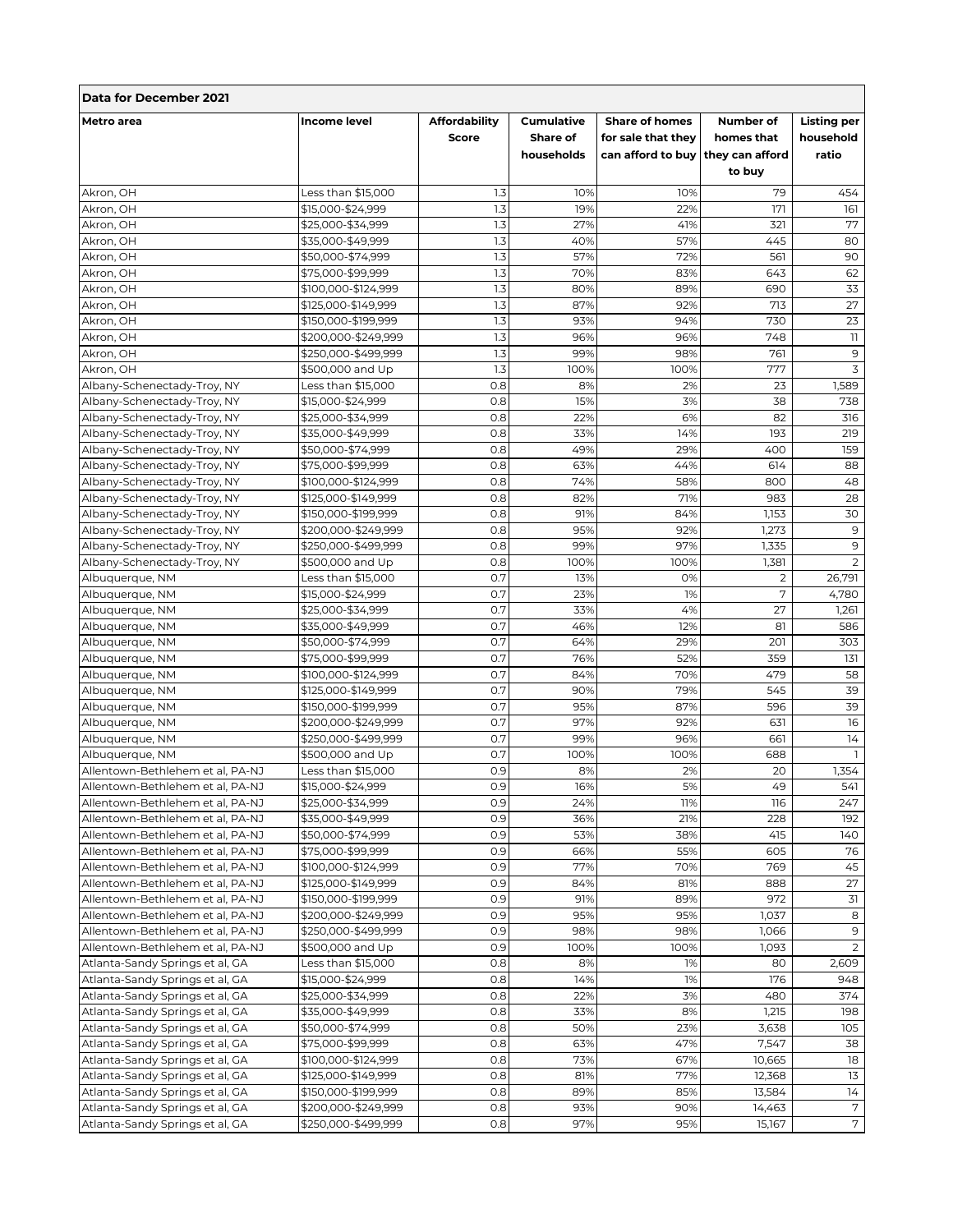| Atlanta-Sandy Springs et al, GA | \$500,000 and Up    | 0.8          | 100% | 100% | 15,990 | $\overline{2}$ |
|---------------------------------|---------------------|--------------|------|------|--------|----------------|
| Augusta-Richmond County, GA-SC  | Less than \$15,000  | 0.9          | 12%  | 4%   | 39     | 850            |
| Augusta-Richmond County, GA-SC  | \$15,000-\$24,999   | 0.9          | 22%  | 7%   | 65     | 336            |
| Augusta-Richmond County, GA-SC  | \$25,000-\$34,999   | 0.9          | 32%  | 13%  | 125    | 163            |
| Augusta-Richmond County, GA-SC  | \$35,000-\$49,999   | 0.9          | 44%  | 23%  | 228    | 133            |
| Augusta-Richmond County, GA-SC  | \$50,000-\$74,999   | 0.9          | 62%  | 44%  | 434    | 80             |
| Augusta-Richmond County, GA-SC  | \$75,000-\$99,999   | 0.9          | 74%  | 67%  | 665    | 34             |
| Augusta-Richmond County, GA-SC  | \$100,000-\$124,999 | 0.9          | 83%  | 81%  | 805    | 21             |
| Augusta-Richmond County, GA-SC  | \$125,000-\$149,999 | 0.9          | 88%  | 89%  | 880    | 18             |
|                                 |                     |              |      |      |        |                |
| Augusta-Richmond County, GA-SC  | \$150,000-\$199,999 | 0.9          | 94%  | 93%  | 926    | 17             |
| Augusta-Richmond County, GA-SC  | \$200,000-\$249,999 | 0.9          | 97%  | 96%  | 953    | 5              |
| Augusta-Richmond County, GA-SC  | \$250,000-\$499,999 | 0.9          | 99%  | 98%  | 975    | 4              |
| Augusta-Richmond County, GA-SC  | \$500,000 and Up    | 0.9          | 100% | 100% | 993    |                |
| Austin-Round Rock, TX           | Less than \$15,000  | 0.5          | 7%   | 0%   | 3      | 26,640         |
| Austin-Round Rock, TX           | \$15,000-\$24,999   | 0.5          | 12%  | 0%   | 3      | 19,548         |
| Austin-Round Rock, TX           | \$25,000-\$34,999   | 0.5          | 18%  | 0%   | 4      | 14,239         |
| Austin-Round Rock, TX           | \$35,000-\$49,999   | 0.5          | 28%  | 1%   | 13     | 6,657          |
| Austin-Round Rock, TX           | \$50,000-\$74,999   | 0.5          | 45%  | 2%   | 58     | 2,489          |
| Austin-Round Rock, TX           | \$75,000-\$99,999   | 0.5          | 57%  | 9%   | 234    | 523            |
| Austin-Round Rock, TX           | \$100,000-\$124,999 | 0.5          | 68%  | 26%  | 659    | 134            |
| Austin-Round Rock, TX           | \$125,000-\$149,999 | 0.5          | 76%  | 46%  | 1,174  | 61             |
| Austin-Round Rock, TX           | \$150,000-\$199,999 | 0.5          | 86%  | 64%  | 1,654  | 56             |
| Austin-Round Rock, TX           | \$200,000-\$249,999 | 0.5          | 91%  | 79%  | 2,018  | 20             |
| Austin-Round Rock, TX           | \$250,000-\$499,999 | 0.5          | 97%  | 88%  | 2,262  | 21             |
| Austin-Round Rock, TX           | \$500,000 and Up    | 0.5          | 100% | 100% | 2,571  | 5              |
| Bakersfield, CA                 | Less than \$15,000  | O.7          | 13%  | 0%   | ı      | 32,699         |
|                                 | \$15,000-\$24,999   | 0.7          | 23%  | 1%   | 7      | 3,985          |
| Bakersfield, CA                 | \$25,000-\$34.999   | O.7          |      | 4%   |        |                |
| Bakersfield, CA                 |                     |              | 34%  |      | 37     | 708            |
| Bakersfield, CA                 | \$35,000-\$49,999   | 0.7          | 47%  | 12%  | 123    | 306            |
| Bakersfield, CA                 | \$50,000-\$74,999   | 0.7          | 65%  | 33%  | 341    | 136            |
| Bakersfield, CA                 | \$75,000-\$99,999   | 0.7          | 76%  | 59%  | 605    | 64             |
| Bakersfield, CA                 | \$100,000-\$124,999 | 0.7          | 85%  | 76%  | 778    | 25             |
| Bakersfield, CA                 | \$125,000-\$149,999 | 0.7          | 90%  | 86%  | 874    | 16             |
| Bakersfield, CA                 | \$150,000-\$199,999 | 0.7          | 95%  | 91%  | 928    | 17             |
| Bakersfield, CA                 | \$200,000-\$249,999 | 0.7          | 97%  | 95%  | 967    | 8              |
| Bakersfield, CA                 | \$250,000-\$499,999 | 0.7          | 99%  | 97%  | 992    | 6              |
| Bakersfield, CA                 | \$500,000 and Up    | 0.7          | 100% | 100% | 1,019  | <b>T</b>       |
| Baltimore-Columbia-Towson, MD   | Less than \$15,000  | 1.1          | 8%   | 6%   | 200    | 489            |
| Baltimore-Columbia-Towson, MD   | \$15,000-\$24,999   | 1.1          | 14%  | 9%   | 294    | 222            |
| Baltimore-Columbia-Towson, MD   | \$25,000-\$34,999   | 1.1          | 20%  | 16%  | 535    | 128            |
| Baltimore-Columbia-Towson, MD   | \$35,000-\$49,999   | 1.1          | 29%  | 26%  | 885    | 119            |
| Baltimore-Columbia-Towson, MD   | \$50,000-\$74,999   | 1.1          | 44%  | 43%  | 1,463  | 106            |
| Baltimore-Columbia-Towson, MD   | \$75,000-\$99,999   | 1.1          | 56%  | 61%  | 2,098  | 63             |
| Baltimore-Columbia-Towson, MD   | \$100,000-\$124,999 | 1.1          | 67%  | 73%  | 2,521  | 44             |
| Baltimore-Columbia-Towson, MD   | \$125,000-\$149,999 | 1.1          | 75%  | 81%  | 2,781  | 30             |
| Baltimore-Columbia-Towson, MD   | \$150,000-\$199,999 | 1.1          | 86%  | 88%  | 3,015  | 40             |
| Baltimore-Columbia-Towson, MD   | \$200,000-\$249,999 | 1.1          | 91%  | 93%  | 3,194  | 19             |
| Baltimore-Columbia-Towson, MD   | \$250,000-\$499,999 | 1.1          | 97%  | 96%  |        | 16             |
|                                 |                     |              | 100% |      | 3,308  | 5              |
| Baltimore-Columbia-Towson, MD   | \$500,000 and Up    | 1.1          |      | 100% | 3,442  |                |
| Baton Rouge, LA                 | Less than \$15,000  | 0.9          | 12%  | 4%   | 43     | 872            |
| Baton Rouge, LA                 | \$15,000-\$24,999   | 0.9          | 21%  | 6%   | 77     | 355            |
| Baton Rouge, LA                 | \$25,000-\$34,999   | 0.9          | 30%  | 13%  | 156    | 191            |
| Baton Rouge, LA                 | \$35,000-\$49,999   | 0.9          | 42%  | 22%  | 269    | 155            |
| Baton Rouge, LA                 | \$50,000-\$74,999   | 0.9          | 58%  | 40%  | 481    | 98             |
| Baton Rouge, LA                 | \$75,000-\$99,999   | 0.9          | 69%  | 61%  | 748    | 42             |
| Baton Rouge, LA                 | \$100,000-\$124,999 | 0.9          | 78%  | 78%  | 944    | 32             |
| Baton Rouge, LA                 | \$125,000-\$149,999 | 0.9          | 85%  | 85%  | 1,040  | 18             |
| Baton Rouge, LA                 | \$150,000-\$199,999 | 0.9          | 92%  | 90%  | 1,098  | 20             |
| Baton Rouge, LA                 | \$200,000-\$249,999 | 0.9          | 95%  | 94%  | 1,146  | 7              |
| Baton Rouge, LA                 | \$250,000-\$499,999 | 0.9          | 98%  | 97%  | 1,178  | 7              |
| Baton Rouge, LA                 | \$500,000 and Up    | 0.9          | 100% | 100% | 1,217  | $\overline{2}$ |
| Birmingham-Hoover, AL           | Less than \$15,000  | 1            | 11%  | 11%  | 174    | 340            |
| Birmingham-Hoover, AL           | \$15,000-\$24,999   | $\mathbf{1}$ | 20%  | 15%  | 253    | 162            |
| Birmingham-Hoover, AL           | \$25,000-\$34,999   | $\mathbb{I}$ | 29%  | 26%  | 423    | 96             |
| Birmingham-Hoover, AL           | \$35,000-\$49,999   | 1            | 41%  | 37%  | 601    | 83             |
| Birmingham-Hoover, AL           | \$50,000-\$74,999   | $\mathbf{1}$ | 58%  | 51%  | 831    | 90             |
|                                 |                     |              |      |      |        |                |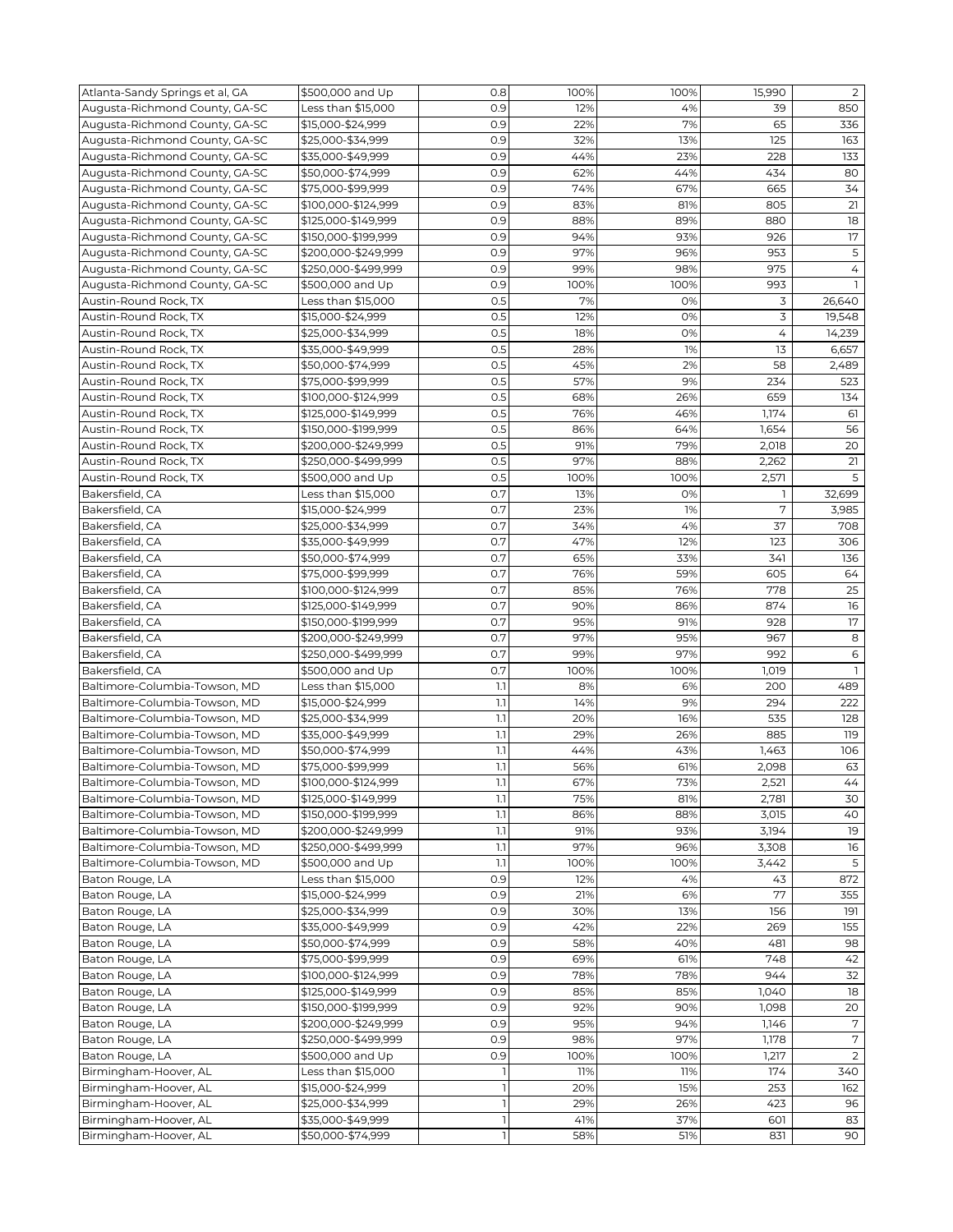| Birmingham-Hoover, AL           | \$75,000-\$99,999   | $\mathbf{1}$ | 70%  | 67%  | 1,099          | 52              |
|---------------------------------|---------------------|--------------|------|------|----------------|-----------------|
| Birmingham-Hoover, AL           | \$100,000-\$124,999 | 1            | 80%  | 79%  | 1,292          | 27              |
| Birmingham-Hoover, AL           | \$125,000-\$149,999 | 1            | 86%  | 86%  | 1,403          | 19              |
| Birmingham-Hoover, AL           | \$150,000-\$199,999 | $\mathbf{1}$ | 93%  | 91%  | 1,492          | 17              |
| Birmingham-Hoover, AL           |                     | $\mathbb{I}$ | 96%  | 95%  | 1,561          | 8               |
|                                 | \$200,000-\$249,999 |              |      |      |                |                 |
| Birmingham-Hoover, AL           | \$250,000-\$499,999 | $\mathbf{1}$ | 99%  | 98%  | 1,602          | 11              |
| Birmingham-Hoover, AL           | \$500,000 and Up    | $\mathbf{1}$ | 100% | 100% | 1,641          | 3               |
| Boise City, ID                  | Less than \$15,000  | 0.6          | 9%   | 0%   | 1              | 13,921          |
| Boise City, ID                  | \$15,000-\$24,999   | 0.6          | 16%  | 0%   | ı              | 13,638          |
| Boise City, ID                  | \$25,000-\$34,999   | 0.6          | 24%  | 0%   | 5              | 4,241           |
| Boise City, ID                  | \$35,000-\$49,999   | 0.6          | 38%  | 1%   | 16             | 2,199           |
| Boise City, ID                  | \$50,000-\$74,999   | 0.6          | 57%  | 11%  | 161            | 373             |
| Boise City, ID                  | \$75,000-\$99,999   | 0.6          | 71%  | 35%  | 517            | 82              |
| Boise City, ID                  | \$100,000-\$124,999 | 0.6          | 81%  | 58%  | 869            | 28              |
| Boise City, ID                  | \$125,000-\$149,999 | 0.6          | 87%  | 72%  | 1,077          | 17              |
| Boise City, ID                  | \$150,000-\$199,999 | 0.6          | 93%  | 83%  | 1,240          | 13              |
| Boise City, ID                  | \$200,000-\$249,999 | 0.6          | 96%  | 91%  | 1,358          | 4               |
|                                 |                     |              |      |      |                |                 |
| Boise City, ID                  | \$250,000-\$499,999 | 0.6          | 99%  | 96%  | 1,430          | 9               |
| Boise City, ID                  | \$500,000 and Up    | 0.6          | 100% | 100% | 1,489          | -1              |
| Boston-Cambridge-Newton, MA-NH  | Less than \$15,000  | 0.6          | 8%   | 0%   |                | #DIV/0!         |
| Boston-Cambridge-Newton, MA-NH  | \$15,000-\$24,999   | 0.6          | 14%  | 0%   | $\overline{c}$ | 58,941          |
| Boston-Cambridge-Newton, MA-NH  | \$25,000-\$34,999   | 0.6          | 20%  | 0%   | 6              | 17,664          |
| Boston-Cambridge-Newton, MA-NH  | \$35,000-\$49,999   | 0.6          | 28%  | 1%   | 39             | 3,667           |
| Boston-Cambridge-Newton, MA-NH  | \$50,000-\$74,999   | 0.6          | 40%  | 5%   | 191            | 1,206           |
| Boston-Cambridge-Newton, MA-NH  | \$75,000-\$99,999   | 0.6          | 51%  | 14%  | 516            | 416             |
| Boston-Cambridge-Newton, MA-NH  | \$100,000-\$124,999 | 0.6          | 62%  | 26%  | 962            | 191             |
| Boston-Cambridge-Newton, MA-NH  | \$125,000-\$149,999 | 0.6          | 70%  | 39%  | 1,445          | 106             |
| Boston-Cambridge-Newton, MA-NH  | \$150,000-\$199,999 | 0.6          | 81%  | 55%  | 2,056          | 106             |
| Boston-Cambridge-Newton, MA-NH  | \$200,000-\$249,999 | 0.6          | 87%  | 69%  | 2,578          | 47              |
|                                 |                     |              | 95%  |      |                |                 |
| Boston-Cambridge-Newton, MA-NH  | \$250,000-\$499,999 | 0.6          |      | 81%  | 3,009          | 52              |
| Boston-Cambridge-Newton, MA-NH  | \$500,000 and Up    | 0.6          | 100% | 100% | 3,715          | 14              |
| Bridgeport-Stamford-Norwalk, CT | Less than \$15,000  | 0.6          | 8%   | 0%   | $\overline{2}$ | 15,045          |
| Bridgeport-Stamford-Norwalk, CT | \$15,000-\$24,999   | 0.6          | 13%  | 1%   | 10             | 2,025           |
| Bridgeport-Stamford-Norwalk, CT | \$25,000-\$34,999   | 0.6          | 19%  | 2%   | 31             | 668             |
| Bridgeport-Stamford-Norwalk, CT | \$35,000-\$49,999   | 0.6          | 28%  | 5%   | 89             | 298             |
| Bridgeport-Stamford-Norwalk, CT | \$50,000-\$74,999   | 0.6          | 40%  | 12%  | 221            | 226             |
| Bridgeport-Stamford-Norwalk, CT | \$75,000-\$99,999   | 0.6          | 50%  | 22%  | 394            | 98              |
| Bridgeport-Stamford-Norwalk, CT | \$100,000-\$124,999 | 0.6          | 59%  | 30%  | 555            | 58              |
| Bridgeport-Stamford-Norwalk, CT | \$125,000-\$149,999 | 0.6          | 66%  | 37%  | 683            | 34              |
| Bridgeport-Stamford-Norwalk, CT | \$150,000-\$199,999 | 0.6          | 77%  | 47%  | 851            | 44              |
| Bridgeport-Stamford-Norwalk, CT | \$200,000-\$249,999 | 0.6          | 82%  | 56%  | 1,022          | 23              |
| Bridgeport-Stamford-Norwalk, CT |                     | 0.6          | 92%  | 67%  | 1,223          | 30              |
|                                 | \$250,000-\$499,999 |              |      |      |                |                 |
| Bridgeport-Stamford-Norwalk, CT | \$500,000 and Up    | 0.6          | 100% | 100% | 1,824          | 10              |
| Buffalo-Cheektowaga et al, NY   | Less than \$15,000  | 11           | 11%  | 2%   | 12             | 5,799           |
| Buffalo-Cheektowaga et al, NY   | \$15,000-\$24,999   | 1            | 20%  | 7%   | 56             | 808             |
| Buffalo-Cheektowaga et al, NY   | \$25,000-\$34,999   | 1            | 29%  | 20%  | 153            | 305             |
| Buffalo-Cheektowaga et al, NY   | \$35,000-\$49,999   | $\mathbf{1}$ | 41%  | 34%  | 264            | 248             |
| Buffalo-Cheektowaga et al, NY   | \$50,000-\$74,999   | $\mathbf{1}$ | 58%  | 50%  | 392            | 219             |
| Buffalo-Cheektowaga et al, NY   | \$75,000-\$99,999   | $\mathbf{1}$ | 71%  | 65%  | 505            | 126             |
| Buffalo-Cheektowaga et al, NY   | \$100,000-\$124,999 | $\mathbf{1}$ | 80%  | 74%  | 576            | 74              |
| Buffalo-Cheektowaga et al, NY   | \$125,000-\$149,999 | 1            | 87%  | 81%  | 629            | 50              |
| Buffalo-Cheektowaga et al, NY   | \$150,000-\$199,999 | $\mathbf{1}$ | 93%  | 88%  | 688            | 42              |
| Buffalo-Cheektowaga et al, NY   | \$200,000-\$249,999 | $\mathbb{I}$ | 97%  | 94%  | 735            | $\overline{15}$ |
| Buffalo-Cheektowaga et al, NY   | \$250,000-\$499,999 | $\mathbf{1}$ | 99%  | 98%  | 761            | 15              |
|                                 |                     |              |      |      |                |                 |
| Buffalo-Cheektowaga et al, NY   | \$500,000 and Up    | 1            | 100% | 100% | 780            | 4               |
| Cape Coral-Fort Myers, FL       | Less than \$15,000  | 0.6          | 9%   | 0%   | 2              | 13,991          |
| Cape Coral-Fort Myers, FL       | \$15,000-\$24,999   | 0.6          | 18%  | 1%   | 10             | 1,981           |
| Cape Coral-Fort Myers, FL       | \$25,000-\$34,999   | 0.6          | 27%  | 2%   | 34             | 743             |
| Cape Coral-Fort Myers, FL       | \$35,000-\$49,999   | 0.6          | 41%  | 5%   | 97             | 379             |
| Cape Coral-Fort Myers, FL       | \$50,000-\$74,999   | 0.6          | 60%  | 16%  | 300            | 199             |
| Cape Coral-Fort Myers, FL       | \$75,000-\$99,999   | 0.6          | 72%  | 36%  | 676            | 65              |
| Cape Coral-Fort Myers, FL       | \$100,000-\$124,999 | 0.6          | 81%  | 54%  | 1,011          | 31              |
| Cape Coral-Fort Myers, FL       | \$125,000-\$149,999 | 0.6          | 87%  | 64%  | 1,207          | 11              |
| Cape Coral-Fort Myers, FL       | \$150,000-\$199,999 | 0.6          | 93%  | 74%  | 1,385          | 13              |
| Cape Coral-Fort Myers, FL       | \$200,000-\$249,999 | 0.6          | 95%  | 82%  | 1,533          | 5               |
| Cape Coral-Fort Myers, FL       |                     | 0.6          | 99%  | 89%  |                | 6               |
|                                 | \$250,000-\$499,999 |              |      |      | 1,668          |                 |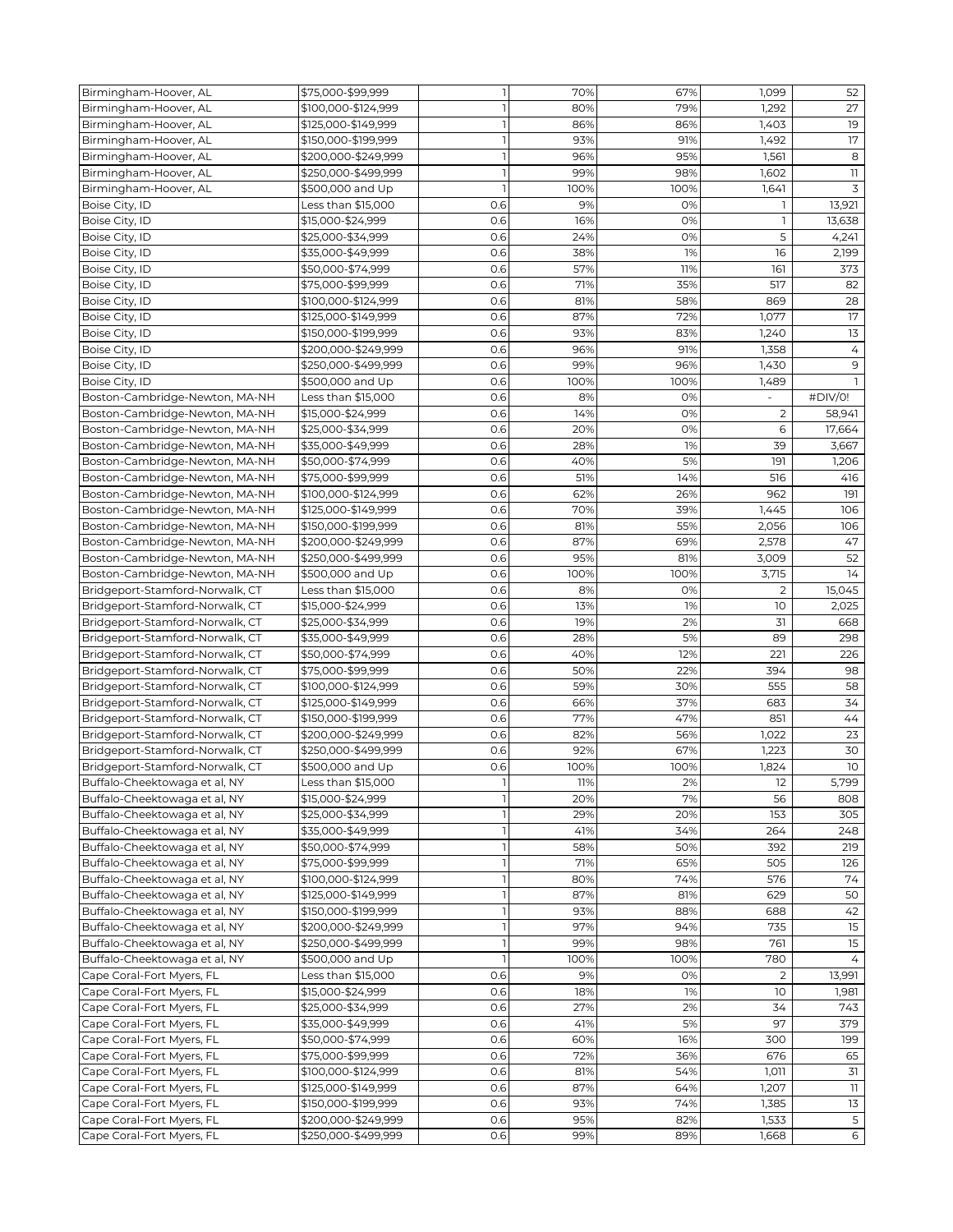| Cape Coral-Fort Myers, FL       | \$500,000 and Up    | 0.6          | 100% | 100% | 1,880  | 3              |
|---------------------------------|---------------------|--------------|------|------|--------|----------------|
| Charleston-North Charleston, SC | Less than \$15,000  | 0.6          | 9%   | 0%   | 4      | 7,143          |
| Charleston-North Charleston, SC | \$15,000-\$24,999   | 0.6          | 17%  | 1%   | 8      | 3,039          |
| Charleston-North Charleston, SC | \$25,000-\$34,999   | 0.6          | 25%  | 2%   | 23     | 1,178          |
| Charleston-North Charleston, SC | \$35,000-\$49,999   | 0.6          | 36%  | 6%   | 61     | 655            |
| Charleston-North Charleston, SC | \$50,000-\$74,999   | 0.6          | 53%  | 17%  | 183    | 270            |
| Charleston-North Charleston, SC | \$75,000-\$99,999   | 0.6          | 67%  | 36%  | 385    | 100            |
| Charleston-North Charleston, SC | \$100,000-\$124,999 | 0.6          | 77%  | 51%  | 556    | 57             |
| Charleston-North Charleston, SC | \$125,000-\$149,999 | 0.6          | 83%  | 61%  | 657    | 31             |
|                                 |                     |              | 90%  |      | 738    | 33             |
| Charleston-North Charleston, SC | \$150,000-\$199,999 | 0.6          |      | 68%  |        |                |
| Charleston-North Charleston, SC | \$200,000-\$249,999 | 0.6          | 94%  | 75%  | 807    | 11             |
| Charleston-North Charleston, SC | \$250,000-\$499,999 | 0.6          | 98%  | 82%  | 887    | 16             |
| Charleston-North Charleston, SC | \$500,000 and Up    | 0.6          | 100% | 100% | 1,082  | 3              |
| Charlotte-Concord et al, NC-SC  | Less than \$15,000  | 0.8          | 8%   | 1%   | 18     | 5,251          |
| Charlotte-Concord et al, NC-SC  | \$15,000-\$24,999   | 0.8          | 16%  | 1%   | 34     | 2,354          |
| Charlotte-Concord et al, NC-SC  | \$25,000-\$34,999   | 0.8          | 24%  | 4%   | 95     | 848            |
| Charlotte-Concord et al, NC-SC  | \$35,000-\$49,999   | 0.8          | 36%  | 10%  | 262    | 485            |
| Charlotte-Concord et al, NC-SC  | \$50,000-\$74,999   | 0.8          | 54%  | 25%  | 637    | 252            |
| Charlotte-Concord et al, NC-SC  | \$75,000-\$99,999   | 0.8          | 67%  | 47%  | 1,182  | 110            |
| Charlotte-Concord et al, NC-SC  | \$100,000-\$124,999 | 0.8          | 76%  | 65%  | 1,643  | 55             |
| Charlotte-Concord et al, NC-SC  | \$125,000-\$149,999 | 0.8          | 83%  | 75%  | 1,914  | 31             |
| Charlotte-Concord et al, NC-SC  | \$150,000-\$199,999 | 0.8          | 90%  | 83%  | 2,115  | 35             |
| Charlotte-Concord et al. NC-SC  | \$200,000-\$249,999 | 0.8          | 94%  | 89%  | 2,264  | 16             |
| Charlotte-Concord et al, NC-SC  | \$250,000-\$499,999 | 0.8          | 98%  | 95%  | 2,403  | 17             |
| Charlotte-Concord et al, NC-SC  | \$500,000 and Up    | 0.8          | 100% | 100% | 2,542  | $\overline{4}$ |
| Chattanooga, TN-GA              | Less than \$15,000  | 0.8          | 10%  | 2%   | 11     | 2,225          |
| Chattanooga, TN-GA              | \$15,000-\$24,999   | 0.8          | 20%  | 5%   | 28     | 720            |
| Chattanooga, TN-GA              | \$25,000-\$34,999   | 0.8          | 30%  | 11%  | 68     | 343            |
| Chattanooga, TN-GA              | \$35,000-\$49,999   | 0.8          | 44%  | 21%  | 127    | 239            |
| Chattanooga, TN-GA              | \$50,000-\$74,999   | 0.8          | 61%  | 37%  | 224    | 176            |
| Chattanooga, TN-GA              | \$75,000-\$99,999   | 0.8          | 74%  | 57%  | 341    | 89             |
| Chattanooga, TN-GA              | \$100,000-\$124,999 | 0.8          | 83%  | 72%  | 434    | 37             |
| Chattanooga, TN-GA              | \$125,000-\$149,999 | 0.8          | 89%  | 82%  | 491    | 26             |
| Chattanooga, TN-GA              | \$150,000-\$199,999 | 0.8          | 94%  | 89%  | 535    | 23             |
| Chattanooga, TN-GA              | \$200,000-\$249,999 | 0.8          | 96%  | 94%  | 563    | 9              |
| Chattanooga, TN-GA              | \$250,000-\$499,999 | 0.8          | 99%  | 96%  | 580    | 12             |
| Chattanooga, TN-GA              | \$500,000 and Up    | 0.8          | 100% | 100% | 601    | $\overline{4}$ |
| Chicago et al, IL-IN-WI         | Less than \$15,000  | 1            | 9%   | 1%   | 170    | 2,105          |
| Chicago et al, IL-IN-WI         | \$15,000-\$24,999   | $\mathbb{I}$ | 16%  | 3%   | 455    | 545            |
| Chicago et al, IL-IN-WI         | \$25,000-\$34,999   | $\mathbb{I}$ | 23%  | 9%   | 1,351  | 185            |
| Chicago et al, IL-IN-WI         | \$35,000-\$49,999   | $\mathbf{1}$ | 34%  | 20%  | 3,041  | 121            |
| Chicago et al, IL-IN-WI         | \$50,000-\$74,999   | 1            | 49%  | 38%  | 5,851  | 95             |
| Chicago et al, IL-IN-WI         | \$75,000-\$99,999   | $\mathbf{1}$ | 62%  | 57%  | 8,853  | 54             |
| Chicago et al, IL-IN-WI         | \$100,000-\$124,999 | $\mathbf{I}$ | 72%  | 71%  | 10,899 | 31             |
| Chicago et al, IL-IN-WI         | \$125,000-\$149,999 | 1            | 79%  | 78%  | 12,095 | 21             |
| Chicago et al, IL-IN-WI         | \$150,000-\$199,999 | $\mathbb{I}$ | 88%  | 84%  | 13,037 | 25             |
| Chicago et al, IL-IN-WI         | \$200,000-\$249,999 | 1            | 92%  | 90%  | 13,839 | 12             |
| Chicago et al, IL-IN-WI         | \$250,000-\$499,999 | $\mathbf{1}$ | 97%  | 94%  | 14,565 | 11             |
| Chicago et al, IL-IN-WI         | \$500,000 and Up    | $\mathbf{1}$ | 100% | 100% | 15,437 | $\overline{4}$ |
| Cincinnati, OH-KY-IN            | Less than \$15,000  | 0.9          | 9%   | 2%   | 53     | 1,710          |
| Cincinnati, OH-KY-IN            | \$15,000-\$24,999   | 0.9          | 17%  | 5%   | 120    | 587            |
| Cincinnati, OH-KY-IN            | \$25,000-\$34,999   | 0.9          | 25%  | 12%  | 272    | 272            |
| Cincinnati, OH-KY-IN            | \$35,000-\$49,999   | 0.9          | 37%  | 24%  | 529    | 198            |
| Cincinnati, OH-KY-IN            | \$50,000-\$74,999   | 0.9          | 54%  | 42%  | 928    | 157            |
| Cincinnati, OH-KY-IN            | \$75,000-\$99,999   | 0.9          | 67%  | 58%  | 1,287  | 96             |
| Cincinnati, OH-KY-IN            | \$100,000-\$124,999 | 0.9          | 77%  | 69%  | 1,522  | 54             |
| Cincinnati, OH-KY-IN            | \$125,000-\$149,999 | 0.9          | 84%  | 77%  | 1,692  | 33             |
| Cincinnati, OH-KY-IN            | \$150,000-\$199,999 | 0.9          | 91%  | 85%  | 1,877  | 33             |
| Cincinnati, OH-KY-IN            | \$200,000-\$249,999 | 0.9          | 95%  | 92%  | 2,043  | 12             |
| Cincinnati, OH-KY-IN            | \$250,000-\$499,999 | 0.9          | 98%  | 97%  | 2,139  | 14             |
| Cincinnati, OH-KY-IN            | \$500,000 and Up    | 0.9          | 100% | 100% | 2,210  | 3              |
| Cleveland-Elyria, OH            | Less than \$15,000  | 1.1          | 12%  | 7%   | 185    | 607            |
| Cleveland-Elyria, OH            | \$15,000-\$24,999   | 1.1          | 21%  | 15%  | 375    | 208            |
| Cleveland-Elyria, OH            | \$25,000-\$34,999   | 1.1          | 30%  | 31%  | 789    | 99             |
| Cleveland-Elyria, OH            | \$35,000-\$49,999   | 1.1          | 42%  | 48%  | 1,212  | 88             |
| Cleveland-Elyria, OH            | \$50,000-\$74,999   | 1.1          | 59%  | 64%  | 1,621  | 98             |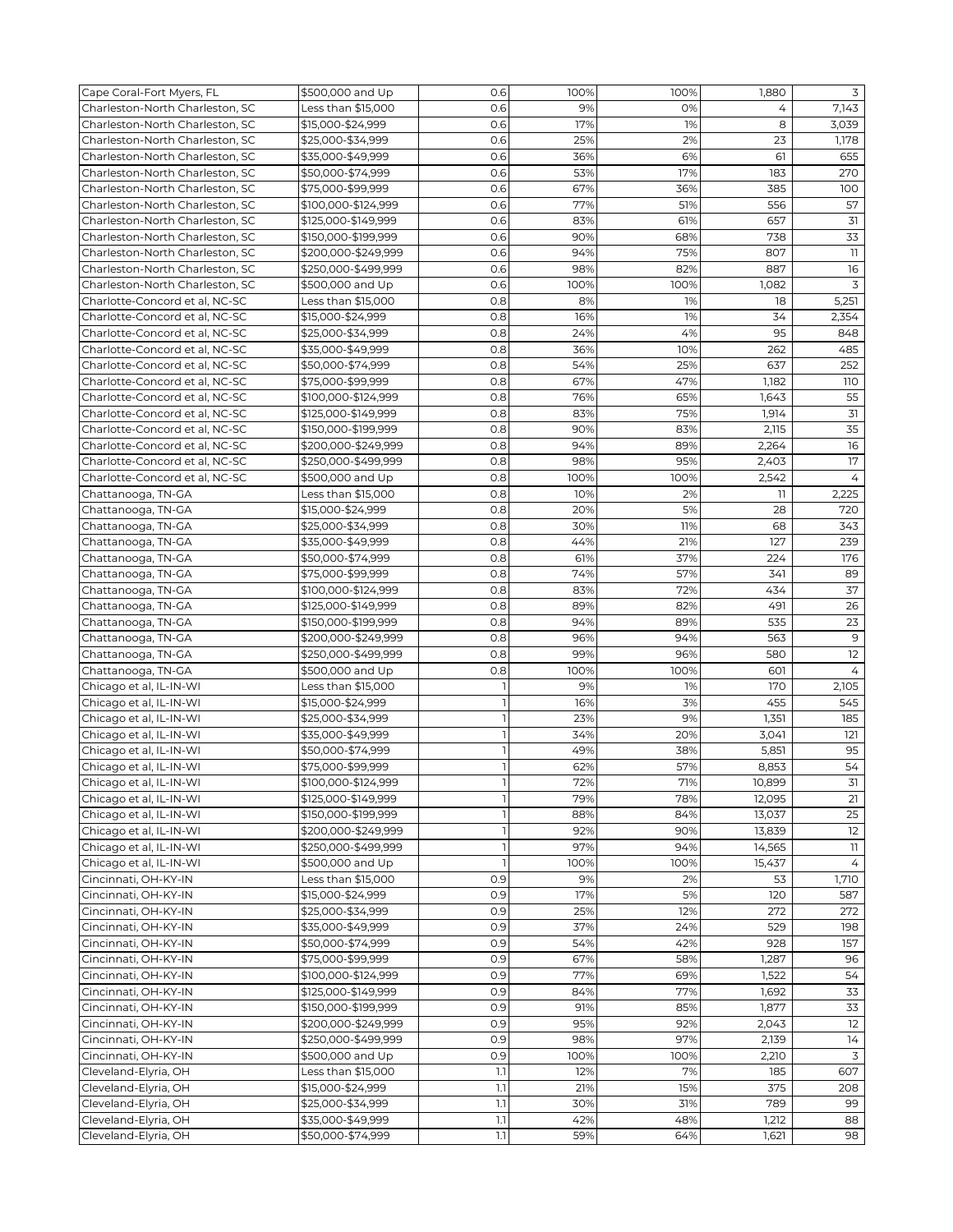| Cleveland-Elyria, OH                                               | \$75,000-\$99,999   | 1.1                     | 71%  | 77%  | 1,951 | 55             |
|--------------------------------------------------------------------|---------------------|-------------------------|------|------|-------|----------------|
| Cleveland-Elyria, OH                                               | \$100,000-\$124,999 | 1.1                     | 80%  | 84%  | 2,136 | 34             |
| Cleveland-Elyria, OH                                               | \$125,000-\$149,999 | 1.1                     | 86%  | 88%  | 2,244 | 21             |
| Cleveland-Elyria, OH                                               | \$150,000-\$199,999 | 1.1                     | 92%  | 92%  | 2,338 | 22             |
| Cleveland-Elyria, OH                                               | \$200,000-\$249,999 | 1.1                     | 95%  | 95%  | 2,414 | 11             |
| Cleveland-Elyria, OH                                               | \$250,000-\$499,999 | 1.1                     | 99%  | 98%  | 2,479 | $11$           |
| Cleveland-Elyria, OH                                               | \$500,000 and Up    | 1.1                     | 100% | 100% | 2,541 | 3              |
|                                                                    |                     |                         |      |      |       |                |
| Colorado Springs, CO                                               | Less than \$15,000  | 0.5                     | 7%   | 0%   | 3     | 8,228          |
| Colorado Springs, CO                                               | \$15,000-\$24,999   | 0.5                     | 14%  | 0%   | 3     | 5,717          |
| Colorado Springs, CO                                               | \$25,000-\$34,999   | 0.5                     | 22%  | 1%   | 9     | 2,189          |
| Colorado Springs, CO                                               | \$35,000-\$49,999   | 0.5                     | 33%  | 3%   | 21    | 1,658          |
| Colorado Springs, CO                                               | \$50,000-\$74,999   | 0.5                     | 51%  | 7%   | 57    | 896            |
| Colorado Springs, CO                                               | \$75,000-\$99,999   | 0.5                     | 65%  | 20%  | 170   | 215            |
| Colorado Springs, CO                                               | \$100,000-\$124,999 | 0.5                     | 76%  | 42%  | 352   | 79             |
| Colorado Springs, CO                                               | \$125,000-\$149,999 | 0.5                     | 84%  | 58%  | 489   | 37             |
| Colorado Springs, CO                                               | \$150,000-\$199,999 | 0.5                     | 92%  | 71%  | 597   | 44             |
| Colorado Springs, CO                                               | \$200,000-\$249,999 | 0.5                     | 95%  | 82%  | 693   | 14             |
| Colorado Springs, CO                                               | \$250,000-\$499,999 | 0.5                     | 99%  | 90%  | 761   | 12             |
| Colorado Springs, CO                                               | \$500,000 and Up    | 0.5                     | 100% | 100% | 841   | $\overline{2}$ |
| Columbia, SC                                                       | Less than \$15,000  | 0.9                     | 12%  | 2%   | 21    | 1,919          |
| Columbia, SC                                                       | \$15,000-\$24,999   | 0.9                     | 20%  | 4%   | 39    | 738            |
| Columbia, SC                                                       | \$25,000-\$34,999   | 0.9                     | 29%  | 9%   | 95    | 351            |
| Columbia, SC                                                       | \$35,000-\$49,999   | 0.9                     | 43%  | 18%  | 193   | 198            |
| Columbia, SC                                                       | \$50,000-\$74,999   | 0.9                     | 62%  | 43%  | 467   | 125            |
| Columbia, SC                                                       | \$75,000-\$99,999   | 0.9                     | 75%  | 73%  | 786   | 51             |
| Columbia, SC                                                       | \$100,000-\$124,999 | 0.9                     | 84%  | 85%  | 923   | 25             |
| Columbia, SC                                                       | \$125,000-\$149,999 | 0.9                     | 89%  | 89%  | 968   | 16             |
|                                                                    |                     | 0.9                     | 95%  | 93%  | 1,007 | 19             |
| Columbia, SC                                                       | \$150,000-\$199,999 |                         |      |      |       |                |
| Columbia, SC                                                       | \$200,000-\$249,999 | 0.9                     | 97%  | 96%  | 1,045 | 7              |
| Columbia, SC                                                       | \$250,000-\$499,999 | 0.9                     | 99%  | 98%  | 1,066 | 7              |
| Columbia, SC                                                       | \$500,000 and Up    | 0.9                     | 100% | 100% | 1,083 | $\mathbf{1}$   |
| Columbus, OH                                                       | Less than \$15,000  | $\mathbb{I}$            | 9%   | 1%   | 19    | 4,147          |
| Columbus, OH                                                       | \$15,000-\$24,999   | 1                       | 16%  | 5%   | 78    | 760            |
| Columbus, OH                                                       | \$25,000-\$34,999   | $\mathbf{1}$            | 24%  | 13%  | 212   | 320            |
| Columbus, OH                                                       | \$35,000-\$49,999   | 1                       | 36%  | 26%  | 420   | 244            |
| Columbus, OH                                                       | \$50,000-\$74,999   | 1                       | 54%  | 43%  | 699   | 197            |
| Columbus, OH                                                       | \$75,000-\$99,999   | 1                       | 67%  | 60%  | 971   | 116            |
| Columbus, OH                                                       | \$100,000-\$124,999 | $\overline{\mathbf{1}}$ | 77%  | 73%  | 1,180 | 61             |
| Columbus, OH                                                       | \$125,000-\$149,999 | $\mathbb{I}$            | 84%  | 82%  | 1,328 | 40             |
| Columbus, OH                                                       | \$150,000-\$199,999 | $\mathbf{1}$            | 92%  | 90%  | 1,456 | 45             |
| Columbus, OH                                                       | \$200,000-\$249,999 | $\mathbf{1}$            | 95%  | 95%  | 1,545 | 20             |
| Columbus, OH                                                       | \$250,000-\$499,999 | 1                       | 99%  | 98%  | 1,587 | 18             |
| Columbus, OH                                                       | \$500,000 and Up    | $\mathbf{I}$            | 100% | 100% | 1,619 | $\overline{4}$ |
| Dallas-Fort Worth-Arlington, TX                                    | Less than \$15,000  | 0.7                     | 7%   | 0%   |       | #DIV/0!        |
| Dallas-Fort Worth-Arlington, TX                                    | \$15,000-\$24,999   | 0.7                     | 14%  | 0%   | 9     | 19,270         |
| Dallas-Fort Worth-Arlington, TX                                    | \$25,000-\$34,999   | 0.7                     | 21%  | 1%   | 63    | 3,334          |
| Dallas-Fort Worth-Arlington, TX                                    | \$35,000-\$49,999   | 0.7                     | 33%  | 4%   | 259   | 1,229          |
| Dallas-Fort Worth-Arlington, TX                                    | \$50,000-\$74,999   | 0.7                     | 50%  | 14%  | 875   | 525            |
| Dallas-Fort Worth-Arlington, TX                                    | \$75,000-\$99,999   | 0.7                     | 63%  | 32%  | 2,013 | 181            |
| Dallas-Fort Worth-Arlington, TX                                    | \$100,000-\$124,999 | 0.7                     | 73%  | 52%  | 3,260 | 81             |
| Dallas-Fort Worth-Arlington, TX                                    | \$125,000-\$149,999 | 0.7                     | 80%  | 68%  | 4,239 | 47             |
|                                                                    |                     | 0.7                     | 89%  | 80%  |       | 47             |
| Dallas-Fort Worth-Arlington, TX<br>Dallas-Fort Worth-Arlington, TX | \$150,000-\$199,999 | 0.7                     |      |      | 4,983 | 20             |
|                                                                    | \$200,000-\$249,999 |                         | 93%  | 87%  | 5,467 |                |
| Dallas-Fort Worth-Arlington, TX                                    | \$250,000-\$499,999 | 0.7                     | 98%  | 93%  | 5,799 | 23             |
| Dallas-Fort Worth-Arlington, TX                                    | \$500,000 and Up    | 0.7                     | 100% | 100% | 6,252 | 7              |
| Dayton, OH                                                         | Less than \$15,000  | 1.1                     | 11%  | 9%   | 79    | 554            |
| Dayton, OH                                                         | \$15,000-\$24,999   | 1.1                     | 20%  | 17%  | 154   | 203            |
| Dayton, OH                                                         | \$25,000-\$34,999   | 1.1                     | 29%  | 33%  | 297   | 102            |
| Dayton, OH                                                         | \$35,000-\$49,999   | 1.1                     | 42%  | 48%  | 438   | 100            |
| Dayton, OH                                                         | \$50,000-\$74,999   | 1.1                     | 60%  | 65%  | 588   | 112            |
| Dayton, OH                                                         | \$75,000-\$99,999   | 1.1                     | 72%  | 78%  | 705   | 61             |
| Dayton, OH                                                         | \$100,000-\$124,999 | 1.1                     | 81%  | 86%  | 779   | 35             |
| Dayton, OH                                                         | \$125,000-\$149,999 | 1.1                     | 88%  | 92%  | 830   | 25             |
| Dayton, OH                                                         | \$150,000-\$199,999 | 1.1                     | 94%  | 95%  | 863   | 19             |
| Dayton, OH                                                         | \$200,000-\$249,999 | 1.1                     | 97%  | 98%  | 883   | 11             |
| Dayton, OH                                                         | \$250,000-\$499,999 | $1.1\,$                 | 99%  | 99%  | 896   | 9              |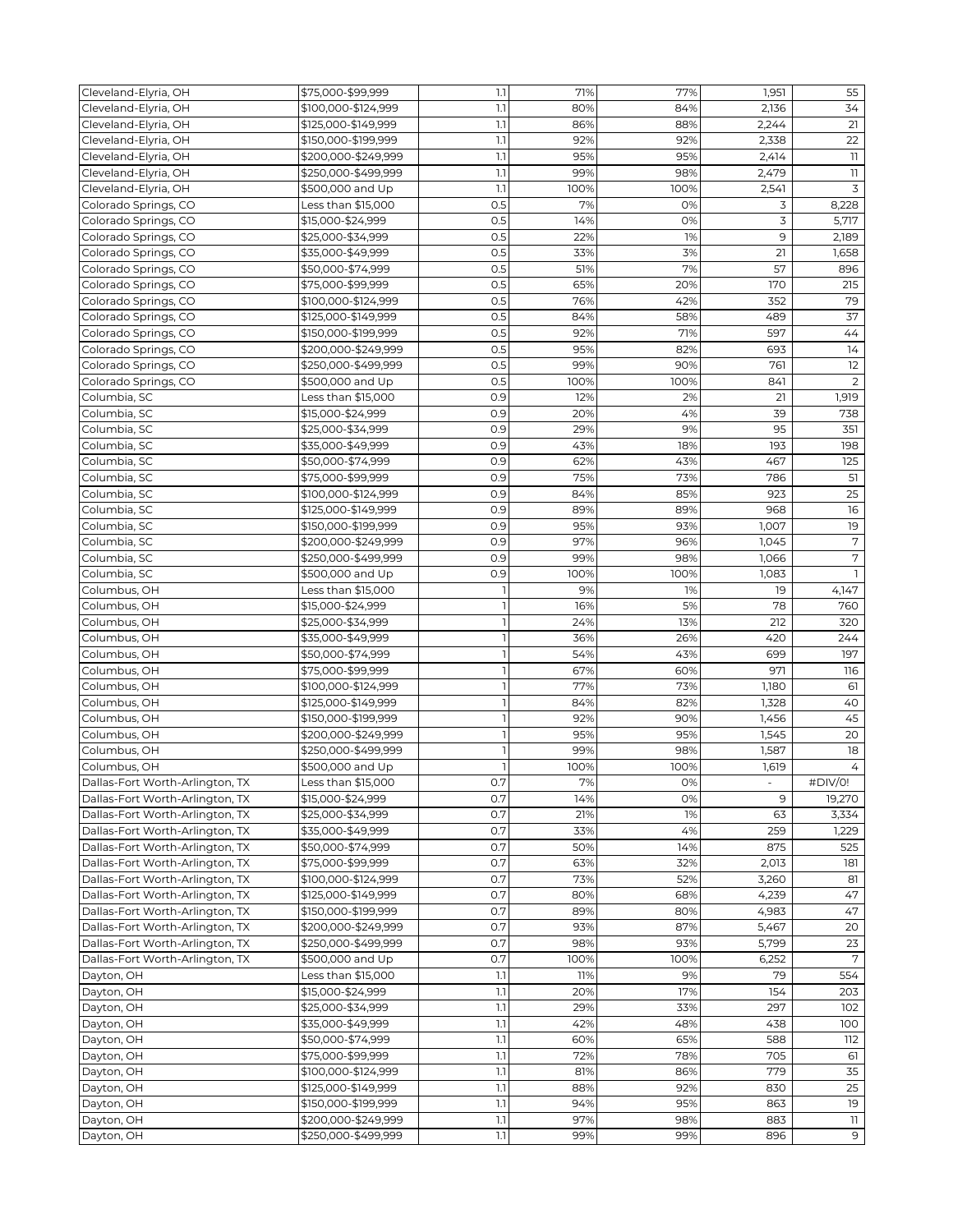| Dayton, OH                                                 | \$500,000 and Up                           | 1.1            | 100%       | 100%       | 905                      | $\overline{2}$ |
|------------------------------------------------------------|--------------------------------------------|----------------|------------|------------|--------------------------|----------------|
| Deltona-Daytona Beach et al, FL                            | Less than \$15,000                         | 0.7            | 10%        | 0%         | 8                        | 4,026          |
| Deltona-Daytona Beach et al, FL                            | \$15,000-\$24,999                          | 0.7            | 19%        | 2%         | 31                       | 923            |
| Deltona-Daytona Beach et al, FL                            | \$25,000-\$34,999                          | 0.7            | 30%        | 5%         | 99                       | 296            |
| Deltona-Daytona Beach et al, FL                            | \$35,000-\$49,999                          | O.7            | 44%        | 11%        | 227                      | 172            |
| Deltona-Daytona Beach et al, FL                            | \$50,000-\$74,999                          | 0.7            | 63%        | 28%        | 569                      | 88             |
| Deltona-Daytona Beach et al, FL                            | \$75,000-\$99,999                          | O.7            | 76%        | 54%        | 1,100                    | 31             |
| Deltona-Daytona Beach et al, FL                            | \$100,000-\$124,999                        | 0.7            | 85%        | 72%        | 1,467                    | 17             |
| Deltona-Daytona Beach et al, FL                            | \$125,000-\$149,999                        | O.7            | 90%        | 80%        | 1,626                    | 6              |
| Deltona-Daytona Beach et al, FL                            | \$150,000-\$199,999                        | 0.7            | 95%        | 86%        | 1,764                    | $\sqrt{ }$     |
| Deltona-Daytona Beach et al, FL                            | \$200,000-\$249,999                        | 0.7            | 97%        | 92%        | 1,872                    | $\overline{4}$ |
| Deltona-Daytona Beach et al, FL                            | \$250,000-\$499,999                        | 0.7            | 99%        | 96%        | 1,952                    | 4              |
| Deltona-Daytona Beach et al, FL                            | \$500,000 and Up                           | 0.7            | 100%       | 100%       | 2,044                    |                |
| Denver-Aurora-Lakewood, CO                                 | Less than \$15,000                         | 0.6            | 6%         | 0%         | $\overline{\phantom{a}}$ | #DIV/0!        |
| Denver-Aurora-Lakewood, CO                                 | \$15,000-\$24,999                          | 0.6            | 12%        | 0%         | 1                        | 66,655         |
| Denver-Aurora-Lakewood, CO                                 | \$25,000-\$34,999                          | 0.6            | 18%        | 0%         | 8                        | 7,837          |
| Denver-Aurora-Lakewood, CO                                 | \$35,000-\$49,999                          | 0.6            | 28%        | 2%         | 40                       | 2,899          |
| Denver-Aurora-Lakewood, CO                                 | \$50,000-\$74,999                          | 0.6            | 44%        | 8%         | 142                      | 1,354          |
| Denver-Aurora-Lakewood, CO                                 | \$75,000-\$99,999                          | 0.6            | 57%        | 18%        | 330                      | 467            |
| Denver-Aurora-Lakewood, CO                                 | \$100,000-\$124,999                        | 0.6            | 68%        | 33%        | 608                      | 202            |
| Denver-Aurora-Lakewood, CO                                 | \$125,000-\$149,999                        | 0.6            | 77%        | 49%        | 910                      | 99             |
| Denver-Aurora-Lakewood, CO                                 | \$150,000-\$199,999                        | 0.6            | 87%        | 65%        | 1,216                    | 93             |
| Denver-Aurora-Lakewood, CO                                 | \$200,000-\$249,999                        | 0.6            | 92%        | 77%        | 1,441                    | 40             |
| Denver-Aurora-Lakewood, CO                                 | \$250,000-\$499,999                        | 0.6            | 97%        | 87%        | 1,614                    | 37             |
| Denver-Aurora-Lakewood, CO                                 | \$500,000 and Up                           | 0.6            | 100%       | 100%       | 1,864                    | 13             |
| Des Moines-West Des Moines, IA                             | Less than \$15,000                         | 1              | 6%         | 0%         | 7                        | 3,292          |
| Des Moines-West Des Moines, IA                             | \$15,000-\$24,999                          | $\mathbf{1}$   | 13%        | 1%         | 23                       | 840            |
| Des Moines-West Des Moines, IA                             | \$25,000-\$34,999                          | 1              | 21%        | 6%         | 96                       | 221            |
| Des Moines-West Des Moines, IA                             | \$35,000-\$49,999                          | $\mathbf{1}$   | 33%        | 15%        | 262                      | 130            |
| Des Moines-West Des Moines, IA                             | \$50,000-\$74,999                          | $\mathbf{I}$   | 50%        | 35%        | 592                      | 78             |
| Des Moines-West Des Moines, IA                             | \$75,000-\$99,999                          | $\mathbf{1}$   | 64%        | 61%        | 1,034                    | 32             |
| Des Moines-West Des Moines, IA                             | \$100,000-\$124,999                        | ı              | 75%        | 80%        | 1,362                    | 19             |
| Des Moines-West Des Moines, IA                             | \$125,000-\$149,999                        | $\overline{1}$ | 83%        | 89%        | 1,520                    | 14             |
| Des Moines-West Des Moines, IA                             | \$150,000-\$199,999                        | $\mathbf{1}$   | 91%        | 95%        | 1,611                    | 13             |
| Des Moines-West Des Moines, IA                             | \$200,000-\$249,999                        | $\mathbf{1}$   | 95%        | 98%        | 1,663                    | 5              |
| Des Moines-West Des Moines, IA                             |                                            | $\mathbf{1}$   | 99%        | 99%        | 1,688                    | 5              |
| Des Moines-West Des Moines, IA                             | \$250,000-\$499,999<br>\$500,000 and Up    | $\overline{1}$ | 100%       | 100%       | 1,704                    | $\overline{1}$ |
| Detroit-Warren-Dearborn, MI                                |                                            | 1.1            | 11%        | 12%        | 747                      | 276            |
| Detroit-Warren-Dearborn, MI                                | Less than \$15,000                         | 1.1            | 19%        | 18%        | 1,124                    | 133            |
|                                                            | \$15,000-\$24,999                          | 1.1            |            |            |                          |                |
| Detroit-Warren-Dearborn, MI<br>Detroit-Warren-Dearborn, MI | \$25,000-\$34,999<br>\$35,000-\$49,999     | 1.1            | 27%<br>40% | 29%<br>43% | 1,843<br>2,678           | 80<br>77       |
|                                                            | \$50,000-\$74,999                          | 1.1            | 56%        | 58%        |                          | 79             |
| Detroit-Warren-Dearborn, MI                                | \$75,000-\$99,999                          | 1.1            | 68%        | 70%        | 3,614                    | 50             |
| Detroit-Warren-Dearborn, MI                                |                                            |                |            |            | 4,414                    | $\overline{3}$ |
| Detroit-Warren-Dearborn, MI                                | \$100,000-\$124,999<br>\$125,000-\$149,999 | 1.1<br>1.1     | 78%<br>84% | 80%<br>85% | 5,001                    | 21             |
| Detroit-Warren-Dearborn, MI                                |                                            |                |            |            | 5,365                    |                |
| Detroit-Warren-Dearborn, MI                                | \$150,000-\$199,999                        | 1.1            | 92%        | 90%<br>94% | 5,651                    | 23<br>10       |
| Detroit-Warren-Dearborn, MI                                | \$200,000-\$249,999                        | 1.1            | 95%        |            | 5,877                    |                |
| Detroit-Warren-Dearborn, MI                                | \$250,000-\$499,999                        | 1.1            | 98%        | 97%        | 6,069                    | 10             |
| Detroit-Warren-Dearborn, MI                                | \$500,000 and Up                           | 1.1            | 100%       | 100%       | 6,279                    | 2              |
| Durham-Chapel Hill, NC                                     | Less than \$15,000                         | 0.7            | 9%         | 1%         | 3                        | 8,299          |
| Durham-Chapel Hill, NC                                     | \$15,000-\$24,999                          | 0.7            | 16%        | 1%         | 5                        | 3,088          |
| Durham-Chapel Hill, NC                                     | \$25,000-\$34,999                          | 0.7            | 26%        | 3%         | 13                       | 1,279          |
| Durham-Chapel Hill, NC                                     | \$35,000-\$49,999                          | 0.7            | 38%        | 6%         | 30                       | 877            |
| Durham-Chapel Hill, NC                                     | \$50,000-\$74,999                          | 0.7            | 55%        | 18%        | 92                       | 434            |
| Durham-Chapel Hill, NC                                     | \$75,000-\$99,999                          | 0.7            | 67%        | 37%        | 187                      | 143            |
| Durham-Chapel Hill, NC                                     | \$100,000-\$124,999                        | 0.7            | 76%        | 53%        | 268                      | 75             |
| Durham-Chapel Hill, NC                                     | \$125,000-\$149,999                        | 0.7            | 82%        | 66%        | 332                      | 44             |
| Durham-Chapel Hill, NC                                     | \$150,000-\$199,999                        | 0.7            | 89%        | 77%        | 389                      | 46             |
| Durham-Chapel Hill, NC                                     | \$200,000-\$249,999                        | 0.7            | 93%        | 85%        | 431                      | 26             |
| Durham-Chapel Hill, NC                                     | \$250,000-\$499,999                        | 0.7            | 97%        | 92%        | 466                      | 24             |
| Durham-Chapel Hill, NC                                     | \$500,000 and Up                           | 0.7            | 100%       | 100%       | 507                      | $\overline{4}$ |
| El Paso, TX                                                | Less than \$15,000                         | 0.6            | 15%        | 0%         | -1                       | 48,098         |
| El Paso, TX                                                | \$15,000-\$24,999                          | 0.6            | 28%        | 0%         | 5                        | 7,052          |
| El Paso, TX                                                | \$25,000-\$34,999                          | 0.6            | 40%        | 2%         | 23                       | 1,306          |
| El Paso, TX                                                | \$35,000-\$49,999                          | 0.6            | 54%        | 8%         | 79                       | 509            |
| El Paso, TX                                                | \$50,000-\$74,999                          | 0.6            | 72%        | 32%        | 329                      | 156            |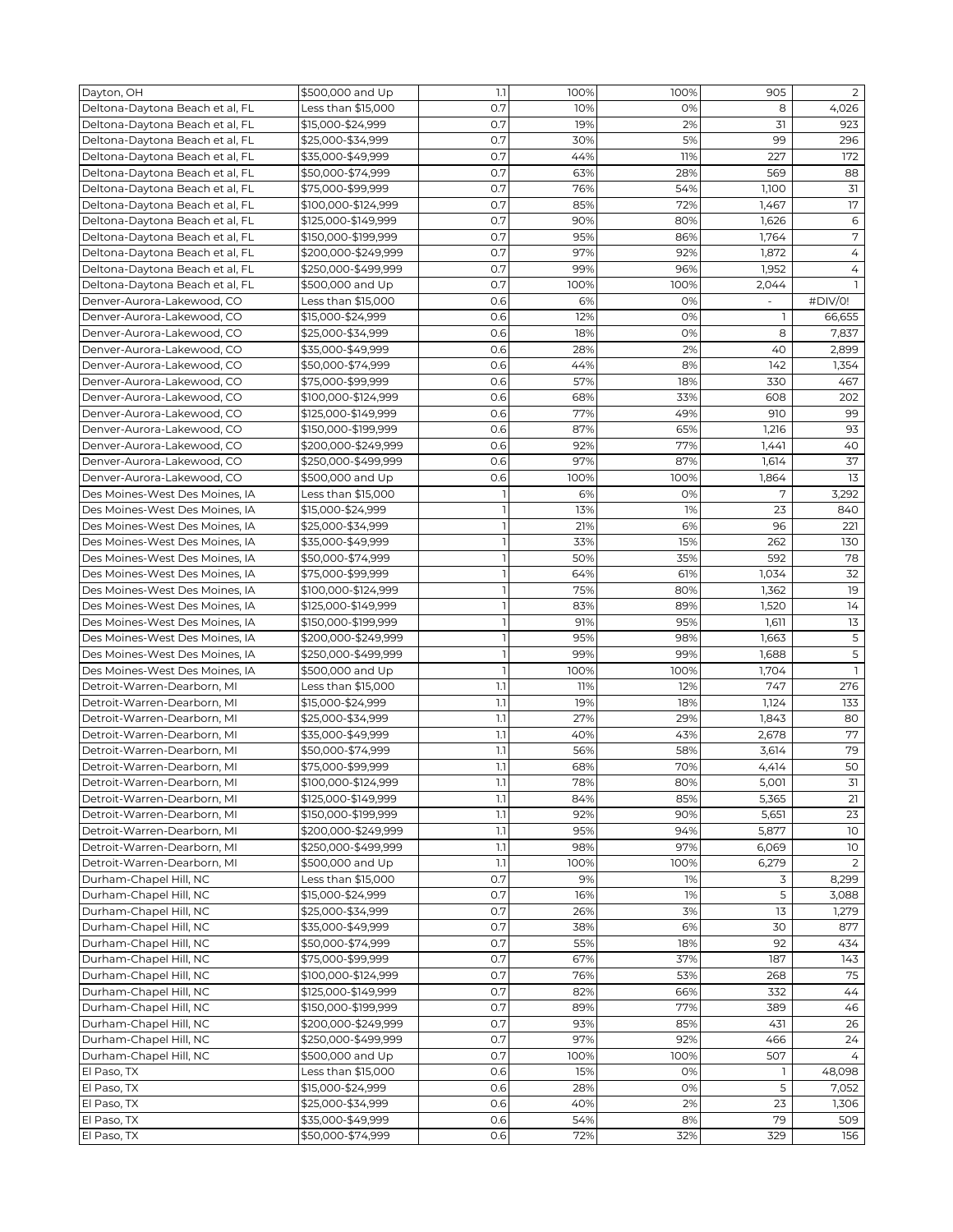| El Paso, TX                                            | \$75,000-\$99,999                      | 0.6 | 82%  | 66%  | 668                      | 54                               |
|--------------------------------------------------------|----------------------------------------|-----|------|------|--------------------------|----------------------------------|
| El Paso, TX                                            | \$100,000-\$124,999                    | 0.6 | 89%  | 84%  | 857                      | 23                               |
| El Paso, TX                                            | \$125,000-\$149,999                    | 0.6 | 93%  | 92%  | 935                      | 10                               |
| El Paso, TX                                            | \$150,000-\$199,999                    | 0.6 | 97%  | 95%  | 969                      | 13                               |
| El Paso, TX                                            | \$200,000-\$249,999                    | 0.6 | 98%  | 98%  | 990                      | $\overline{4}$                   |
| El Paso, TX                                            | \$250,000-\$499,999                    | 0.6 | 100% | 99%  | 1,004                    | 6                                |
| El Paso, TX                                            | \$500,000 and Up                       | 0.6 | 100% | 100% | 1,015                    |                                  |
| Fresno, CA                                             | Less than \$15,000                     | 0.6 | 12%  | 0%   | $\overline{\phantom{a}}$ | #DIV/0!                          |
| Fresno, CA                                             | \$15,000-\$24,999                      | 0.6 | 22%  | 0%   | -1                       | 22,197                           |
| Fresno, CA                                             | \$25,000-\$34,999                      | 0.6 | 32%  | 2%   | 11                       | 2,284                            |
| Fresno, CA                                             | \$35,000-\$49,999                      | 0.6 | 45%  | 7%   | 44                       | 833                              |
| Fresno, CA                                             | \$50,000-\$74,999                      | 0.6 | 62%  | 20%  | 134                      | 404                              |
| Fresno, CA                                             | \$75,000-\$99,999                      | 0.6 | 74%  | 40%  | 266                      | 143                              |
| Fresno, CA                                             | \$100,000-\$124,999                    | 0.6 | 82%  | 58%  | 390                      | 81                               |
| Fresno, CA                                             | \$125,000-\$149,999                    | 0.6 | 88%  | 71%  | 473                      | 35                               |
| Fresno, CA                                             | \$150,000-\$199,999                    | 0.6 | 94%  | 81%  | 543                      | 41                               |
| Fresno, CA                                             | \$200,000-\$249,999                    | 0.6 | 97%  | 90%  | 602                      | $\overline{\mathbb{I}}$          |
| Fresno, CA                                             | \$250,000-\$499,999                    | 0.6 | 99%  | 95%  | 638                      | 16                               |
| Fresno, CA                                             | \$500,000 and Up                       | 0.6 | 100% | 100% | 671                      | 5                                |
| Grand Rapids-Wyoming, MI                               | Less than \$15,000                     | 0.8 | 7%   | 1%   | 5                        | 7,694                            |
| Grand Rapids-Wyoming, MI                               | \$15,000-\$24,999                      | 0.8 | 15%  | 2%   | 14                       | 2,239                            |
| Grand Rapids-Wyoming, MI                               | \$25,000-\$34,999                      | 0.8 | 23%  | 6%   | 48                       | 718                              |
| Grand Rapids-Wyoming, MI                               | \$35,000-\$49,999                      | 0.8 | 36%  | 15%  | 121                      | 435                              |
| Grand Rapids-Wyoming, MI                               | \$50,000-\$74,999                      | 0.8 | 55%  | 30%  | 245                      | 319                              |
| Grand Rapids-Wyoming, MI                               | \$75,000-\$99,999                      | 0.8 | 69%  | 50%  | 410                      | 143                              |
| Grand Rapids-Wyoming, MI                               | \$100,000-\$124,999                    | 0.8 | 79%  | 67%  | 542                      | 72                               |
| Grand Rapids-Wyoming, MI                               | \$125,000-\$149,999                    | 0.8 | 86%  | 76%  | 622                      | 46                               |
| Grand Rapids-Wyoming, MI                               | \$150,000-\$199,999                    | 0.8 | 93%  | 85%  | 692                      | 35                               |
| Grand Rapids-Wyoming, MI                               | \$200,000-\$249,999                    | 0.8 | 96%  | 90%  | 733                      | 13                               |
| Grand Rapids-Wyoming, MI                               | \$250,000-\$499,999                    | 0.8 | 99%  | 95%  | 769                      | 16                               |
|                                                        |                                        | 0.8 | 100% | 100% | 814                      | 6                                |
| Grand Rapids-Wyoming, MI<br>Greensboro-High Point, NC  | \$500,000 and Up<br>Less than \$15,000 | 0.9 | 12%  | 5%   | 32                       | 1,232                            |
|                                                        |                                        | 0.9 | 22%  | 9%   | 57                       | 603                              |
| Greensboro-High Point, NC<br>Greensboro-High Point, NC | \$15,000-\$24,999<br>\$25,000-\$34,999 | 0.9 | 32%  | 18%  | 116                      | 279                              |
|                                                        |                                        |     |      |      |                          |                                  |
| Greensboro-High Point, NC                              | \$35,000-\$49,999                      | 0.9 | 47%  | 30%  | 199                      | 240                              |
| Greensboro-High Point, NC                              | \$50,000-\$74,999                      | 0.9 | 65%  | 48%  | 312                      | 164                              |
| Greensboro-High Point, NC                              | \$75,000-\$99,999                      | 0.9 | 76%  | 67%  | 439                      | 86                               |
| Greensboro-High Point, NC                              | \$100,000-\$124,999                    | 0.9 | 84%  | 80%  | 522                      | 47                               |
| Greensboro-High Point, NC                              | \$125,000-\$149,999                    | 0.9 | 90%  | 85%  | 555                      | 28                               |
| Greensboro-High Point, NC                              | \$150,000-\$199,999                    | 0.9 | 94%  | 89%  | 585                      | 25                               |
| Greensboro-High Point, NC                              | \$200,000-\$249,999                    | 0.9 | 97%  | 93%  | 610                      | 10                               |
| Greensboro-High Point, NC                              | \$250,000-\$499,999                    | 0.9 | 99%  | 97%  | 632                      | $\left\lceil \cdot \right\rceil$ |
| Greensboro-High Point, NC                              | \$500,000 and Up                       | 0.9 | 100% | 100% | 655                      | $\mathsf 3$                      |
| Greenville-Anderson-Mauldin, SC                        | Less than \$15,000                     | 0.8 | 11%  | 2%   | 28                       | 1,722                            |
| Greenville-Anderson-Mauldin, SC                        | \$15,000-\$24,999                      | 0.8 | 20%  | 3%   | 40                       | 933                              |
| Greenville-Anderson-Mauldin, SC                        | \$25,000-\$34,999                      | 0.8 | 29%  | 7%   | 91                       | 413                              |
| Greenville-Anderson-Mauldin, SC                        | \$35,000-\$49,999                      | 0.8 | 43%  | 16%  | 227                      | 196                              |
| Greenville-Anderson-Mauldin, SC                        | \$50,000-\$74,999                      | 0.8 | 60%  | 38%  | 525                      | 127                              |
| Greenville-Anderson-Mauldin, SC                        | \$75,000-\$99,999                      | 0.8 | 73%  | 61%  | 847                      | 51                               |
| Greenville-Anderson-Mauldin, SC                        | \$100,000-\$124,999                    | 0.8 | 82%  | 74%  | 1,029                    | 30                               |
| Greenville-Anderson-Mauldin, SC                        | \$125,000-\$149,999                    | 0.8 | 88%  | 81%  | 1,130                    | 18                               |
| Greenville-Anderson-Mauldin, SC                        | \$150,000-\$199,999                    | 0.8 | 94%  | 87%  | 1,209                    | 16                               |
| Greenville-Anderson-Mauldin, SC                        | \$200,000-\$249,999                    | 0.8 | 96%  | 92%  | 1,273                    | 7                                |
| Greenville-Anderson-Mauldin, SC                        | \$250,000-\$499,999                    | 0.8 | 99%  | 96%  | 1,334                    | 7                                |
| Greenville-Anderson-Mauldin, SC                        | \$500,000 and Up                       | 0.8 | 100% | 100% | 1,390                    | 3                                |
| Harrisburg-Carlisle, PA                                | Less than \$15,000                     | 1.1 | 7%   | 5%   | 28                       | 804                              |
| Harrisburg-Carlisle, PA                                | \$15,000-\$24,999                      | 1.1 | 14%  | 12%  | 66                       | 270                              |
| Harrisburg-Carlisle, PA                                | \$25,000-\$34,999                      | 1.1 | 22%  | 25%  | 132                      | 148                              |
| Harrisburg-Carlisle, PA                                | \$35,000-\$49,999                      | 1.1 | 35%  | 36%  | 190                      | 159                              |
| Harrisburg-Carlisle, PA                                | \$50,000-\$74,999                      | 1.1 | 54%  | 49%  | 261                      | 182                              |
| Harrisburg-Carlisle, PA                                | \$75,000-\$99,999                      | 1.1 | 68%  | 62%  | 333                      | 95                               |
| Harrisburg-Carlisle, PA                                | \$100,000-\$124,999                    | 1.1 | 78%  | 76%  | 406                      | 54                               |
| Harrisburg-Carlisle, PA                                | \$125,000-\$149,999                    | 1.1 | 85%  | 87%  | 464                      | 29                               |
| Harrisburg-Carlisle, PA                                | \$150,000-\$199,999                    | 1.1 | 92%  | 93%  | 498                      | 38                               |
| Harrisburg-Carlisle, PA                                | \$200,000-\$249,999                    | 1.1 | 95%  | 97%  | 521                      | 11                               |
| Harrisburg-Carlisle, PA                                | \$250,000-\$499,999                    | 1.1 | 99%  | 99%  | 532                      | 11                               |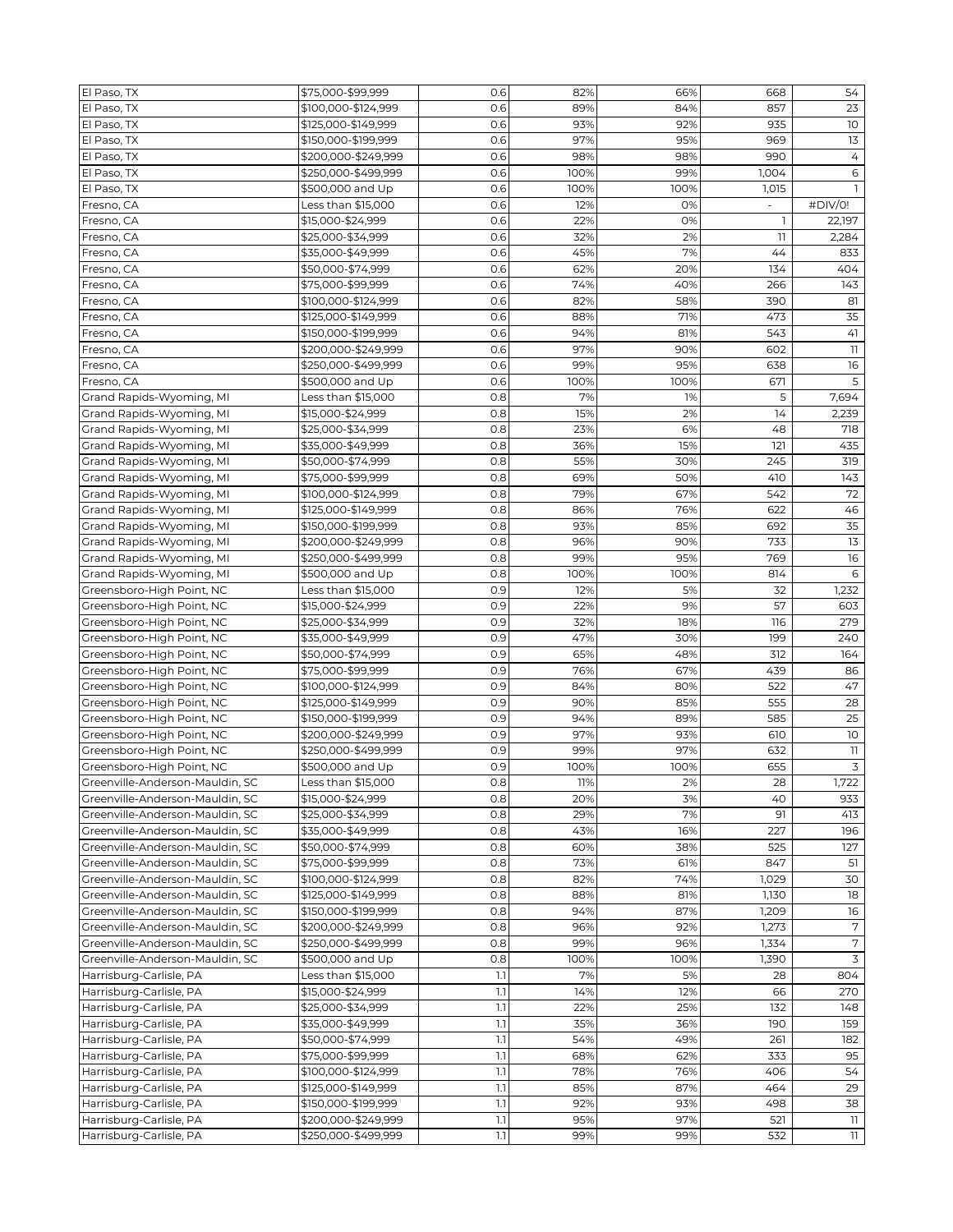| Harrisburg-Carlisle, PA          | \$500,000 and Up    | 1.1            | 100% | 100% | 536    | $\overline{2}$ |
|----------------------------------|---------------------|----------------|------|------|--------|----------------|
| Hartford-West Hartford et al, CT | Less than \$15,000  | 0.9            | 8%   | 1%   | 12     | 3,869          |
| Hartford-West Hartford et al, CT | \$15,000-\$24,999   | 0.9            | 15%  | 2%   | 24     | 1,386          |
| Hartford-West Hartford et al. CT | \$25,000-\$34,999   | 0.9            | 22%  | 5%   | 61     | 554            |
| Hartford-West Hartford et al, CT | \$35,000-\$49,999   | 0.9            | 32%  | 12%  | 150    | 326            |
|                                  | \$50,000-\$74,999   |                |      |      |        |                |
| Hartford-West Hartford et al, CT |                     | 0.9            | 46%  | 29%  | 354    | 215            |
| Hartford-West Hartford et al. CT | \$75,000-\$99,999   | 0.9            | 59%  | 50%  | 612    | 99             |
| Hartford-West Hartford et al, CT | \$100,000-\$124,999 | 0.9            | 69%  | 66%  | 803    | 58             |
| Hartford-West Hartford et al, CT | \$125,000-\$149,999 | 0.9            | 77%  | 76%  | 936    | 43             |
| Hartford-West Hartford et al, CT | \$150,000-\$199,999 | 0.9            | 87%  | 86%  | 1,048  | 48             |
| Hartford-West Hartford et al. CT | \$200,000-\$249,999 | 0.9            | 92%  | 92%  | 1,130  | 17             |
| Hartford-West Hartford et al. CT | \$250,000-\$499,999 | 0.9            | 97%  | 97%  | 1,183  | 17             |
| Hartford-West Hartford et al, CT | \$500,000 and Up    | 0.9            | 100% | 100% | 1,226  | 4              |
| Houston-The Woodlands et al, TX  | Less than \$15,000  | 0.7            | 9%   | 0%   | 40     | 6,125          |
| Houston-The Woodlands et al, TX  | \$15,000-\$24,999   | 0.7            | 17%  | 1%   | 128    | 1,514          |
| Houston-The Woodlands et al, TX  | \$25,000-\$34,999   | 0.7            | 26%  | 3%   | 364    | 575            |
| Houston-The Woodlands et al, TX  | \$35,000-\$49,999   | 0.7            | 37%  | 7%   | 936    | 321            |
| Houston-The Woodlands et al, TX  | \$50,000-\$74,999   | 0.7            | 54%  | 20%  | 2,727  | 146            |
| Houston-The Woodlands et al, TX  | \$75,000-\$99,999   | O.7            | 66%  | 42%  | 5,628  | 52             |
| Houston-The Woodlands et al, TX  | \$100,000-\$124,999 | 0.7            | 76%  | 61%  | 8,207  | 25             |
| Houston-The Woodlands et al, TX  | \$125,000-\$149,999 | 0.7            | 82%  | 73%  | 9,890  | 16             |
| Houston-The Woodlands et al, TX  | \$150,000-\$199,999 | 0.7            | 90%  | 83%  | 11,149 | 19             |
|                                  |                     |                |      |      |        |                |
| Houston-The Woodlands et al, TX  | \$200,000-\$249,999 | 0.7            | 93%  | 89%  | 12,018 | 8              |
| Houston-The Woodlands et al, TX  | \$250,000-\$499,999 | 0.7            | 98%  | 94%  | 12,657 | $\mathsf 9$    |
| Houston-The Woodlands et al, TX  | \$500,000 and Up    | O.7            | 100% | 100% | 13,465 | 2              |
| Indianapolis-Carmel-Anderson, IN | Less than \$15,000  | 1              | 9%   | 4%   | 69     | 1,250          |
| Indianapolis-Carmel-Anderson, IN | \$15,000-\$24,999   | $\mathbf{1}$   | 17%  | 7%   | 147    | 432            |
| Indianapolis-Carmel-Anderson, IN | \$25,000-\$34,999   | $\mathbf{1}$   | 26%  | 17%  | 325    | 215            |
| Indianapolis-Carmel-Anderson, IN | \$35,000-\$49,999   | 1              | 39%  | 30%  | 583    | 176            |
| Indianapolis-Carmel-Anderson, IN | \$50,000-\$74,999   | $\mathbf{1}$   | 56%  | 48%  | 943    | 156            |
| Indianapolis-Carmel-Anderson, IN | \$75,000-\$99,999   | $\mathbf{I}$   | 69%  | 67%  | 1,317  | 79             |
| Indianapolis-Carmel-Anderson, IN | \$100,000-\$124,999 | $\mathbf{1}$   | 79%  | 80%  | 1,572  | 50             |
| Indianapolis-Carmel-Anderson, IN | \$125,000-\$149,999 | $\mathbf{1}$   | 86%  | 87%  | 1,705  | 33             |
| Indianapolis-Carmel-Anderson, IN | \$150,000-\$199,999 | $\mathbf{1}$   | 92%  | 91%  | 1,800  | 30             |
| Indianapolis-Carmel-Anderson, IN | \$200,000-\$249,999 | $\mathbf{1}$   | 95%  | 95%  | 1,865  | 13             |
| Indianapolis-Carmel-Anderson, IN | \$250,000-\$499,999 | $\mathbf{1}$   | 99%  | 97%  | 1,917  | 16             |
| Indianapolis-Carmel-Anderson, IN | \$500,000 and Up    | $\overline{1}$ | 100% | 100% | 1,968  | 4              |
|                                  |                     |                |      |      |        |                |
| Jackson, MS                      | Less than \$15,000  | 0.9            | 11%  | 11%  | 72     | 490            |
| Jackson, MS                      | \$15,000-\$24,999   | 0.9            | 22%  | 16%  | 104    | 222            |
| Jackson, MS                      | \$25,000-\$34,999   | 0.9            | 31%  | 25%  | 157    | 136            |
| Jackson, MS                      | \$35,000-\$49,999   | 0.9            | 45%  | 33%  | 206    | 132            |
| Jackson, MS                      | \$50,000-\$74,999   | 0.9            | 62%  | 47%  | 297    | 128            |
| Jackson, MS                      | \$75,000-\$99,999   | 0.9            | 75%  | 65%  | 414    | 57             |
| Jackson, MS                      | \$100,000-\$124,999 | 0.9            | 83%  | 78%  | 495    | 29             |
| Jackson, MS                      | \$125,000-\$149,999 | 0.9            | 89%  | 84%  | 534    | 20             |
| Jackson, MS                      | \$150,000-\$199,999 | 0.9            | 94%  | 89%  | 564    | 22             |
| Jackson, MS                      | \$200,000-\$249,999 | 0.9            | 97%  | 93%  | 591    | 6              |
| Jackson, MS                      | \$250,000-\$499,999 | 0.9            | 99%  | 97%  | 613    | 10             |
| Jackson, MS                      | \$500,000 and Up    | 0.9            | 100% | 100% | 633    | 1.             |
| Jacksonville, FL                 | Less than \$15,000  | 0.7            | 9%   | 1%   | 19     | 3,591          |
| Jacksonville, FL                 | \$15,000-\$24,999   | 0.7            | 17%  | 2%   | 57     | 913            |
| Jacksonville, FL                 | \$25,000-\$34,999   | 0.7            | 25%  | 6%   | 169    | 337            |
| Jacksonville, FL                 | \$35,000-\$49,999   | 0.7            | 38%  | 14%  | 367    | 209            |
| Jacksonville, FL                 | \$50,000-\$74,999   | 0.7            | 56%  | 28%  | 752    | 133            |
|                                  |                     | 0.7            | 69%  | 47%  |        |                |
| Jacksonville, FL                 | \$75,000-\$99,999   |                |      |      | 1,288  | 55             |
| Jacksonville, FL                 | \$100,000-\$124,999 | 0.7            | 79%  | 64%  | 1,741  | 31             |
| Jacksonville, FL                 | \$125,000-\$149,999 | 0.7            | 85%  | 74%  | 2,005  | 17             |
| Jacksonville, FL                 | \$150,000-\$199,999 | 0.7            | 92%  | 81%  | 2,206  | 21             |
| Jacksonville, FL                 | \$200,000-\$249,999 | 0.7            | 95%  | 87%  | 2,373  | $9$            |
| Jacksonville, FL                 | \$250,000-\$499,999 | 0.7            | 98%  | 93%  | 2,519  | 7              |
| Jacksonville, FL                 | \$500,000 and Up    | 0.7            | 100% | 100% | 2,720  | $\overline{2}$ |
| Kansas City, MO-KS               | Less than \$15,000  | 0.9            | 8%   | 2%   | 59     | 1,253          |
| Kansas City, MO-KS               | \$15,000-\$24,999   | 0.9            | 15%  | 5%   | 125    | 561            |
| Kansas City, MO-KS               | \$25,000-\$34,999   | 0.9            | 23%  | 12%  | 311    | 247            |
| Kansas City, MO-KS               | \$35,000-\$49,999   | 0.9            | 35%  | 22%  | 583    | 182            |
|                                  | \$50,000-\$74,999   | 0.9            | 52%  | 34%  | 923    | 160            |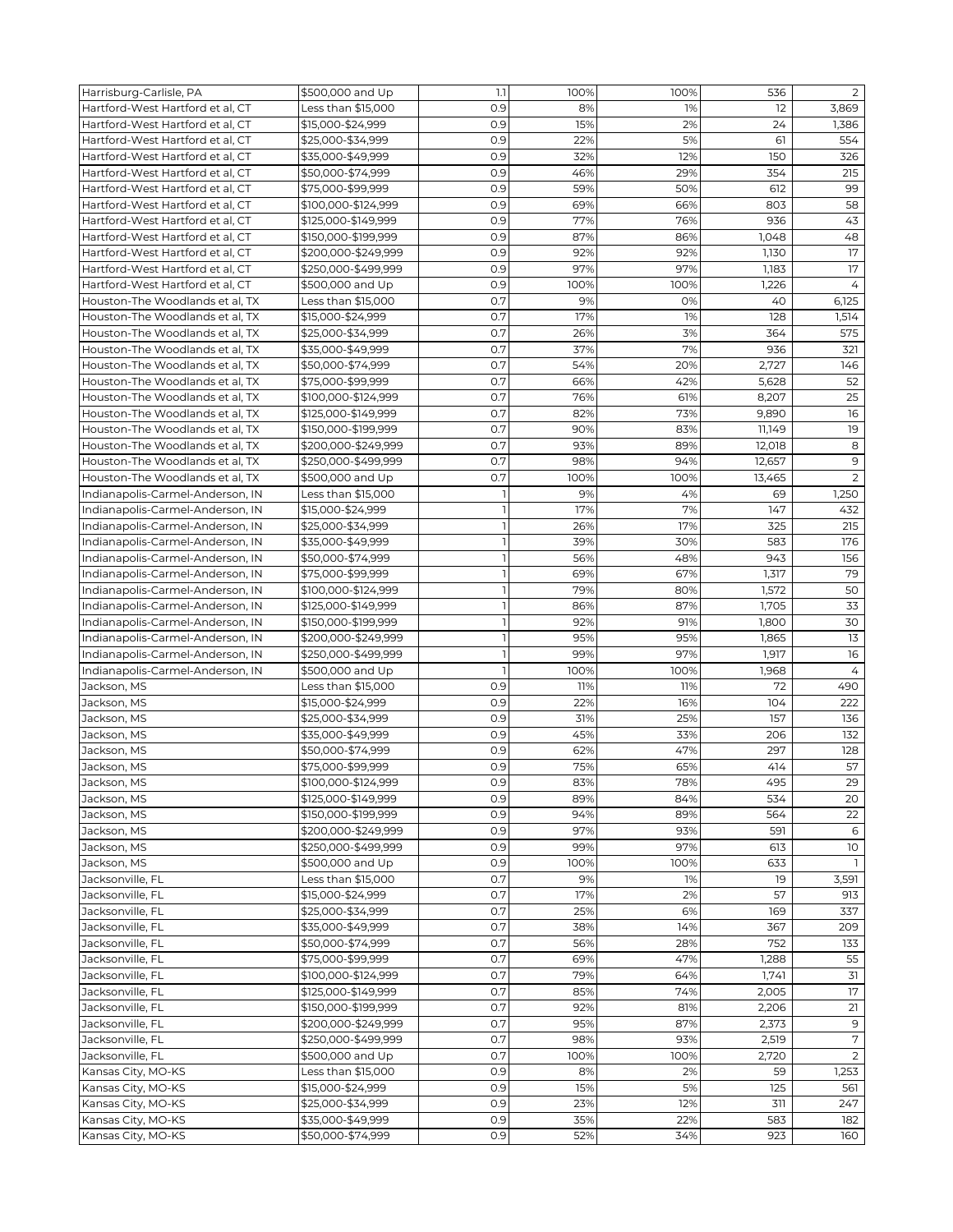| Kansas City, MO-KS               | \$75,000-\$99,999   | 0.9            | 66%  | 50%  | 1,337          | 88             |
|----------------------------------|---------------------|----------------|------|------|----------------|----------------|
| Kansas City, MO-KS               | \$100,000-\$124,999 | 0.9            | 76%  | 66%  | 1,776          | 49             |
| Kansas City, MO-KS               | \$125,000-\$149,999 | 0.9            | 83%  | 79%  | 2,136          | 30             |
| Kansas City, MO-KS               | \$150,000-\$199,999 | 0.9            | 91%  | 89%  | 2,393          | 26             |
| Kansas City, MO-KS               | \$200,000-\$249,999 | 0.9            | 95%  | 94%  | 2,545          | 11             |
| Kansas City, MO-KS               | \$250,000-\$499,999 | 0.9            | 98%  | 97%  | 2,625          | 12             |
| Kansas City, MO-KS               | \$500,000 and Up    | 0.9            | 100% | 100% | 2,695          | 2              |
| Knoxville, TN                    | Less than \$15,000  | 0.7            | 11%  | 2%   | 16             | 2,594          |
|                                  |                     | O.7            | 21%  | 4%   | 34             |                |
| Knoxville, TN                    | \$15,000-\$24,999   |                |      |      |                | 1,063          |
| Knoxville, TN                    | \$25,000-\$34,999   | 0.7            | 30%  | 9%   | 76             | 465            |
| Knoxville, TN                    | \$35,000-\$49,999   | O.7            | 44%  | 18%  | 158            | 320            |
| Knoxville, TN                    | \$50,000-\$74,999   | 0.7            | 62%  | 36%  | 310            | 218            |
| Knoxville, TN                    | \$75,000-\$99,999   | O.7            | 74%  | 54%  | 474            | 94             |
| Knoxville, TN                    | \$100,000-\$124,999 | 0.7            | 83%  | 68%  | 597            | 53             |
| Knoxville, TN                    | \$125,000-\$149,999 | 0.7            | 89%  | 78%  | 680            | 28             |
| Knoxville, TN                    | \$150,000-\$199,999 | 0.7            | 94%  | 85%  | 739            | 26             |
| Knoxville, TN                    | \$200,000-\$249,999 | 0.7            | 97%  | 90%  | 783            | 12             |
| Knoxville, TN                    | \$250,000-\$499,999 | 0.7            | 99%  | 94%  | 822            | $11$           |
| Knoxville, TN                    | \$500,000 and Up    | 0.7            | 100% | 100% | 874            | $\mathsf 3$    |
| Lakeland-Winter Haven, FL        | Less than \$15,000  | 0.7            | 11%  | 1%   | 5              | 5,501          |
| Lakeland-Winter Haven, FL        | \$15,000-\$24,999   | 0.7            | 20%  | 2%   | 16             | 1,637          |
| Lakeland-Winter Haven, FL        | \$25,000-\$34,999   | 0.7            | 30%  | 4%   | 40             | 696            |
| Lakeland-Winter Haven, FL        | \$35,000-\$49,999   | 0.7            | 45%  | 10%  | 99             | 360            |
| Lakeland-Winter Haven, FL        | \$50,000-\$74,999   | 0.7            | 65%  | 26%  | 272            | 174            |
| Lakeland-Winter Haven, FL        | \$75,000-\$99,999   | 0.7            | 78%  | 55%  | 572            | 57             |
| Lakeland-Winter Haven, FL        |                     | 0.7            |      | 78%  | 810            | 22             |
|                                  | \$100,000-\$124,999 |                | 86%  |      |                |                |
| Lakeland-Winter Haven, FL        | \$125,000-\$149,999 | O.7            | 91%  | 86%  | 895            | 13             |
| Lakeland-Winter Haven, FL        | \$150,000-\$199,999 | 0.7            | 96%  | 90%  | 941            | 12             |
| Lakeland-Winter Haven, FL        | \$200,000-\$249,999 | 0.7            | 98%  | 94%  | 981            | 4              |
| Lakeland-Winter Haven, FL        | \$250,000-\$499,999 | 0.7            | 99%  | 97%  | 1,013          | 5              |
| Lakeland-Winter Haven, FL        | \$500,000 and Up    | 0.7            | 100% | 100% | 1,042          | 3              |
| Las Vegas-Henderson-Paradise, NV | Less than \$15,000  | 0.6            | 10%  | 0%   | $\overline{a}$ | #DIV/0!        |
| Las Vegas-Henderson-Paradise, NV | \$15,000-\$24,999   | 0.6            | 18%  | 0%   | 2              | 31,043         |
| Las Vegas-Henderson-Paradise, NV | \$25,000-\$34,999   | 0.6            | 27%  | 1%   | 41             | 1,949          |
| Las Vegas-Henderson-Paradise, NV | \$35,000-\$49,999   | 0.6            | 40%  | 5%   | 205            | 535            |
| Las Vegas-Henderson-Paradise, NV | \$50,000-\$74,999   | 0.6            | 58%  | 15%  | 669            | 223            |
| Las Vegas-Henderson-Paradise, NV | \$75,000-\$99,999   | 0.6            | 71%  | 35%  | 1,585          | 68             |
| Las Vegas-Henderson-Paradise, NV | \$100,000-\$124,999 | 0.6            | 81%  | 56%  | 2,540          | 30             |
| Las Vegas-Henderson-Paradise, NV | \$125,000-\$149,999 | 0.6            | 87%  | 70%  | 3,151          | 16             |
| Las Vegas-Henderson-Paradise, NV | \$150,000-\$199,999 | 0.6            | 93%  | 81%  | 3,635          | 14             |
| Las Vegas-Henderson-Paradise, NV | \$200,000-\$249,999 | 0.6            | 96%  | 88%  | 3,955          | 6              |
| Las Vegas-Henderson-Paradise, NV | \$250,000-\$499,999 | 0.6            | 99%  | 92%  | 4,164          | 6              |
| Las Vegas-Henderson-Paradise, NV | \$500,000 and Up    | 0.6            | 100% | 100% | 4,504          | $\overline{2}$ |
| Little Rock et al, AR            | Less than \$15,000  | 1              | 12%  | 5%   | 44             | 926            |
| Little Rock et al, AR            | \$15,000-\$24,999   | $\mathbf{1}$   | 21%  | 11%  | 97             | 357            |
| Little Rock et al, AR            | \$25,000-\$34,999   | 1              | 31%  | 24%  | 208            | 164            |
| Little Rock et al, AR            | \$35,000-\$49,999   | $\overline{1}$ | 45%  | 38%  | 329            | 113            |
|                                  |                     |                |      |      |                |                |
| Little Rock et al, AR            | \$50,000-\$74,999   | $\mathbf{1}$   | 62%  | 56%  | 481            | 99             |
| Little Rock et al, AR            | \$75,000-\$99,999   | $\mathbf{1}$   | 73%  | 73%  | 629            | 62             |
| Little Rock et al, AR            | \$100,000-\$124,999 | $\mathbf{1}$   | 82%  | 84%  | 723            | 32             |
| Little Rock et al, AR            | \$125,000-\$149,999 | 1              | 88%  | 90%  | 773            | 24             |
| Little Rock et al, AR            | \$150,000-\$199,999 | $\mathbb{I}$   | 94%  | 94%  | 806            | 21             |
| Little Rock et al, AR            | \$200,000-\$249,999 | $\mathbf{1}$   | 96%  | 96%  | 830            | 5              |
| Little Rock et al. AR            | \$250,000-\$499,999 | $\overline{1}$ | 99%  | 98%  | 847            | 10             |
| Little Rock et al, AR            | \$500,000 and Up    | $\mathbf{1}$   | 100% | 100% | 862            |                |
| Los Angeles-Long Beach et al, CA | Less than \$15,000  | 0.4            | 9%   | 0%   | 15             | 28,796         |
| Los Angeles-Long Beach et al, CA | \$15,000-\$24,999   | 0.4            | 16%  | 0%   | 18             | 16,719         |
| Los Angeles-Long Beach et al, CA | \$25,000-\$34,999   | 0.4            | 23%  | 0%   | 25             | 11,674         |
| Los Angeles-Long Beach et al, CA | \$35,000-\$49,999   | 0.4            | 33%  | 1%   | 36             | 11,496         |
| Los Angeles-Long Beach et al, CA | \$50,000-\$74,999   | 0.4            | 48%  | 2%   | 153            | 4,201          |
| Los Angeles-Long Beach et al, CA | \$75,000-\$99,999   | 0.4            | 60%  | 7%   | 527            | 1,025          |
| Los Angeles-Long Beach et al, CA | \$100,000-\$124,999 | 0.4            | 70%  | 15%  | 1,119          | 374            |
| Los Angeles-Long Beach et al, CA | \$125,000-\$149,999 | 0.4            | 77%  | 25%  | 1,838          | 178            |
| Los Angeles-Long Beach et al, CA | \$150,000-\$199,999 | 0.4            | 86%  | 39%  | 2,859          | 140            |
| Los Angeles-Long Beach et al, CA | \$200,000-\$249,999 | 0.4            | 91%  | 52%  | 3,807          | 57             |
|                                  |                     |                |      |      |                |                |
| Los Angeles-Long Beach et al, CA | \$250,000-\$499,999 | 0.4            | 96%  | 66%  | 4,810          | 50             |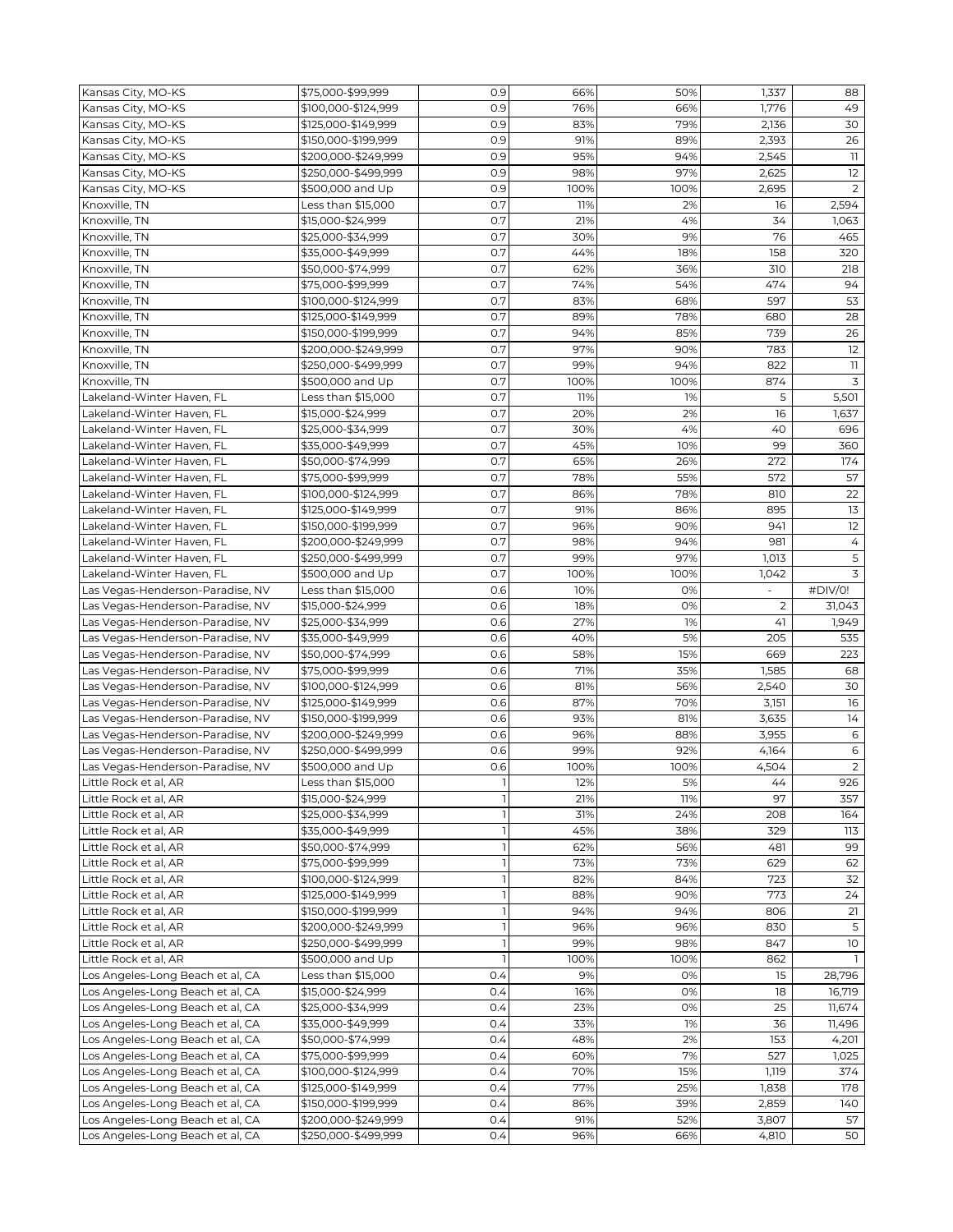| Los Angeles-Long Beach et al, CA | \$500,000 and Up    | 0.4          | 100% | 100% | 7,266  | 13                  |
|----------------------------------|---------------------|--------------|------|------|--------|---------------------|
| Louisville et al, KY-IN          | Less than \$15,000  | 1.1          | 10%  | 5%   | 83     | 645                 |
| Louisville et al, KY-IN          | \$15,000-\$24,999   | 1.1          | 18%  | 8%   | 143    | 290                 |
| Louisville et al, KY-IN          | \$25,000-\$34,999   | 1.1          | 27%  | 17%  | 292    | 164                 |
| Louisville et al, KY-IN          | \$35,000-\$49,999   | 1.1          | 40%  | 32%  | 555    | 122                 |
|                                  |                     | 1.1          | 58%  | 56%  | 956    | 105                 |
| Louisville et al, KY-IN          | \$50,000-\$74,999   |              |      |      |        |                     |
| Louisville et al, KY-IN          | \$75,000-\$99,999   | 1.1          | 70%  | 76%  | 1,301  | 54                  |
| Louisville et al, KY-IN          | \$100,000-\$124,999 | 1.1          | 80%  | 86%  | 1,477  | 35                  |
| Louisville et al, KY-IN          | \$125,000-\$149,999 | 1.1          | 86%  | 91%  | 1,559  | 20                  |
| Louisville et al, KY-IN          | \$150,000-\$199,999 | 1.1          | 93%  | 94%  | 1,614  | 21                  |
| Louisville et al, KY-IN          | \$200,000-\$249,999 | 1.1          | 96%  | 96%  | 1,652  | 7                   |
| Louisville et al, KY-IN          | \$250,000-\$499,999 | 1.1          | 99%  | 98%  | 1,681  | 9                   |
| Louisville et al, KY-IN          | \$500,000 and Up    | 1.1          | 100% | 100% | 1,721  | 2                   |
| Madison, WI                      | Less than \$15,000  | 0.8          | 7%   | 0%   | -1     | 23,509              |
| Madison, WI                      | \$15,000-\$24,999   | 0.8          | 12%  | 1%   | 4      | 4,407               |
| Madison, WI                      | \$25,000-\$34,999   | 0.8          | 19%  | 3%   | 17     | 1,147               |
| Madison, WI                      | \$35,000-\$49,999   | 0.8          | 31%  | 9%   | 49     | 639                 |
| Madison, WI                      | \$50,000-\$74,999   | 0.8          | 48%  | 21%  | 111    | 447                 |
| Madison, WI                      | \$75,000-\$99,999   | 0.8          | 62%  | 41%  | 220    | 177                 |
| Madison, WI                      | \$100,000-\$124,999 | 0.8          | 73%  | 64%  | 344    | 74                  |
| Madison, WI                      | \$125,000-\$149,999 | 0.8          | 82%  | 79%  | 423    | 44                  |
|                                  |                     |              |      |      |        | 55                  |
| Madison, WI                      | \$150,000-\$199,999 | 0.8          | 90%  | 87%  | 465    |                     |
| Madison, WI                      | \$200,000-\$249,999 | 0.8          | 94%  | 92%  | 492    | 15                  |
| Madison, WI                      | \$250,000-\$499,999 | 0.8          | 98%  | 96%  | 514    | 25                  |
| Madison, WI                      | \$500,000 and Up    | 0.8          | 100% | 100% | 536    | $\overline{4}$      |
| McAllen-Edinburg-Mission, TX     | Less than \$15,000  | 0.6          | 20%  | 1%   | 12     | 3,412               |
| McAllen-Edinburg-Mission, TX     | \$15,000-\$24,999   | 0.6          | 34%  | 3%   | 31     | 911                 |
| McAllen-Edinburg-Mission, TX     | \$25,000-\$34,999   | 0.6          | 46%  | 7%   | 68     | 379                 |
| McAllen-Edinburg-Mission, TX     | \$35,000-\$49,999   | 0.6          | 59%  | 16%  | 162    | 196                 |
| McAllen-Edinburg-Mission, TX     | \$50,000-\$74,999   | 0.6          | 75%  | 39%  | 400    | 101                 |
| McAllen-Edinburg-Mission, TX     | \$75,000-\$99,999   | 0.6          | 84%  | 66%  | 672    | 40                  |
| McAllen-Edinburg-Mission, TX     | \$100,000-\$124,999 | 0.6          | 91%  | 80%  | 820    | 27                  |
| McAllen-Edinburg-Mission, TX     | \$125,000-\$149,999 | 0.6          | 94%  | 86%  | 881    | 10                  |
| McAllen-Edinburg-Mission, TX     | \$150,000-\$199,999 | 0.6          | 97%  | 91%  | 925    | 6                   |
| McAllen-Edinburg-Mission, TX     | \$200,000-\$249,999 | 0.6          | 99%  | 95%  | 965    | 3                   |
|                                  |                     |              |      |      | 996    |                     |
| McAllen-Edinburg-Mission, TX     | \$250,000-\$499,999 | 0.6          | 100% | 98%  |        | 4<br>$\overline{2}$ |
| McAllen-Edinburg-Mission, TX     | \$500,000 and Up    | 0.6          | 100% | 100% | 1,021  |                     |
| Memphis, TN-MS-AR                | Less than \$15,000  | 1            | 14%  | 16%  | 200    | 388                 |
| Memphis, TN-MS-AR                | \$15,000-\$24,999   | $\mathbb{I}$ | 24%  | 24%  | 294    | 189                 |
| Memphis, TN-MS-AR                | \$25,000-\$34,999   | $\mathbb{I}$ | 34%  | 36%  | 450    | 125                 |
| Memphis, TN-MS-AR                | \$35,000-\$49,999   | $\mathbf{I}$ | 47%  | 46%  | 573    | 122                 |
| Memphis, TN-MS-AR                | \$50,000-\$74,999   | 1            | 64%  | 58%  | 718    | 124                 |
| Memphis, TN-MS-AR                | \$75,000-\$99,999   | $\mathbf{1}$ | 75%  | 71%  | 872    | 70                  |
| Memphis, TN-MS-AR                | \$100,000-\$124,999 | $\perp$      | 84%  | 81%  | 999    | 35                  |
| Memphis, TN-MS-AR                | \$125,000-\$149,999 | 1            | 89%  | 88%  | 1,083  | 24                  |
| Memphis, TN-MS-AR                | \$150,000-\$199,999 | 1            | 94%  | 92%  | 1,138  | 22                  |
| Memphis, TN-MS-AR                | \$200,000-\$249,999 | 1            | 97%  | 95%  | 1,175  | 8                   |
| Memphis, TN-MS-AR                | \$250,000-\$499,999 | $\mathbb{I}$ | 99%  | 98%  | 1,203  | 13                  |
| Memphis, TN-MS-AR                | \$500,000 and Up    | $\mathbf{1}$ | 100% | 100% | 1,234  | $\overline{3}$      |
| Miami-Fort Lauderdale et al, FL  | Less than \$15,000  | 0.6          | 11%  | 0%   | 52     | 5,148               |
| Miami-Fort Lauderdale et al, FL  | \$15,000-\$24,999   | 0.6          | 20%  | 2%   | 276    | 732                 |
|                                  |                     | 0.6          | 29%  | 5%   | 905    | 223                 |
| Miami-Fort Lauderdale et al, FL  | \$25,000-\$34,999   |              |      |      |        |                     |
| Miami-Fort Lauderdale et al, FL  | \$35,000-\$49,999   | 0.6          | 42%  | 12%  | 1,990  | 133                 |
| Miami-Fort Lauderdale et al, FL  | \$50,000-\$74,999   | 0.6          | 58%  | 22%  | 3,826  | 96                  |
| Miami-Fort Lauderdale et al, FL  | \$75,000-\$99,999   | 0.6          | 70%  | 36%  | 6,143  | 43                  |
| Miami-Fort Lauderdale et al, FL  | \$100,000-\$124,999 | 0.6          | 79%  | 47%  | 8,177  | 22                  |
| Miami-Fort Lauderdale et al, FL  | \$125,000-\$149,999 | 0.6          | 85%  | 57%  | 9,736  | 13                  |
| Miami-Fort Lauderdale et al, FL  | \$150,000-\$199,999 | 0.6          | 91%  | 65%  | 11,235 | 13                  |
| Miami-Fort Lauderdale et al, FL  | \$200,000-\$249,999 | 0.6          | 94%  | 72%  | 12,467 | 6                   |
| Miami-Fort Lauderdale et al, FL  | \$250,000-\$499,999 | 0.6          | 98%  | 80%  | 13,855 | 6                   |
| Miami-Fort Lauderdale et al, FL  | \$500,000 and Up    | 0.6          | 100% | 100% | 17,232 | 2                   |
| Milwaukee-Waukesha et al, WI     | Less than \$15,000  | ı            | 10%  | 7%   | 102    | 748                 |
| Milwaukee-Waukesha et al, WI     | \$15,000-\$24,999   | 1            | 18%  | 11%  | 158    | 352                 |
| Milwaukee-Waukesha et al, WI     | \$25,000-\$34,999   | 1            | 27%  | 20%  | 274    | 203                 |
| Milwaukee-Waukesha et al, WI     | \$35,000-\$49,999   | 1            | 39%  | 32%  | 442    | 182                 |
| Milwaukee-Waukesha et al, WI     | \$50,000-\$74,999   | $\mathbf{1}$ | 56%  | 47%  | 661    | 166                 |
|                                  |                     |              |      |      |        |                     |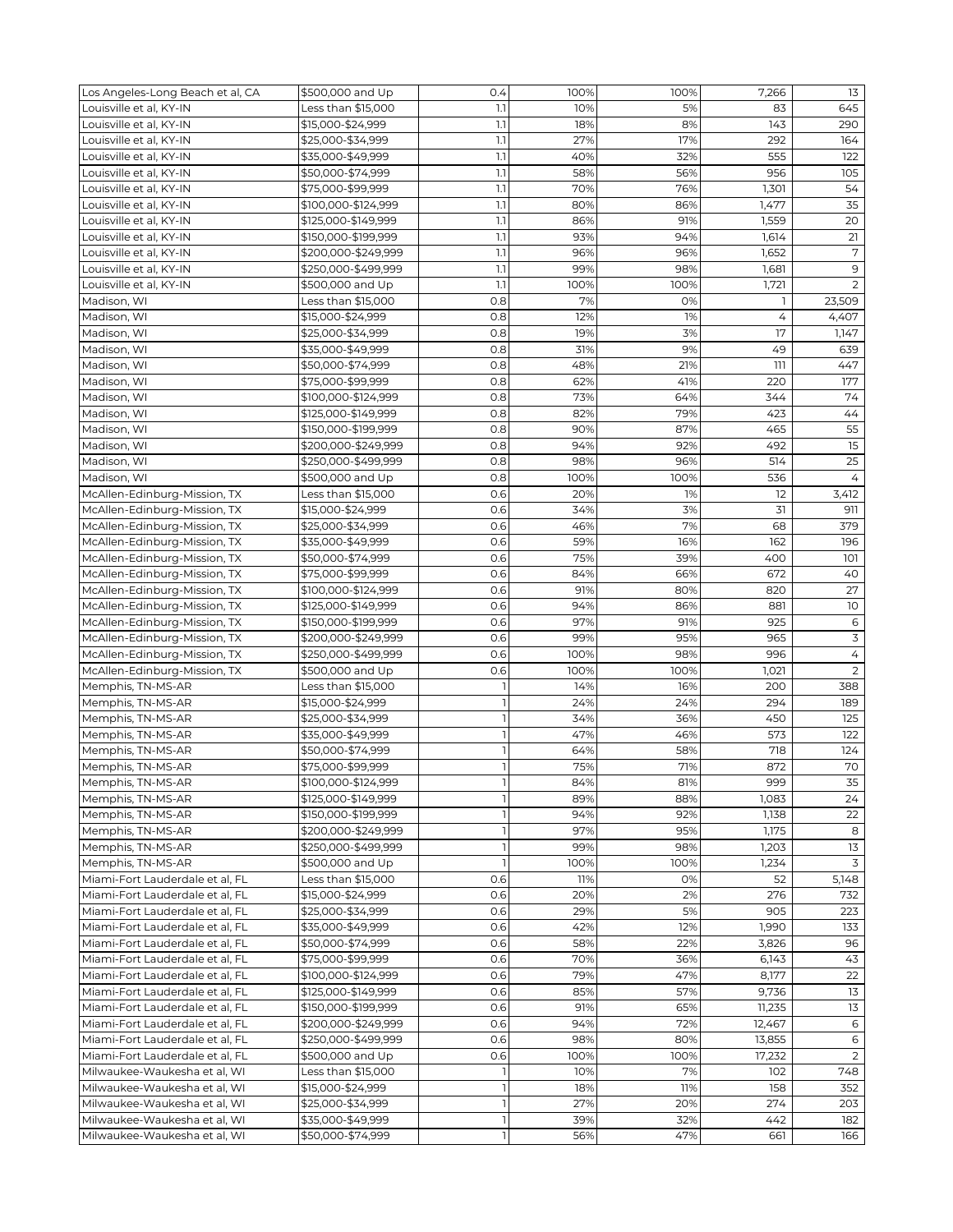| $\overline{1}$<br>78%<br>70%<br>987<br>61<br>Milwaukee-Waukesha et al, WI<br>\$100,000-\$124,999<br>Milwaukee-Waukesha et al, WI<br>1<br>85%<br>1,133<br>36<br>\$125,000-\$149,999<br>81%<br>Milwaukee-Waukesha et al. WI<br>32<br>\$150,000-\$199,999<br>1<br>92%<br>89%<br>1,251<br>$\mathbf{1}$<br>14<br>95%<br>94%<br>1,322<br>Milwaukee-Waukesha et al, WI<br>\$200,000-\$249,999<br>16<br>$\mathbf{1}$<br>97%<br>Milwaukee-Waukesha et al, WI<br>\$250,000-\$499,999<br>99%<br>1,360<br>1<br>3<br>Milwaukee-Waukesha et al, WI<br>\$500,000 and Up<br>100%<br>100%<br>1,401<br>$\mathbf{1}$<br>Minneapolis et al, MN-WI<br>Less than \$15,000<br>6%<br>1%<br>36<br>2,701<br>$\mathbf{1}$<br>12%<br>1%<br>67<br>1,324<br>Minneapolis et al, MN-WI<br>\$15,000-\$24,999<br>$\mathbf{1}$<br>4%<br>212<br>469<br>\$25,000-\$34,999<br>18%<br>Minneapolis et al, MN-WI<br>$\mathbf{1}$<br>12%<br>595<br>264<br>Minneapolis et al, MN-WI<br>\$35,000-\$49,999<br>28%<br>$\mathbf{1}$<br>44%<br>1,456<br>155<br>Minneapolis et al, MN-WI<br>\$50,000-\$74,999<br>28%<br>57%<br>78<br>Minneapolis et al, MN-WI<br>\$75,000-\$99,999<br>1<br>50%<br>2,604<br>$\mathbb{I}$<br>43<br>Minneapolis et al, MN-WI<br>\$100,000-\$124,999<br>68%<br>69%<br>3,552<br>Minneapolis et al, MN-WI<br>\$125,000-\$149,999<br>1<br>77%<br>28<br>80%<br>4,152<br>$\mathbf{1}$<br>30<br>87%<br>88%<br>4,532<br>Minneapolis et al, MN-WI<br>\$150,000-\$199,999<br>$\mathbf{1}$<br>92%<br>92%<br>4,781<br>14<br>Minneapolis et al, MN-WI<br>\$200,000-\$249,999<br>12<br>$\mathbf{1}$<br>97%<br>4,975<br>Minneapolis et al, MN-WI<br>\$250,000-\$499,999<br>96%<br>5<br>$\mathbf{1}$<br>100%<br>100%<br>5,171<br>Minneapolis et al, MN-WI<br>\$500,000 and Up<br>0.7<br>7%<br>0%<br>#DIV/0!<br>Nashville-Davidson et al. TN<br>Less than \$15,000<br>Nashville-Davidson et al. TN<br>\$15,000-\$24,999<br>0.7<br>14%<br>6<br>0%<br>8,637<br>Nashville-Davidson et al. TN<br>\$25,000-\$34,999<br>0.7<br>22%<br>2%<br>31<br>1,885<br>Nashville-Davidson et al, TN<br>0.7<br>34%<br>4%<br>\$35,000-\$49,999<br>82<br>1,179<br>0.7<br>52%<br>16%<br>325<br>Nashville-Davidson et al, TN<br>428<br>\$50,000-\$74,999<br>0.7<br>757<br>Nashville-Davidson et al, TN<br>152<br>\$75,000-\$99,999<br>66%<br>38%<br>70<br>0.7<br>76%<br>56%<br>Nashville-Davidson et al. TN<br>\$100,000-\$124,999<br>1,104<br>0.7<br>39<br>Nashville-Davidson et al, TN<br>84%<br>65%<br>1,299<br>\$125,000-\$149,999<br>Nashville-Davidson et al, TN<br>0.7<br>91%<br>74%<br>1,475<br>38<br>\$150,000-\$199,999<br>Nashville-Davidson et al, TN<br>0.7<br>17<br>\$200,000-\$249,999<br>94%<br>81%<br>1,609<br>0.7<br>15<br>Nashville-Davidson et al, TN<br>98%<br>87%<br>1,734<br>\$250,000-\$499,999<br>0.7<br>$\overline{4}$<br>Nashville-Davidson et al, TN<br>\$500,000 and Up<br>100%<br>100%<br>1,985<br>New Haven-Milford, CT<br>Less than \$15,000<br>0.8<br>10%<br>1%<br>6,597<br>6<br>17%<br>18<br>New Haven-Milford, CT<br>\$15,000-\$24,999<br>0.8<br>2%<br>1,397<br>New Haven-Milford, CT<br>0.8<br>24%<br>6%<br>52<br>440<br>\$25,000-\$34,999<br>New Haven-Milford, CT<br>36%<br>15%<br>137<br>251<br>\$35,000-\$49,999<br>0.8<br>New Haven-Milford, CT<br>52%<br>33%<br>188<br>\$50,000-\$74,999<br>0.8<br>300<br>64%<br>52%<br>New Haven-Milford, CT<br>\$75,000-\$99,999<br>0.8<br>481<br>88<br>New Haven-Milford, CT<br>74%<br>48<br>\$100,000-\$124,999<br>0.8<br>66%<br>610<br>35<br>New Haven-Milford, CT<br>\$125,000-\$149,999<br>0.8<br>81%<br>74%<br>687<br>43<br>New Haven-Milford, CT<br>\$150,000-\$199,999<br>0.8<br>89%<br>81%<br>749<br>15<br>0.8<br>93%<br>88%<br>New Haven-Milford, CT<br>\$200,000-\$249,999<br>809<br>15<br>0.8<br>98%<br>94%<br>New Haven-Milford, CT<br>\$250.000-\$499.999<br>868<br>New Haven-Milford, CT<br>923<br>4<br>\$500,000 and Up<br>0.8<br>100%<br>100%<br>New Orleans-Metairie, LA<br>Less than \$15,000<br>0.7<br>15%<br>1%<br>12<br>6,069<br>O.7<br>2%<br>43<br>1,167<br>New Orleans-Metairie, LA<br>\$15,000-\$24,999<br>26%<br>New Orleans-Metairie, LA<br>\$25,000-\$34,999<br>0.7<br>35%<br>7%<br>143<br>313<br>New Orleans-Metairie, LA<br>0.7<br>17%<br>\$35,000-\$49,999<br>48%<br>322<br>172<br>0.7<br>New Orleans-Metairie, LA<br>\$50,000-\$74,999<br>63%<br>35%<br>677<br>123<br>0.7<br>75%<br>New Orleans-Metairie, LA<br>\$75,000-\$99,999<br>58%<br>1,122<br>52<br>25<br>0.7<br>73%<br>New Orleans-Metairie, LA<br>\$100,000-\$124,999<br>82%<br>1,411<br>0.7<br>1,555<br>18<br>New Orleans-Metairie, LA<br>\$125,000-\$149,999<br>88%<br>80%<br>New Orleans-Metairie, LA<br>O.7<br>94%<br>87%<br>19<br>\$150,000-\$199,999<br>1,679<br>New Orleans-Metairie, LA<br>\$200,000-\$249,999<br>0.7<br>96%<br>92%<br>1,780<br>8<br>New Orleans-Metairie, LA<br>\$250,000-\$499,999<br>0.7<br>99%<br>96%<br>1,858<br>8<br>0.7<br>3<br>New Orleans-Metairie, LA<br>\$500,000 and Up<br>100%<br>100%<br>1,937<br>New York-Newark et al, NY-NJ-PA<br>Less than \$15,000<br>0.6<br>10%<br>0%<br>47<br>16,649<br>New York-Newark et al, NY-NJ-PA<br>\$15,000-\$24,999<br>0.6<br>17%<br>0%<br>164<br>2,916<br>23%<br>New York-Newark et al, NY-NJ-PA<br>\$25,000-\$34,999<br>0.6<br>1%<br>491<br>940<br>0.6<br>32%<br>3%<br>1,450<br>456<br>New York-Newark et al, NY-NJ-PA<br>\$35,000-\$49,999<br>New York-Newark et al, NY-NJ-PA<br>\$50,000-\$74,999<br>0.6<br>45%<br>9%<br>4,162<br>241<br>New York-Newark et al, NY-NJ-PA<br>\$75,000-\$99,999<br>0.6<br>56%<br>19%<br>8,721<br>99<br>49<br>New York-Newark et al, NY-NJ-PA<br>\$100,000-\$124,999<br>0.6<br>65%<br>29%<br>13,725<br>30<br>New York-Newark et al, NY-NJ-PA<br>\$125,000-\$149,999<br>0.6<br>73%<br>39%<br>18,191<br>New York-Newark et al, NY-NJ-PA<br>30<br>\$150,000-\$199,999<br>0.6<br>83%<br>51%<br>23,896<br>New York-Newark et al, NY-NJ-PA<br>\$200,000-\$249,999<br>63%<br>14<br>0.6<br>88%<br>29,671<br>0.6<br>New York-Newark et al, NY-NJ-PA<br>\$250,000-\$499,999<br>95%<br>76%<br>35,376<br>14 | Milwaukee-Waukesha et al, WI | \$75,000-\$99,999 | $\mathbf{1}$ | 68% | 60% | 837 | 105 |
|-----------------------------------------------------------------------------------------------------------------------------------------------------------------------------------------------------------------------------------------------------------------------------------------------------------------------------------------------------------------------------------------------------------------------------------------------------------------------------------------------------------------------------------------------------------------------------------------------------------------------------------------------------------------------------------------------------------------------------------------------------------------------------------------------------------------------------------------------------------------------------------------------------------------------------------------------------------------------------------------------------------------------------------------------------------------------------------------------------------------------------------------------------------------------------------------------------------------------------------------------------------------------------------------------------------------------------------------------------------------------------------------------------------------------------------------------------------------------------------------------------------------------------------------------------------------------------------------------------------------------------------------------------------------------------------------------------------------------------------------------------------------------------------------------------------------------------------------------------------------------------------------------------------------------------------------------------------------------------------------------------------------------------------------------------------------------------------------------------------------------------------------------------------------------------------------------------------------------------------------------------------------------------------------------------------------------------------------------------------------------------------------------------------------------------------------------------------------------------------------------------------------------------------------------------------------------------------------------------------------------------------------------------------------------------------------------------------------------------------------------------------------------------------------------------------------------------------------------------------------------------------------------------------------------------------------------------------------------------------------------------------------------------------------------------------------------------------------------------------------------------------------------------------------------------------------------------------------------------------------------------------------------------------------------------------------------------------------------------------------------------------------------------------------------------------------------------------------------------------------------------------------------------------------------------------------------------------------------------------------------------------------------------------------------------------------------------------------------------------------------------------------------------------------------------------------------------------------------------------------------------------------------------------------------------------------------------------------------------------------------------------------------------------------------------------------------------------------------------------------------------------------------------------------------------------------------------------------------------------------------------------------------------------------------------------------------------------------------------------------------------------------------------------------------------------------------------------------------------------------------------------------------------------------------------------------------------------------------------------------------------------------------------------------------------------------------------------------------------------------------------------------------------------------------------------------------------------------------------------------------------------------------------------------------------------------------------------------------------------------------------------------------------------------------------------------------------------------------------------------------------------------------------------------------------------------------------------------------------------------------------------------------------------------------------------------------------------------------------------------------------------------------------------------------------------------------------------------------------------------------------------------------------------------------------------------------------------------------------------------------------------------------------------------------------------------------------------------------------------------------------------------------------------------------------------------------------------------------------------------------------------------------------------------------------------------------------------------------------------------------------------------|------------------------------|-------------------|--------------|-----|-----|-----|-----|
|                                                                                                                                                                                                                                                                                                                                                                                                                                                                                                                                                                                                                                                                                                                                                                                                                                                                                                                                                                                                                                                                                                                                                                                                                                                                                                                                                                                                                                                                                                                                                                                                                                                                                                                                                                                                                                                                                                                                                                                                                                                                                                                                                                                                                                                                                                                                                                                                                                                                                                                                                                                                                                                                                                                                                                                                                                                                                                                                                                                                                                                                                                                                                                                                                                                                                                                                                                                                                                                                                                                                                                                                                                                                                                                                                                                                                                                                                                                                                                                                                                                                                                                                                                                                                                                                                                                                                                                                                                                                                                                                                                                                                                                                                                                                                                                                                                                                                                                                                                                                                                                                                                                                                                                                                                                                                                                                                                                                                                                                                                                                                                                                                                                                                                                                                                                                                                                                                                                                                                                                                 |                              |                   |              |     |     |     |     |
|                                                                                                                                                                                                                                                                                                                                                                                                                                                                                                                                                                                                                                                                                                                                                                                                                                                                                                                                                                                                                                                                                                                                                                                                                                                                                                                                                                                                                                                                                                                                                                                                                                                                                                                                                                                                                                                                                                                                                                                                                                                                                                                                                                                                                                                                                                                                                                                                                                                                                                                                                                                                                                                                                                                                                                                                                                                                                                                                                                                                                                                                                                                                                                                                                                                                                                                                                                                                                                                                                                                                                                                                                                                                                                                                                                                                                                                                                                                                                                                                                                                                                                                                                                                                                                                                                                                                                                                                                                                                                                                                                                                                                                                                                                                                                                                                                                                                                                                                                                                                                                                                                                                                                                                                                                                                                                                                                                                                                                                                                                                                                                                                                                                                                                                                                                                                                                                                                                                                                                                                                 |                              |                   |              |     |     |     |     |
|                                                                                                                                                                                                                                                                                                                                                                                                                                                                                                                                                                                                                                                                                                                                                                                                                                                                                                                                                                                                                                                                                                                                                                                                                                                                                                                                                                                                                                                                                                                                                                                                                                                                                                                                                                                                                                                                                                                                                                                                                                                                                                                                                                                                                                                                                                                                                                                                                                                                                                                                                                                                                                                                                                                                                                                                                                                                                                                                                                                                                                                                                                                                                                                                                                                                                                                                                                                                                                                                                                                                                                                                                                                                                                                                                                                                                                                                                                                                                                                                                                                                                                                                                                                                                                                                                                                                                                                                                                                                                                                                                                                                                                                                                                                                                                                                                                                                                                                                                                                                                                                                                                                                                                                                                                                                                                                                                                                                                                                                                                                                                                                                                                                                                                                                                                                                                                                                                                                                                                                                                 |                              |                   |              |     |     |     |     |
|                                                                                                                                                                                                                                                                                                                                                                                                                                                                                                                                                                                                                                                                                                                                                                                                                                                                                                                                                                                                                                                                                                                                                                                                                                                                                                                                                                                                                                                                                                                                                                                                                                                                                                                                                                                                                                                                                                                                                                                                                                                                                                                                                                                                                                                                                                                                                                                                                                                                                                                                                                                                                                                                                                                                                                                                                                                                                                                                                                                                                                                                                                                                                                                                                                                                                                                                                                                                                                                                                                                                                                                                                                                                                                                                                                                                                                                                                                                                                                                                                                                                                                                                                                                                                                                                                                                                                                                                                                                                                                                                                                                                                                                                                                                                                                                                                                                                                                                                                                                                                                                                                                                                                                                                                                                                                                                                                                                                                                                                                                                                                                                                                                                                                                                                                                                                                                                                                                                                                                                                                 |                              |                   |              |     |     |     |     |
|                                                                                                                                                                                                                                                                                                                                                                                                                                                                                                                                                                                                                                                                                                                                                                                                                                                                                                                                                                                                                                                                                                                                                                                                                                                                                                                                                                                                                                                                                                                                                                                                                                                                                                                                                                                                                                                                                                                                                                                                                                                                                                                                                                                                                                                                                                                                                                                                                                                                                                                                                                                                                                                                                                                                                                                                                                                                                                                                                                                                                                                                                                                                                                                                                                                                                                                                                                                                                                                                                                                                                                                                                                                                                                                                                                                                                                                                                                                                                                                                                                                                                                                                                                                                                                                                                                                                                                                                                                                                                                                                                                                                                                                                                                                                                                                                                                                                                                                                                                                                                                                                                                                                                                                                                                                                                                                                                                                                                                                                                                                                                                                                                                                                                                                                                                                                                                                                                                                                                                                                                 |                              |                   |              |     |     |     |     |
|                                                                                                                                                                                                                                                                                                                                                                                                                                                                                                                                                                                                                                                                                                                                                                                                                                                                                                                                                                                                                                                                                                                                                                                                                                                                                                                                                                                                                                                                                                                                                                                                                                                                                                                                                                                                                                                                                                                                                                                                                                                                                                                                                                                                                                                                                                                                                                                                                                                                                                                                                                                                                                                                                                                                                                                                                                                                                                                                                                                                                                                                                                                                                                                                                                                                                                                                                                                                                                                                                                                                                                                                                                                                                                                                                                                                                                                                                                                                                                                                                                                                                                                                                                                                                                                                                                                                                                                                                                                                                                                                                                                                                                                                                                                                                                                                                                                                                                                                                                                                                                                                                                                                                                                                                                                                                                                                                                                                                                                                                                                                                                                                                                                                                                                                                                                                                                                                                                                                                                                                                 |                              |                   |              |     |     |     |     |
|                                                                                                                                                                                                                                                                                                                                                                                                                                                                                                                                                                                                                                                                                                                                                                                                                                                                                                                                                                                                                                                                                                                                                                                                                                                                                                                                                                                                                                                                                                                                                                                                                                                                                                                                                                                                                                                                                                                                                                                                                                                                                                                                                                                                                                                                                                                                                                                                                                                                                                                                                                                                                                                                                                                                                                                                                                                                                                                                                                                                                                                                                                                                                                                                                                                                                                                                                                                                                                                                                                                                                                                                                                                                                                                                                                                                                                                                                                                                                                                                                                                                                                                                                                                                                                                                                                                                                                                                                                                                                                                                                                                                                                                                                                                                                                                                                                                                                                                                                                                                                                                                                                                                                                                                                                                                                                                                                                                                                                                                                                                                                                                                                                                                                                                                                                                                                                                                                                                                                                                                                 |                              |                   |              |     |     |     |     |
|                                                                                                                                                                                                                                                                                                                                                                                                                                                                                                                                                                                                                                                                                                                                                                                                                                                                                                                                                                                                                                                                                                                                                                                                                                                                                                                                                                                                                                                                                                                                                                                                                                                                                                                                                                                                                                                                                                                                                                                                                                                                                                                                                                                                                                                                                                                                                                                                                                                                                                                                                                                                                                                                                                                                                                                                                                                                                                                                                                                                                                                                                                                                                                                                                                                                                                                                                                                                                                                                                                                                                                                                                                                                                                                                                                                                                                                                                                                                                                                                                                                                                                                                                                                                                                                                                                                                                                                                                                                                                                                                                                                                                                                                                                                                                                                                                                                                                                                                                                                                                                                                                                                                                                                                                                                                                                                                                                                                                                                                                                                                                                                                                                                                                                                                                                                                                                                                                                                                                                                                                 |                              |                   |              |     |     |     |     |
|                                                                                                                                                                                                                                                                                                                                                                                                                                                                                                                                                                                                                                                                                                                                                                                                                                                                                                                                                                                                                                                                                                                                                                                                                                                                                                                                                                                                                                                                                                                                                                                                                                                                                                                                                                                                                                                                                                                                                                                                                                                                                                                                                                                                                                                                                                                                                                                                                                                                                                                                                                                                                                                                                                                                                                                                                                                                                                                                                                                                                                                                                                                                                                                                                                                                                                                                                                                                                                                                                                                                                                                                                                                                                                                                                                                                                                                                                                                                                                                                                                                                                                                                                                                                                                                                                                                                                                                                                                                                                                                                                                                                                                                                                                                                                                                                                                                                                                                                                                                                                                                                                                                                                                                                                                                                                                                                                                                                                                                                                                                                                                                                                                                                                                                                                                                                                                                                                                                                                                                                                 |                              |                   |              |     |     |     |     |
|                                                                                                                                                                                                                                                                                                                                                                                                                                                                                                                                                                                                                                                                                                                                                                                                                                                                                                                                                                                                                                                                                                                                                                                                                                                                                                                                                                                                                                                                                                                                                                                                                                                                                                                                                                                                                                                                                                                                                                                                                                                                                                                                                                                                                                                                                                                                                                                                                                                                                                                                                                                                                                                                                                                                                                                                                                                                                                                                                                                                                                                                                                                                                                                                                                                                                                                                                                                                                                                                                                                                                                                                                                                                                                                                                                                                                                                                                                                                                                                                                                                                                                                                                                                                                                                                                                                                                                                                                                                                                                                                                                                                                                                                                                                                                                                                                                                                                                                                                                                                                                                                                                                                                                                                                                                                                                                                                                                                                                                                                                                                                                                                                                                                                                                                                                                                                                                                                                                                                                                                                 |                              |                   |              |     |     |     |     |
|                                                                                                                                                                                                                                                                                                                                                                                                                                                                                                                                                                                                                                                                                                                                                                                                                                                                                                                                                                                                                                                                                                                                                                                                                                                                                                                                                                                                                                                                                                                                                                                                                                                                                                                                                                                                                                                                                                                                                                                                                                                                                                                                                                                                                                                                                                                                                                                                                                                                                                                                                                                                                                                                                                                                                                                                                                                                                                                                                                                                                                                                                                                                                                                                                                                                                                                                                                                                                                                                                                                                                                                                                                                                                                                                                                                                                                                                                                                                                                                                                                                                                                                                                                                                                                                                                                                                                                                                                                                                                                                                                                                                                                                                                                                                                                                                                                                                                                                                                                                                                                                                                                                                                                                                                                                                                                                                                                                                                                                                                                                                                                                                                                                                                                                                                                                                                                                                                                                                                                                                                 |                              |                   |              |     |     |     |     |
|                                                                                                                                                                                                                                                                                                                                                                                                                                                                                                                                                                                                                                                                                                                                                                                                                                                                                                                                                                                                                                                                                                                                                                                                                                                                                                                                                                                                                                                                                                                                                                                                                                                                                                                                                                                                                                                                                                                                                                                                                                                                                                                                                                                                                                                                                                                                                                                                                                                                                                                                                                                                                                                                                                                                                                                                                                                                                                                                                                                                                                                                                                                                                                                                                                                                                                                                                                                                                                                                                                                                                                                                                                                                                                                                                                                                                                                                                                                                                                                                                                                                                                                                                                                                                                                                                                                                                                                                                                                                                                                                                                                                                                                                                                                                                                                                                                                                                                                                                                                                                                                                                                                                                                                                                                                                                                                                                                                                                                                                                                                                                                                                                                                                                                                                                                                                                                                                                                                                                                                                                 |                              |                   |              |     |     |     |     |
|                                                                                                                                                                                                                                                                                                                                                                                                                                                                                                                                                                                                                                                                                                                                                                                                                                                                                                                                                                                                                                                                                                                                                                                                                                                                                                                                                                                                                                                                                                                                                                                                                                                                                                                                                                                                                                                                                                                                                                                                                                                                                                                                                                                                                                                                                                                                                                                                                                                                                                                                                                                                                                                                                                                                                                                                                                                                                                                                                                                                                                                                                                                                                                                                                                                                                                                                                                                                                                                                                                                                                                                                                                                                                                                                                                                                                                                                                                                                                                                                                                                                                                                                                                                                                                                                                                                                                                                                                                                                                                                                                                                                                                                                                                                                                                                                                                                                                                                                                                                                                                                                                                                                                                                                                                                                                                                                                                                                                                                                                                                                                                                                                                                                                                                                                                                                                                                                                                                                                                                                                 |                              |                   |              |     |     |     |     |
|                                                                                                                                                                                                                                                                                                                                                                                                                                                                                                                                                                                                                                                                                                                                                                                                                                                                                                                                                                                                                                                                                                                                                                                                                                                                                                                                                                                                                                                                                                                                                                                                                                                                                                                                                                                                                                                                                                                                                                                                                                                                                                                                                                                                                                                                                                                                                                                                                                                                                                                                                                                                                                                                                                                                                                                                                                                                                                                                                                                                                                                                                                                                                                                                                                                                                                                                                                                                                                                                                                                                                                                                                                                                                                                                                                                                                                                                                                                                                                                                                                                                                                                                                                                                                                                                                                                                                                                                                                                                                                                                                                                                                                                                                                                                                                                                                                                                                                                                                                                                                                                                                                                                                                                                                                                                                                                                                                                                                                                                                                                                                                                                                                                                                                                                                                                                                                                                                                                                                                                                                 |                              |                   |              |     |     |     |     |
|                                                                                                                                                                                                                                                                                                                                                                                                                                                                                                                                                                                                                                                                                                                                                                                                                                                                                                                                                                                                                                                                                                                                                                                                                                                                                                                                                                                                                                                                                                                                                                                                                                                                                                                                                                                                                                                                                                                                                                                                                                                                                                                                                                                                                                                                                                                                                                                                                                                                                                                                                                                                                                                                                                                                                                                                                                                                                                                                                                                                                                                                                                                                                                                                                                                                                                                                                                                                                                                                                                                                                                                                                                                                                                                                                                                                                                                                                                                                                                                                                                                                                                                                                                                                                                                                                                                                                                                                                                                                                                                                                                                                                                                                                                                                                                                                                                                                                                                                                                                                                                                                                                                                                                                                                                                                                                                                                                                                                                                                                                                                                                                                                                                                                                                                                                                                                                                                                                                                                                                                                 |                              |                   |              |     |     |     |     |
|                                                                                                                                                                                                                                                                                                                                                                                                                                                                                                                                                                                                                                                                                                                                                                                                                                                                                                                                                                                                                                                                                                                                                                                                                                                                                                                                                                                                                                                                                                                                                                                                                                                                                                                                                                                                                                                                                                                                                                                                                                                                                                                                                                                                                                                                                                                                                                                                                                                                                                                                                                                                                                                                                                                                                                                                                                                                                                                                                                                                                                                                                                                                                                                                                                                                                                                                                                                                                                                                                                                                                                                                                                                                                                                                                                                                                                                                                                                                                                                                                                                                                                                                                                                                                                                                                                                                                                                                                                                                                                                                                                                                                                                                                                                                                                                                                                                                                                                                                                                                                                                                                                                                                                                                                                                                                                                                                                                                                                                                                                                                                                                                                                                                                                                                                                                                                                                                                                                                                                                                                 |                              |                   |              |     |     |     |     |
|                                                                                                                                                                                                                                                                                                                                                                                                                                                                                                                                                                                                                                                                                                                                                                                                                                                                                                                                                                                                                                                                                                                                                                                                                                                                                                                                                                                                                                                                                                                                                                                                                                                                                                                                                                                                                                                                                                                                                                                                                                                                                                                                                                                                                                                                                                                                                                                                                                                                                                                                                                                                                                                                                                                                                                                                                                                                                                                                                                                                                                                                                                                                                                                                                                                                                                                                                                                                                                                                                                                                                                                                                                                                                                                                                                                                                                                                                                                                                                                                                                                                                                                                                                                                                                                                                                                                                                                                                                                                                                                                                                                                                                                                                                                                                                                                                                                                                                                                                                                                                                                                                                                                                                                                                                                                                                                                                                                                                                                                                                                                                                                                                                                                                                                                                                                                                                                                                                                                                                                                                 |                              |                   |              |     |     |     |     |
|                                                                                                                                                                                                                                                                                                                                                                                                                                                                                                                                                                                                                                                                                                                                                                                                                                                                                                                                                                                                                                                                                                                                                                                                                                                                                                                                                                                                                                                                                                                                                                                                                                                                                                                                                                                                                                                                                                                                                                                                                                                                                                                                                                                                                                                                                                                                                                                                                                                                                                                                                                                                                                                                                                                                                                                                                                                                                                                                                                                                                                                                                                                                                                                                                                                                                                                                                                                                                                                                                                                                                                                                                                                                                                                                                                                                                                                                                                                                                                                                                                                                                                                                                                                                                                                                                                                                                                                                                                                                                                                                                                                                                                                                                                                                                                                                                                                                                                                                                                                                                                                                                                                                                                                                                                                                                                                                                                                                                                                                                                                                                                                                                                                                                                                                                                                                                                                                                                                                                                                                                 |                              |                   |              |     |     |     |     |
|                                                                                                                                                                                                                                                                                                                                                                                                                                                                                                                                                                                                                                                                                                                                                                                                                                                                                                                                                                                                                                                                                                                                                                                                                                                                                                                                                                                                                                                                                                                                                                                                                                                                                                                                                                                                                                                                                                                                                                                                                                                                                                                                                                                                                                                                                                                                                                                                                                                                                                                                                                                                                                                                                                                                                                                                                                                                                                                                                                                                                                                                                                                                                                                                                                                                                                                                                                                                                                                                                                                                                                                                                                                                                                                                                                                                                                                                                                                                                                                                                                                                                                                                                                                                                                                                                                                                                                                                                                                                                                                                                                                                                                                                                                                                                                                                                                                                                                                                                                                                                                                                                                                                                                                                                                                                                                                                                                                                                                                                                                                                                                                                                                                                                                                                                                                                                                                                                                                                                                                                                 |                              |                   |              |     |     |     |     |
|                                                                                                                                                                                                                                                                                                                                                                                                                                                                                                                                                                                                                                                                                                                                                                                                                                                                                                                                                                                                                                                                                                                                                                                                                                                                                                                                                                                                                                                                                                                                                                                                                                                                                                                                                                                                                                                                                                                                                                                                                                                                                                                                                                                                                                                                                                                                                                                                                                                                                                                                                                                                                                                                                                                                                                                                                                                                                                                                                                                                                                                                                                                                                                                                                                                                                                                                                                                                                                                                                                                                                                                                                                                                                                                                                                                                                                                                                                                                                                                                                                                                                                                                                                                                                                                                                                                                                                                                                                                                                                                                                                                                                                                                                                                                                                                                                                                                                                                                                                                                                                                                                                                                                                                                                                                                                                                                                                                                                                                                                                                                                                                                                                                                                                                                                                                                                                                                                                                                                                                                                 |                              |                   |              |     |     |     |     |
|                                                                                                                                                                                                                                                                                                                                                                                                                                                                                                                                                                                                                                                                                                                                                                                                                                                                                                                                                                                                                                                                                                                                                                                                                                                                                                                                                                                                                                                                                                                                                                                                                                                                                                                                                                                                                                                                                                                                                                                                                                                                                                                                                                                                                                                                                                                                                                                                                                                                                                                                                                                                                                                                                                                                                                                                                                                                                                                                                                                                                                                                                                                                                                                                                                                                                                                                                                                                                                                                                                                                                                                                                                                                                                                                                                                                                                                                                                                                                                                                                                                                                                                                                                                                                                                                                                                                                                                                                                                                                                                                                                                                                                                                                                                                                                                                                                                                                                                                                                                                                                                                                                                                                                                                                                                                                                                                                                                                                                                                                                                                                                                                                                                                                                                                                                                                                                                                                                                                                                                                                 |                              |                   |              |     |     |     |     |
|                                                                                                                                                                                                                                                                                                                                                                                                                                                                                                                                                                                                                                                                                                                                                                                                                                                                                                                                                                                                                                                                                                                                                                                                                                                                                                                                                                                                                                                                                                                                                                                                                                                                                                                                                                                                                                                                                                                                                                                                                                                                                                                                                                                                                                                                                                                                                                                                                                                                                                                                                                                                                                                                                                                                                                                                                                                                                                                                                                                                                                                                                                                                                                                                                                                                                                                                                                                                                                                                                                                                                                                                                                                                                                                                                                                                                                                                                                                                                                                                                                                                                                                                                                                                                                                                                                                                                                                                                                                                                                                                                                                                                                                                                                                                                                                                                                                                                                                                                                                                                                                                                                                                                                                                                                                                                                                                                                                                                                                                                                                                                                                                                                                                                                                                                                                                                                                                                                                                                                                                                 |                              |                   |              |     |     |     |     |
|                                                                                                                                                                                                                                                                                                                                                                                                                                                                                                                                                                                                                                                                                                                                                                                                                                                                                                                                                                                                                                                                                                                                                                                                                                                                                                                                                                                                                                                                                                                                                                                                                                                                                                                                                                                                                                                                                                                                                                                                                                                                                                                                                                                                                                                                                                                                                                                                                                                                                                                                                                                                                                                                                                                                                                                                                                                                                                                                                                                                                                                                                                                                                                                                                                                                                                                                                                                                                                                                                                                                                                                                                                                                                                                                                                                                                                                                                                                                                                                                                                                                                                                                                                                                                                                                                                                                                                                                                                                                                                                                                                                                                                                                                                                                                                                                                                                                                                                                                                                                                                                                                                                                                                                                                                                                                                                                                                                                                                                                                                                                                                                                                                                                                                                                                                                                                                                                                                                                                                                                                 |                              |                   |              |     |     |     |     |
|                                                                                                                                                                                                                                                                                                                                                                                                                                                                                                                                                                                                                                                                                                                                                                                                                                                                                                                                                                                                                                                                                                                                                                                                                                                                                                                                                                                                                                                                                                                                                                                                                                                                                                                                                                                                                                                                                                                                                                                                                                                                                                                                                                                                                                                                                                                                                                                                                                                                                                                                                                                                                                                                                                                                                                                                                                                                                                                                                                                                                                                                                                                                                                                                                                                                                                                                                                                                                                                                                                                                                                                                                                                                                                                                                                                                                                                                                                                                                                                                                                                                                                                                                                                                                                                                                                                                                                                                                                                                                                                                                                                                                                                                                                                                                                                                                                                                                                                                                                                                                                                                                                                                                                                                                                                                                                                                                                                                                                                                                                                                                                                                                                                                                                                                                                                                                                                                                                                                                                                                                 |                              |                   |              |     |     |     |     |
|                                                                                                                                                                                                                                                                                                                                                                                                                                                                                                                                                                                                                                                                                                                                                                                                                                                                                                                                                                                                                                                                                                                                                                                                                                                                                                                                                                                                                                                                                                                                                                                                                                                                                                                                                                                                                                                                                                                                                                                                                                                                                                                                                                                                                                                                                                                                                                                                                                                                                                                                                                                                                                                                                                                                                                                                                                                                                                                                                                                                                                                                                                                                                                                                                                                                                                                                                                                                                                                                                                                                                                                                                                                                                                                                                                                                                                                                                                                                                                                                                                                                                                                                                                                                                                                                                                                                                                                                                                                                                                                                                                                                                                                                                                                                                                                                                                                                                                                                                                                                                                                                                                                                                                                                                                                                                                                                                                                                                                                                                                                                                                                                                                                                                                                                                                                                                                                                                                                                                                                                                 |                              |                   |              |     |     |     |     |
|                                                                                                                                                                                                                                                                                                                                                                                                                                                                                                                                                                                                                                                                                                                                                                                                                                                                                                                                                                                                                                                                                                                                                                                                                                                                                                                                                                                                                                                                                                                                                                                                                                                                                                                                                                                                                                                                                                                                                                                                                                                                                                                                                                                                                                                                                                                                                                                                                                                                                                                                                                                                                                                                                                                                                                                                                                                                                                                                                                                                                                                                                                                                                                                                                                                                                                                                                                                                                                                                                                                                                                                                                                                                                                                                                                                                                                                                                                                                                                                                                                                                                                                                                                                                                                                                                                                                                                                                                                                                                                                                                                                                                                                                                                                                                                                                                                                                                                                                                                                                                                                                                                                                                                                                                                                                                                                                                                                                                                                                                                                                                                                                                                                                                                                                                                                                                                                                                                                                                                                                                 |                              |                   |              |     |     |     |     |
|                                                                                                                                                                                                                                                                                                                                                                                                                                                                                                                                                                                                                                                                                                                                                                                                                                                                                                                                                                                                                                                                                                                                                                                                                                                                                                                                                                                                                                                                                                                                                                                                                                                                                                                                                                                                                                                                                                                                                                                                                                                                                                                                                                                                                                                                                                                                                                                                                                                                                                                                                                                                                                                                                                                                                                                                                                                                                                                                                                                                                                                                                                                                                                                                                                                                                                                                                                                                                                                                                                                                                                                                                                                                                                                                                                                                                                                                                                                                                                                                                                                                                                                                                                                                                                                                                                                                                                                                                                                                                                                                                                                                                                                                                                                                                                                                                                                                                                                                                                                                                                                                                                                                                                                                                                                                                                                                                                                                                                                                                                                                                                                                                                                                                                                                                                                                                                                                                                                                                                                                                 |                              |                   |              |     |     |     |     |
|                                                                                                                                                                                                                                                                                                                                                                                                                                                                                                                                                                                                                                                                                                                                                                                                                                                                                                                                                                                                                                                                                                                                                                                                                                                                                                                                                                                                                                                                                                                                                                                                                                                                                                                                                                                                                                                                                                                                                                                                                                                                                                                                                                                                                                                                                                                                                                                                                                                                                                                                                                                                                                                                                                                                                                                                                                                                                                                                                                                                                                                                                                                                                                                                                                                                                                                                                                                                                                                                                                                                                                                                                                                                                                                                                                                                                                                                                                                                                                                                                                                                                                                                                                                                                                                                                                                                                                                                                                                                                                                                                                                                                                                                                                                                                                                                                                                                                                                                                                                                                                                                                                                                                                                                                                                                                                                                                                                                                                                                                                                                                                                                                                                                                                                                                                                                                                                                                                                                                                                                                 |                              |                   |              |     |     |     |     |
|                                                                                                                                                                                                                                                                                                                                                                                                                                                                                                                                                                                                                                                                                                                                                                                                                                                                                                                                                                                                                                                                                                                                                                                                                                                                                                                                                                                                                                                                                                                                                                                                                                                                                                                                                                                                                                                                                                                                                                                                                                                                                                                                                                                                                                                                                                                                                                                                                                                                                                                                                                                                                                                                                                                                                                                                                                                                                                                                                                                                                                                                                                                                                                                                                                                                                                                                                                                                                                                                                                                                                                                                                                                                                                                                                                                                                                                                                                                                                                                                                                                                                                                                                                                                                                                                                                                                                                                                                                                                                                                                                                                                                                                                                                                                                                                                                                                                                                                                                                                                                                                                                                                                                                                                                                                                                                                                                                                                                                                                                                                                                                                                                                                                                                                                                                                                                                                                                                                                                                                                                 |                              |                   |              |     |     |     |     |
|                                                                                                                                                                                                                                                                                                                                                                                                                                                                                                                                                                                                                                                                                                                                                                                                                                                                                                                                                                                                                                                                                                                                                                                                                                                                                                                                                                                                                                                                                                                                                                                                                                                                                                                                                                                                                                                                                                                                                                                                                                                                                                                                                                                                                                                                                                                                                                                                                                                                                                                                                                                                                                                                                                                                                                                                                                                                                                                                                                                                                                                                                                                                                                                                                                                                                                                                                                                                                                                                                                                                                                                                                                                                                                                                                                                                                                                                                                                                                                                                                                                                                                                                                                                                                                                                                                                                                                                                                                                                                                                                                                                                                                                                                                                                                                                                                                                                                                                                                                                                                                                                                                                                                                                                                                                                                                                                                                                                                                                                                                                                                                                                                                                                                                                                                                                                                                                                                                                                                                                                                 |                              |                   |              |     |     |     |     |
|                                                                                                                                                                                                                                                                                                                                                                                                                                                                                                                                                                                                                                                                                                                                                                                                                                                                                                                                                                                                                                                                                                                                                                                                                                                                                                                                                                                                                                                                                                                                                                                                                                                                                                                                                                                                                                                                                                                                                                                                                                                                                                                                                                                                                                                                                                                                                                                                                                                                                                                                                                                                                                                                                                                                                                                                                                                                                                                                                                                                                                                                                                                                                                                                                                                                                                                                                                                                                                                                                                                                                                                                                                                                                                                                                                                                                                                                                                                                                                                                                                                                                                                                                                                                                                                                                                                                                                                                                                                                                                                                                                                                                                                                                                                                                                                                                                                                                                                                                                                                                                                                                                                                                                                                                                                                                                                                                                                                                                                                                                                                                                                                                                                                                                                                                                                                                                                                                                                                                                                                                 |                              |                   |              |     |     |     |     |
|                                                                                                                                                                                                                                                                                                                                                                                                                                                                                                                                                                                                                                                                                                                                                                                                                                                                                                                                                                                                                                                                                                                                                                                                                                                                                                                                                                                                                                                                                                                                                                                                                                                                                                                                                                                                                                                                                                                                                                                                                                                                                                                                                                                                                                                                                                                                                                                                                                                                                                                                                                                                                                                                                                                                                                                                                                                                                                                                                                                                                                                                                                                                                                                                                                                                                                                                                                                                                                                                                                                                                                                                                                                                                                                                                                                                                                                                                                                                                                                                                                                                                                                                                                                                                                                                                                                                                                                                                                                                                                                                                                                                                                                                                                                                                                                                                                                                                                                                                                                                                                                                                                                                                                                                                                                                                                                                                                                                                                                                                                                                                                                                                                                                                                                                                                                                                                                                                                                                                                                                                 |                              |                   |              |     |     |     |     |
|                                                                                                                                                                                                                                                                                                                                                                                                                                                                                                                                                                                                                                                                                                                                                                                                                                                                                                                                                                                                                                                                                                                                                                                                                                                                                                                                                                                                                                                                                                                                                                                                                                                                                                                                                                                                                                                                                                                                                                                                                                                                                                                                                                                                                                                                                                                                                                                                                                                                                                                                                                                                                                                                                                                                                                                                                                                                                                                                                                                                                                                                                                                                                                                                                                                                                                                                                                                                                                                                                                                                                                                                                                                                                                                                                                                                                                                                                                                                                                                                                                                                                                                                                                                                                                                                                                                                                                                                                                                                                                                                                                                                                                                                                                                                                                                                                                                                                                                                                                                                                                                                                                                                                                                                                                                                                                                                                                                                                                                                                                                                                                                                                                                                                                                                                                                                                                                                                                                                                                                                                 |                              |                   |              |     |     |     |     |
|                                                                                                                                                                                                                                                                                                                                                                                                                                                                                                                                                                                                                                                                                                                                                                                                                                                                                                                                                                                                                                                                                                                                                                                                                                                                                                                                                                                                                                                                                                                                                                                                                                                                                                                                                                                                                                                                                                                                                                                                                                                                                                                                                                                                                                                                                                                                                                                                                                                                                                                                                                                                                                                                                                                                                                                                                                                                                                                                                                                                                                                                                                                                                                                                                                                                                                                                                                                                                                                                                                                                                                                                                                                                                                                                                                                                                                                                                                                                                                                                                                                                                                                                                                                                                                                                                                                                                                                                                                                                                                                                                                                                                                                                                                                                                                                                                                                                                                                                                                                                                                                                                                                                                                                                                                                                                                                                                                                                                                                                                                                                                                                                                                                                                                                                                                                                                                                                                                                                                                                                                 |                              |                   |              |     |     |     |     |
|                                                                                                                                                                                                                                                                                                                                                                                                                                                                                                                                                                                                                                                                                                                                                                                                                                                                                                                                                                                                                                                                                                                                                                                                                                                                                                                                                                                                                                                                                                                                                                                                                                                                                                                                                                                                                                                                                                                                                                                                                                                                                                                                                                                                                                                                                                                                                                                                                                                                                                                                                                                                                                                                                                                                                                                                                                                                                                                                                                                                                                                                                                                                                                                                                                                                                                                                                                                                                                                                                                                                                                                                                                                                                                                                                                                                                                                                                                                                                                                                                                                                                                                                                                                                                                                                                                                                                                                                                                                                                                                                                                                                                                                                                                                                                                                                                                                                                                                                                                                                                                                                                                                                                                                                                                                                                                                                                                                                                                                                                                                                                                                                                                                                                                                                                                                                                                                                                                                                                                                                                 |                              |                   |              |     |     |     |     |
|                                                                                                                                                                                                                                                                                                                                                                                                                                                                                                                                                                                                                                                                                                                                                                                                                                                                                                                                                                                                                                                                                                                                                                                                                                                                                                                                                                                                                                                                                                                                                                                                                                                                                                                                                                                                                                                                                                                                                                                                                                                                                                                                                                                                                                                                                                                                                                                                                                                                                                                                                                                                                                                                                                                                                                                                                                                                                                                                                                                                                                                                                                                                                                                                                                                                                                                                                                                                                                                                                                                                                                                                                                                                                                                                                                                                                                                                                                                                                                                                                                                                                                                                                                                                                                                                                                                                                                                                                                                                                                                                                                                                                                                                                                                                                                                                                                                                                                                                                                                                                                                                                                                                                                                                                                                                                                                                                                                                                                                                                                                                                                                                                                                                                                                                                                                                                                                                                                                                                                                                                 |                              |                   |              |     |     |     |     |
|                                                                                                                                                                                                                                                                                                                                                                                                                                                                                                                                                                                                                                                                                                                                                                                                                                                                                                                                                                                                                                                                                                                                                                                                                                                                                                                                                                                                                                                                                                                                                                                                                                                                                                                                                                                                                                                                                                                                                                                                                                                                                                                                                                                                                                                                                                                                                                                                                                                                                                                                                                                                                                                                                                                                                                                                                                                                                                                                                                                                                                                                                                                                                                                                                                                                                                                                                                                                                                                                                                                                                                                                                                                                                                                                                                                                                                                                                                                                                                                                                                                                                                                                                                                                                                                                                                                                                                                                                                                                                                                                                                                                                                                                                                                                                                                                                                                                                                                                                                                                                                                                                                                                                                                                                                                                                                                                                                                                                                                                                                                                                                                                                                                                                                                                                                                                                                                                                                                                                                                                                 |                              |                   |              |     |     |     |     |
|                                                                                                                                                                                                                                                                                                                                                                                                                                                                                                                                                                                                                                                                                                                                                                                                                                                                                                                                                                                                                                                                                                                                                                                                                                                                                                                                                                                                                                                                                                                                                                                                                                                                                                                                                                                                                                                                                                                                                                                                                                                                                                                                                                                                                                                                                                                                                                                                                                                                                                                                                                                                                                                                                                                                                                                                                                                                                                                                                                                                                                                                                                                                                                                                                                                                                                                                                                                                                                                                                                                                                                                                                                                                                                                                                                                                                                                                                                                                                                                                                                                                                                                                                                                                                                                                                                                                                                                                                                                                                                                                                                                                                                                                                                                                                                                                                                                                                                                                                                                                                                                                                                                                                                                                                                                                                                                                                                                                                                                                                                                                                                                                                                                                                                                                                                                                                                                                                                                                                                                                                 |                              |                   |              |     |     |     |     |
|                                                                                                                                                                                                                                                                                                                                                                                                                                                                                                                                                                                                                                                                                                                                                                                                                                                                                                                                                                                                                                                                                                                                                                                                                                                                                                                                                                                                                                                                                                                                                                                                                                                                                                                                                                                                                                                                                                                                                                                                                                                                                                                                                                                                                                                                                                                                                                                                                                                                                                                                                                                                                                                                                                                                                                                                                                                                                                                                                                                                                                                                                                                                                                                                                                                                                                                                                                                                                                                                                                                                                                                                                                                                                                                                                                                                                                                                                                                                                                                                                                                                                                                                                                                                                                                                                                                                                                                                                                                                                                                                                                                                                                                                                                                                                                                                                                                                                                                                                                                                                                                                                                                                                                                                                                                                                                                                                                                                                                                                                                                                                                                                                                                                                                                                                                                                                                                                                                                                                                                                                 |                              |                   |              |     |     |     |     |
|                                                                                                                                                                                                                                                                                                                                                                                                                                                                                                                                                                                                                                                                                                                                                                                                                                                                                                                                                                                                                                                                                                                                                                                                                                                                                                                                                                                                                                                                                                                                                                                                                                                                                                                                                                                                                                                                                                                                                                                                                                                                                                                                                                                                                                                                                                                                                                                                                                                                                                                                                                                                                                                                                                                                                                                                                                                                                                                                                                                                                                                                                                                                                                                                                                                                                                                                                                                                                                                                                                                                                                                                                                                                                                                                                                                                                                                                                                                                                                                                                                                                                                                                                                                                                                                                                                                                                                                                                                                                                                                                                                                                                                                                                                                                                                                                                                                                                                                                                                                                                                                                                                                                                                                                                                                                                                                                                                                                                                                                                                                                                                                                                                                                                                                                                                                                                                                                                                                                                                                                                 |                              |                   |              |     |     |     |     |
|                                                                                                                                                                                                                                                                                                                                                                                                                                                                                                                                                                                                                                                                                                                                                                                                                                                                                                                                                                                                                                                                                                                                                                                                                                                                                                                                                                                                                                                                                                                                                                                                                                                                                                                                                                                                                                                                                                                                                                                                                                                                                                                                                                                                                                                                                                                                                                                                                                                                                                                                                                                                                                                                                                                                                                                                                                                                                                                                                                                                                                                                                                                                                                                                                                                                                                                                                                                                                                                                                                                                                                                                                                                                                                                                                                                                                                                                                                                                                                                                                                                                                                                                                                                                                                                                                                                                                                                                                                                                                                                                                                                                                                                                                                                                                                                                                                                                                                                                                                                                                                                                                                                                                                                                                                                                                                                                                                                                                                                                                                                                                                                                                                                                                                                                                                                                                                                                                                                                                                                                                 |                              |                   |              |     |     |     |     |
|                                                                                                                                                                                                                                                                                                                                                                                                                                                                                                                                                                                                                                                                                                                                                                                                                                                                                                                                                                                                                                                                                                                                                                                                                                                                                                                                                                                                                                                                                                                                                                                                                                                                                                                                                                                                                                                                                                                                                                                                                                                                                                                                                                                                                                                                                                                                                                                                                                                                                                                                                                                                                                                                                                                                                                                                                                                                                                                                                                                                                                                                                                                                                                                                                                                                                                                                                                                                                                                                                                                                                                                                                                                                                                                                                                                                                                                                                                                                                                                                                                                                                                                                                                                                                                                                                                                                                                                                                                                                                                                                                                                                                                                                                                                                                                                                                                                                                                                                                                                                                                                                                                                                                                                                                                                                                                                                                                                                                                                                                                                                                                                                                                                                                                                                                                                                                                                                                                                                                                                                                 |                              |                   |              |     |     |     |     |
|                                                                                                                                                                                                                                                                                                                                                                                                                                                                                                                                                                                                                                                                                                                                                                                                                                                                                                                                                                                                                                                                                                                                                                                                                                                                                                                                                                                                                                                                                                                                                                                                                                                                                                                                                                                                                                                                                                                                                                                                                                                                                                                                                                                                                                                                                                                                                                                                                                                                                                                                                                                                                                                                                                                                                                                                                                                                                                                                                                                                                                                                                                                                                                                                                                                                                                                                                                                                                                                                                                                                                                                                                                                                                                                                                                                                                                                                                                                                                                                                                                                                                                                                                                                                                                                                                                                                                                                                                                                                                                                                                                                                                                                                                                                                                                                                                                                                                                                                                                                                                                                                                                                                                                                                                                                                                                                                                                                                                                                                                                                                                                                                                                                                                                                                                                                                                                                                                                                                                                                                                 |                              |                   |              |     |     |     |     |
|                                                                                                                                                                                                                                                                                                                                                                                                                                                                                                                                                                                                                                                                                                                                                                                                                                                                                                                                                                                                                                                                                                                                                                                                                                                                                                                                                                                                                                                                                                                                                                                                                                                                                                                                                                                                                                                                                                                                                                                                                                                                                                                                                                                                                                                                                                                                                                                                                                                                                                                                                                                                                                                                                                                                                                                                                                                                                                                                                                                                                                                                                                                                                                                                                                                                                                                                                                                                                                                                                                                                                                                                                                                                                                                                                                                                                                                                                                                                                                                                                                                                                                                                                                                                                                                                                                                                                                                                                                                                                                                                                                                                                                                                                                                                                                                                                                                                                                                                                                                                                                                                                                                                                                                                                                                                                                                                                                                                                                                                                                                                                                                                                                                                                                                                                                                                                                                                                                                                                                                                                 |                              |                   |              |     |     |     |     |
|                                                                                                                                                                                                                                                                                                                                                                                                                                                                                                                                                                                                                                                                                                                                                                                                                                                                                                                                                                                                                                                                                                                                                                                                                                                                                                                                                                                                                                                                                                                                                                                                                                                                                                                                                                                                                                                                                                                                                                                                                                                                                                                                                                                                                                                                                                                                                                                                                                                                                                                                                                                                                                                                                                                                                                                                                                                                                                                                                                                                                                                                                                                                                                                                                                                                                                                                                                                                                                                                                                                                                                                                                                                                                                                                                                                                                                                                                                                                                                                                                                                                                                                                                                                                                                                                                                                                                                                                                                                                                                                                                                                                                                                                                                                                                                                                                                                                                                                                                                                                                                                                                                                                                                                                                                                                                                                                                                                                                                                                                                                                                                                                                                                                                                                                                                                                                                                                                                                                                                                                                 |                              |                   |              |     |     |     |     |
|                                                                                                                                                                                                                                                                                                                                                                                                                                                                                                                                                                                                                                                                                                                                                                                                                                                                                                                                                                                                                                                                                                                                                                                                                                                                                                                                                                                                                                                                                                                                                                                                                                                                                                                                                                                                                                                                                                                                                                                                                                                                                                                                                                                                                                                                                                                                                                                                                                                                                                                                                                                                                                                                                                                                                                                                                                                                                                                                                                                                                                                                                                                                                                                                                                                                                                                                                                                                                                                                                                                                                                                                                                                                                                                                                                                                                                                                                                                                                                                                                                                                                                                                                                                                                                                                                                                                                                                                                                                                                                                                                                                                                                                                                                                                                                                                                                                                                                                                                                                                                                                                                                                                                                                                                                                                                                                                                                                                                                                                                                                                                                                                                                                                                                                                                                                                                                                                                                                                                                                                                 |                              |                   |              |     |     |     |     |
|                                                                                                                                                                                                                                                                                                                                                                                                                                                                                                                                                                                                                                                                                                                                                                                                                                                                                                                                                                                                                                                                                                                                                                                                                                                                                                                                                                                                                                                                                                                                                                                                                                                                                                                                                                                                                                                                                                                                                                                                                                                                                                                                                                                                                                                                                                                                                                                                                                                                                                                                                                                                                                                                                                                                                                                                                                                                                                                                                                                                                                                                                                                                                                                                                                                                                                                                                                                                                                                                                                                                                                                                                                                                                                                                                                                                                                                                                                                                                                                                                                                                                                                                                                                                                                                                                                                                                                                                                                                                                                                                                                                                                                                                                                                                                                                                                                                                                                                                                                                                                                                                                                                                                                                                                                                                                                                                                                                                                                                                                                                                                                                                                                                                                                                                                                                                                                                                                                                                                                                                                 |                              |                   |              |     |     |     |     |
|                                                                                                                                                                                                                                                                                                                                                                                                                                                                                                                                                                                                                                                                                                                                                                                                                                                                                                                                                                                                                                                                                                                                                                                                                                                                                                                                                                                                                                                                                                                                                                                                                                                                                                                                                                                                                                                                                                                                                                                                                                                                                                                                                                                                                                                                                                                                                                                                                                                                                                                                                                                                                                                                                                                                                                                                                                                                                                                                                                                                                                                                                                                                                                                                                                                                                                                                                                                                                                                                                                                                                                                                                                                                                                                                                                                                                                                                                                                                                                                                                                                                                                                                                                                                                                                                                                                                                                                                                                                                                                                                                                                                                                                                                                                                                                                                                                                                                                                                                                                                                                                                                                                                                                                                                                                                                                                                                                                                                                                                                                                                                                                                                                                                                                                                                                                                                                                                                                                                                                                                                 |                              |                   |              |     |     |     |     |
|                                                                                                                                                                                                                                                                                                                                                                                                                                                                                                                                                                                                                                                                                                                                                                                                                                                                                                                                                                                                                                                                                                                                                                                                                                                                                                                                                                                                                                                                                                                                                                                                                                                                                                                                                                                                                                                                                                                                                                                                                                                                                                                                                                                                                                                                                                                                                                                                                                                                                                                                                                                                                                                                                                                                                                                                                                                                                                                                                                                                                                                                                                                                                                                                                                                                                                                                                                                                                                                                                                                                                                                                                                                                                                                                                                                                                                                                                                                                                                                                                                                                                                                                                                                                                                                                                                                                                                                                                                                                                                                                                                                                                                                                                                                                                                                                                                                                                                                                                                                                                                                                                                                                                                                                                                                                                                                                                                                                                                                                                                                                                                                                                                                                                                                                                                                                                                                                                                                                                                                                                 |                              |                   |              |     |     |     |     |
|                                                                                                                                                                                                                                                                                                                                                                                                                                                                                                                                                                                                                                                                                                                                                                                                                                                                                                                                                                                                                                                                                                                                                                                                                                                                                                                                                                                                                                                                                                                                                                                                                                                                                                                                                                                                                                                                                                                                                                                                                                                                                                                                                                                                                                                                                                                                                                                                                                                                                                                                                                                                                                                                                                                                                                                                                                                                                                                                                                                                                                                                                                                                                                                                                                                                                                                                                                                                                                                                                                                                                                                                                                                                                                                                                                                                                                                                                                                                                                                                                                                                                                                                                                                                                                                                                                                                                                                                                                                                                                                                                                                                                                                                                                                                                                                                                                                                                                                                                                                                                                                                                                                                                                                                                                                                                                                                                                                                                                                                                                                                                                                                                                                                                                                                                                                                                                                                                                                                                                                                                 |                              |                   |              |     |     |     |     |
|                                                                                                                                                                                                                                                                                                                                                                                                                                                                                                                                                                                                                                                                                                                                                                                                                                                                                                                                                                                                                                                                                                                                                                                                                                                                                                                                                                                                                                                                                                                                                                                                                                                                                                                                                                                                                                                                                                                                                                                                                                                                                                                                                                                                                                                                                                                                                                                                                                                                                                                                                                                                                                                                                                                                                                                                                                                                                                                                                                                                                                                                                                                                                                                                                                                                                                                                                                                                                                                                                                                                                                                                                                                                                                                                                                                                                                                                                                                                                                                                                                                                                                                                                                                                                                                                                                                                                                                                                                                                                                                                                                                                                                                                                                                                                                                                                                                                                                                                                                                                                                                                                                                                                                                                                                                                                                                                                                                                                                                                                                                                                                                                                                                                                                                                                                                                                                                                                                                                                                                                                 |                              |                   |              |     |     |     |     |
|                                                                                                                                                                                                                                                                                                                                                                                                                                                                                                                                                                                                                                                                                                                                                                                                                                                                                                                                                                                                                                                                                                                                                                                                                                                                                                                                                                                                                                                                                                                                                                                                                                                                                                                                                                                                                                                                                                                                                                                                                                                                                                                                                                                                                                                                                                                                                                                                                                                                                                                                                                                                                                                                                                                                                                                                                                                                                                                                                                                                                                                                                                                                                                                                                                                                                                                                                                                                                                                                                                                                                                                                                                                                                                                                                                                                                                                                                                                                                                                                                                                                                                                                                                                                                                                                                                                                                                                                                                                                                                                                                                                                                                                                                                                                                                                                                                                                                                                                                                                                                                                                                                                                                                                                                                                                                                                                                                                                                                                                                                                                                                                                                                                                                                                                                                                                                                                                                                                                                                                                                 |                              |                   |              |     |     |     |     |
|                                                                                                                                                                                                                                                                                                                                                                                                                                                                                                                                                                                                                                                                                                                                                                                                                                                                                                                                                                                                                                                                                                                                                                                                                                                                                                                                                                                                                                                                                                                                                                                                                                                                                                                                                                                                                                                                                                                                                                                                                                                                                                                                                                                                                                                                                                                                                                                                                                                                                                                                                                                                                                                                                                                                                                                                                                                                                                                                                                                                                                                                                                                                                                                                                                                                                                                                                                                                                                                                                                                                                                                                                                                                                                                                                                                                                                                                                                                                                                                                                                                                                                                                                                                                                                                                                                                                                                                                                                                                                                                                                                                                                                                                                                                                                                                                                                                                                                                                                                                                                                                                                                                                                                                                                                                                                                                                                                                                                                                                                                                                                                                                                                                                                                                                                                                                                                                                                                                                                                                                                 |                              |                   |              |     |     |     |     |
|                                                                                                                                                                                                                                                                                                                                                                                                                                                                                                                                                                                                                                                                                                                                                                                                                                                                                                                                                                                                                                                                                                                                                                                                                                                                                                                                                                                                                                                                                                                                                                                                                                                                                                                                                                                                                                                                                                                                                                                                                                                                                                                                                                                                                                                                                                                                                                                                                                                                                                                                                                                                                                                                                                                                                                                                                                                                                                                                                                                                                                                                                                                                                                                                                                                                                                                                                                                                                                                                                                                                                                                                                                                                                                                                                                                                                                                                                                                                                                                                                                                                                                                                                                                                                                                                                                                                                                                                                                                                                                                                                                                                                                                                                                                                                                                                                                                                                                                                                                                                                                                                                                                                                                                                                                                                                                                                                                                                                                                                                                                                                                                                                                                                                                                                                                                                                                                                                                                                                                                                                 |                              |                   |              |     |     |     |     |
|                                                                                                                                                                                                                                                                                                                                                                                                                                                                                                                                                                                                                                                                                                                                                                                                                                                                                                                                                                                                                                                                                                                                                                                                                                                                                                                                                                                                                                                                                                                                                                                                                                                                                                                                                                                                                                                                                                                                                                                                                                                                                                                                                                                                                                                                                                                                                                                                                                                                                                                                                                                                                                                                                                                                                                                                                                                                                                                                                                                                                                                                                                                                                                                                                                                                                                                                                                                                                                                                                                                                                                                                                                                                                                                                                                                                                                                                                                                                                                                                                                                                                                                                                                                                                                                                                                                                                                                                                                                                                                                                                                                                                                                                                                                                                                                                                                                                                                                                                                                                                                                                                                                                                                                                                                                                                                                                                                                                                                                                                                                                                                                                                                                                                                                                                                                                                                                                                                                                                                                                                 |                              |                   |              |     |     |     |     |
|                                                                                                                                                                                                                                                                                                                                                                                                                                                                                                                                                                                                                                                                                                                                                                                                                                                                                                                                                                                                                                                                                                                                                                                                                                                                                                                                                                                                                                                                                                                                                                                                                                                                                                                                                                                                                                                                                                                                                                                                                                                                                                                                                                                                                                                                                                                                                                                                                                                                                                                                                                                                                                                                                                                                                                                                                                                                                                                                                                                                                                                                                                                                                                                                                                                                                                                                                                                                                                                                                                                                                                                                                                                                                                                                                                                                                                                                                                                                                                                                                                                                                                                                                                                                                                                                                                                                                                                                                                                                                                                                                                                                                                                                                                                                                                                                                                                                                                                                                                                                                                                                                                                                                                                                                                                                                                                                                                                                                                                                                                                                                                                                                                                                                                                                                                                                                                                                                                                                                                                                                 |                              |                   |              |     |     |     |     |
|                                                                                                                                                                                                                                                                                                                                                                                                                                                                                                                                                                                                                                                                                                                                                                                                                                                                                                                                                                                                                                                                                                                                                                                                                                                                                                                                                                                                                                                                                                                                                                                                                                                                                                                                                                                                                                                                                                                                                                                                                                                                                                                                                                                                                                                                                                                                                                                                                                                                                                                                                                                                                                                                                                                                                                                                                                                                                                                                                                                                                                                                                                                                                                                                                                                                                                                                                                                                                                                                                                                                                                                                                                                                                                                                                                                                                                                                                                                                                                                                                                                                                                                                                                                                                                                                                                                                                                                                                                                                                                                                                                                                                                                                                                                                                                                                                                                                                                                                                                                                                                                                                                                                                                                                                                                                                                                                                                                                                                                                                                                                                                                                                                                                                                                                                                                                                                                                                                                                                                                                                 |                              |                   |              |     |     |     |     |
|                                                                                                                                                                                                                                                                                                                                                                                                                                                                                                                                                                                                                                                                                                                                                                                                                                                                                                                                                                                                                                                                                                                                                                                                                                                                                                                                                                                                                                                                                                                                                                                                                                                                                                                                                                                                                                                                                                                                                                                                                                                                                                                                                                                                                                                                                                                                                                                                                                                                                                                                                                                                                                                                                                                                                                                                                                                                                                                                                                                                                                                                                                                                                                                                                                                                                                                                                                                                                                                                                                                                                                                                                                                                                                                                                                                                                                                                                                                                                                                                                                                                                                                                                                                                                                                                                                                                                                                                                                                                                                                                                                                                                                                                                                                                                                                                                                                                                                                                                                                                                                                                                                                                                                                                                                                                                                                                                                                                                                                                                                                                                                                                                                                                                                                                                                                                                                                                                                                                                                                                                 |                              |                   |              |     |     |     |     |
|                                                                                                                                                                                                                                                                                                                                                                                                                                                                                                                                                                                                                                                                                                                                                                                                                                                                                                                                                                                                                                                                                                                                                                                                                                                                                                                                                                                                                                                                                                                                                                                                                                                                                                                                                                                                                                                                                                                                                                                                                                                                                                                                                                                                                                                                                                                                                                                                                                                                                                                                                                                                                                                                                                                                                                                                                                                                                                                                                                                                                                                                                                                                                                                                                                                                                                                                                                                                                                                                                                                                                                                                                                                                                                                                                                                                                                                                                                                                                                                                                                                                                                                                                                                                                                                                                                                                                                                                                                                                                                                                                                                                                                                                                                                                                                                                                                                                                                                                                                                                                                                                                                                                                                                                                                                                                                                                                                                                                                                                                                                                                                                                                                                                                                                                                                                                                                                                                                                                                                                                                 |                              |                   |              |     |     |     |     |
|                                                                                                                                                                                                                                                                                                                                                                                                                                                                                                                                                                                                                                                                                                                                                                                                                                                                                                                                                                                                                                                                                                                                                                                                                                                                                                                                                                                                                                                                                                                                                                                                                                                                                                                                                                                                                                                                                                                                                                                                                                                                                                                                                                                                                                                                                                                                                                                                                                                                                                                                                                                                                                                                                                                                                                                                                                                                                                                                                                                                                                                                                                                                                                                                                                                                                                                                                                                                                                                                                                                                                                                                                                                                                                                                                                                                                                                                                                                                                                                                                                                                                                                                                                                                                                                                                                                                                                                                                                                                                                                                                                                                                                                                                                                                                                                                                                                                                                                                                                                                                                                                                                                                                                                                                                                                                                                                                                                                                                                                                                                                                                                                                                                                                                                                                                                                                                                                                                                                                                                                                 |                              |                   |              |     |     |     |     |
|                                                                                                                                                                                                                                                                                                                                                                                                                                                                                                                                                                                                                                                                                                                                                                                                                                                                                                                                                                                                                                                                                                                                                                                                                                                                                                                                                                                                                                                                                                                                                                                                                                                                                                                                                                                                                                                                                                                                                                                                                                                                                                                                                                                                                                                                                                                                                                                                                                                                                                                                                                                                                                                                                                                                                                                                                                                                                                                                                                                                                                                                                                                                                                                                                                                                                                                                                                                                                                                                                                                                                                                                                                                                                                                                                                                                                                                                                                                                                                                                                                                                                                                                                                                                                                                                                                                                                                                                                                                                                                                                                                                                                                                                                                                                                                                                                                                                                                                                                                                                                                                                                                                                                                                                                                                                                                                                                                                                                                                                                                                                                                                                                                                                                                                                                                                                                                                                                                                                                                                                                 |                              |                   |              |     |     |     |     |
|                                                                                                                                                                                                                                                                                                                                                                                                                                                                                                                                                                                                                                                                                                                                                                                                                                                                                                                                                                                                                                                                                                                                                                                                                                                                                                                                                                                                                                                                                                                                                                                                                                                                                                                                                                                                                                                                                                                                                                                                                                                                                                                                                                                                                                                                                                                                                                                                                                                                                                                                                                                                                                                                                                                                                                                                                                                                                                                                                                                                                                                                                                                                                                                                                                                                                                                                                                                                                                                                                                                                                                                                                                                                                                                                                                                                                                                                                                                                                                                                                                                                                                                                                                                                                                                                                                                                                                                                                                                                                                                                                                                                                                                                                                                                                                                                                                                                                                                                                                                                                                                                                                                                                                                                                                                                                                                                                                                                                                                                                                                                                                                                                                                                                                                                                                                                                                                                                                                                                                                                                 |                              |                   |              |     |     |     |     |
|                                                                                                                                                                                                                                                                                                                                                                                                                                                                                                                                                                                                                                                                                                                                                                                                                                                                                                                                                                                                                                                                                                                                                                                                                                                                                                                                                                                                                                                                                                                                                                                                                                                                                                                                                                                                                                                                                                                                                                                                                                                                                                                                                                                                                                                                                                                                                                                                                                                                                                                                                                                                                                                                                                                                                                                                                                                                                                                                                                                                                                                                                                                                                                                                                                                                                                                                                                                                                                                                                                                                                                                                                                                                                                                                                                                                                                                                                                                                                                                                                                                                                                                                                                                                                                                                                                                                                                                                                                                                                                                                                                                                                                                                                                                                                                                                                                                                                                                                                                                                                                                                                                                                                                                                                                                                                                                                                                                                                                                                                                                                                                                                                                                                                                                                                                                                                                                                                                                                                                                                                 |                              |                   |              |     |     |     |     |
|                                                                                                                                                                                                                                                                                                                                                                                                                                                                                                                                                                                                                                                                                                                                                                                                                                                                                                                                                                                                                                                                                                                                                                                                                                                                                                                                                                                                                                                                                                                                                                                                                                                                                                                                                                                                                                                                                                                                                                                                                                                                                                                                                                                                                                                                                                                                                                                                                                                                                                                                                                                                                                                                                                                                                                                                                                                                                                                                                                                                                                                                                                                                                                                                                                                                                                                                                                                                                                                                                                                                                                                                                                                                                                                                                                                                                                                                                                                                                                                                                                                                                                                                                                                                                                                                                                                                                                                                                                                                                                                                                                                                                                                                                                                                                                                                                                                                                                                                                                                                                                                                                                                                                                                                                                                                                                                                                                                                                                                                                                                                                                                                                                                                                                                                                                                                                                                                                                                                                                                                                 |                              |                   |              |     |     |     |     |
|                                                                                                                                                                                                                                                                                                                                                                                                                                                                                                                                                                                                                                                                                                                                                                                                                                                                                                                                                                                                                                                                                                                                                                                                                                                                                                                                                                                                                                                                                                                                                                                                                                                                                                                                                                                                                                                                                                                                                                                                                                                                                                                                                                                                                                                                                                                                                                                                                                                                                                                                                                                                                                                                                                                                                                                                                                                                                                                                                                                                                                                                                                                                                                                                                                                                                                                                                                                                                                                                                                                                                                                                                                                                                                                                                                                                                                                                                                                                                                                                                                                                                                                                                                                                                                                                                                                                                                                                                                                                                                                                                                                                                                                                                                                                                                                                                                                                                                                                                                                                                                                                                                                                                                                                                                                                                                                                                                                                                                                                                                                                                                                                                                                                                                                                                                                                                                                                                                                                                                                                                 |                              |                   |              |     |     |     |     |
|                                                                                                                                                                                                                                                                                                                                                                                                                                                                                                                                                                                                                                                                                                                                                                                                                                                                                                                                                                                                                                                                                                                                                                                                                                                                                                                                                                                                                                                                                                                                                                                                                                                                                                                                                                                                                                                                                                                                                                                                                                                                                                                                                                                                                                                                                                                                                                                                                                                                                                                                                                                                                                                                                                                                                                                                                                                                                                                                                                                                                                                                                                                                                                                                                                                                                                                                                                                                                                                                                                                                                                                                                                                                                                                                                                                                                                                                                                                                                                                                                                                                                                                                                                                                                                                                                                                                                                                                                                                                                                                                                                                                                                                                                                                                                                                                                                                                                                                                                                                                                                                                                                                                                                                                                                                                                                                                                                                                                                                                                                                                                                                                                                                                                                                                                                                                                                                                                                                                                                                                                 |                              |                   |              |     |     |     |     |
|                                                                                                                                                                                                                                                                                                                                                                                                                                                                                                                                                                                                                                                                                                                                                                                                                                                                                                                                                                                                                                                                                                                                                                                                                                                                                                                                                                                                                                                                                                                                                                                                                                                                                                                                                                                                                                                                                                                                                                                                                                                                                                                                                                                                                                                                                                                                                                                                                                                                                                                                                                                                                                                                                                                                                                                                                                                                                                                                                                                                                                                                                                                                                                                                                                                                                                                                                                                                                                                                                                                                                                                                                                                                                                                                                                                                                                                                                                                                                                                                                                                                                                                                                                                                                                                                                                                                                                                                                                                                                                                                                                                                                                                                                                                                                                                                                                                                                                                                                                                                                                                                                                                                                                                                                                                                                                                                                                                                                                                                                                                                                                                                                                                                                                                                                                                                                                                                                                                                                                                                                 |                              |                   |              |     |     |     |     |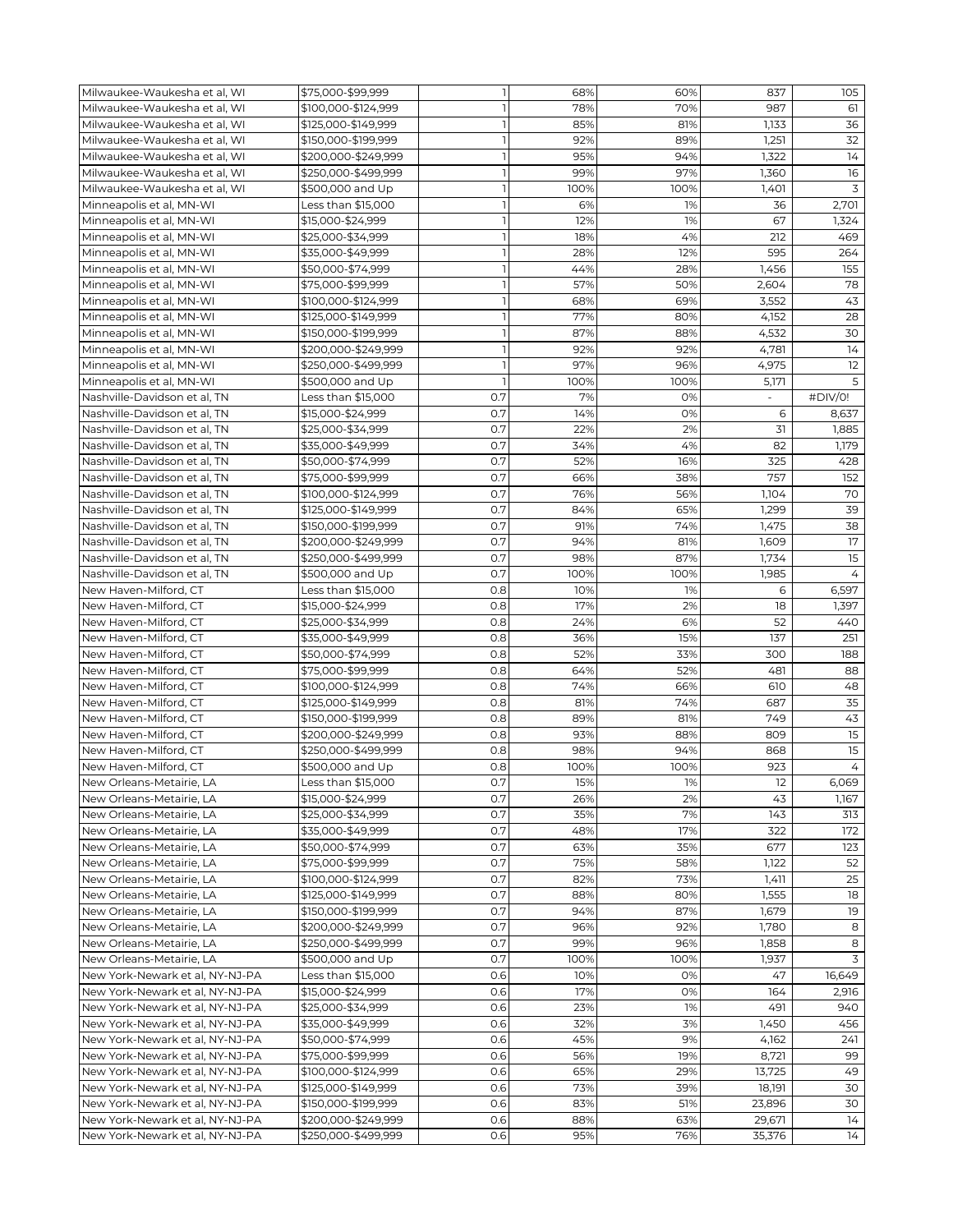| New York-Newark et al, NY-NJ-PA                                      | \$500,000 and Up    | 0.6        | 100%       | 100%     | 46,763                       | 4              |
|----------------------------------------------------------------------|---------------------|------------|------------|----------|------------------------------|----------------|
| North Port-Sarasota et al, FL                                        | Less than \$15,000  | 0.5        | 8%         | 1%       | 8                            | 3,831          |
| North Port-Sarasota et al, FL                                        | \$15,000-\$24,999   | 0.5        | 16%        | 1%       | 15                           | 2,146          |
| North Port-Sarasota et al, FL                                        | \$25,000-\$34,999   | 0.5        | 25%        | 2%       | 32                           | 1,156          |
| North Port-Sarasota et al, FL                                        | \$35,000-\$49,999   | 0.5        | 38%        | 6%       | 77                           | 650            |
| North Port-Sarasota et al, FL                                        | \$50,000-\$74,999   | 0.5        | 56%        | 15%      | 203                          | 324            |
| North Port-Sarasota et al, FL                                        | \$75,000-\$99,999   | 0.5        | 69%        | 29%      | 395                          | 124            |
| North Port-Sarasota et al, FL                                        | \$100,000-\$124,999 | 0.5        | 78%        | 42%      | 569                          | 54             |
| North Port-Sarasota et al, FL                                        | \$125,000-\$149,999 | 0.5        | 85%        | 51%      | 692                          | 34             |
| North Port-Sarasota et al, FL                                        | \$150,000-\$199,999 | 0.5        | 91%        | 60%      | 817                          | 26             |
| North Port-Sarasota et al, FL                                        | \$200,000-\$249,999 | 0.5        | 95%        | 68%      | 929                          | 12             |
| North Port-Sarasota et al, FL                                        | \$250,000-\$499,999 | 0.5        | 98%        | 78%      | 1,061                        | 17             |
| North Port-Sarasota et al, FL                                        | \$500,000 and Up    | 0.5        | 100%       | 100%     | 1,359                        | $\overline{4}$ |
| Oklahoma City, OK                                                    | Less than \$15,000  | 0.8        | 10%        | 2%       | 41                           | 1,689          |
| Oklahoma City, OK                                                    | \$15,000-\$24,999   | 0.8        | 19%        | 4%       | 79                           | 595            |
| Oklahoma City, OK                                                    | \$25,000-\$34,999   | 0.8        | 28%        | 9%       | 182                          | 283            |
| Oklahoma City, OK                                                    | \$35,000-\$49,999   | 0.8        | 42%        | 19%      | 370                          | 208            |
| Oklahoma City, OK                                                    | \$50,000-\$74,999   | 0.8        | 61%        | 40%      | 775                          | 126            |
| Oklahoma City, OK                                                    | \$75,000-\$99,999   | 0.8        | 74%        | 62%      | 1,220                        | 56             |
| Oklahoma City, OK                                                    | \$100,000-\$124,999 | 0.8        | 83%        | 76%      | 1,480                        | 31             |
|                                                                      |                     | 0.8        |            |          |                              | 20             |
| Oklahoma City, OK                                                    | \$125,000-\$149,999 |            | 88%<br>94% | 83%      | 1,630                        |                |
| Oklahoma City, OK                                                    | \$150,000-\$199,999 | 0.8        |            | 89%      | 1,733                        | 17             |
| Oklahoma City, OK                                                    | \$200,000-\$249,999 | 0.8        | 96%        | 93%      | 1,810                        | 8              |
| Oklahoma City, OK                                                    | \$250,000-\$499,999 | 0.8        | 99%        | 96%      | 1,881                        | 8              |
| Oklahoma City, OK                                                    | \$500,000 and Up    | 0.8        | 100%       | 100%     | 1,953                        | 2              |
| Omaha-Council Bluffs, NE-IA                                          | Less than \$15,000  | 0.8        | 8%         | 1%       | 9                            | 3,485          |
| Omaha-Council Bluffs, NE-IA                                          | \$15,000-\$24,999   | 0.8        | 15%        | 3%       | 30                           | 988            |
| Omaha-Council Bluffs, NE-IA                                          | \$25,000-\$34,999   | 0.8        | 23%        | 10%      | 87                           | 357            |
| Omaha-Council Bluffs, NE-IA                                          | \$35,000-\$49,999   | 0.8        | 35%        | 21%      | 190                          | 230            |
| Omaha-Council Bluffs, NE-IA                                          | \$50,000-\$74,999   | 0.8        | 53%        | 34%      | 305                          | 220            |
| Omaha-Council Bluffs, NE-IA                                          | \$75,000-\$99,999   | 0.8        | 66%        | 45%      | 409                          | 123            |
| Omaha-Council Bluffs, NE-IA                                          | \$100,000-\$124,999 | 0.8        | 77%        | 59%      | 530                          | 72             |
| Omaha-Council Bluffs, NE-IA                                          | \$125,000-\$149,999 | 0.8        | 84%        | 74%      | 669                          | 34             |
| Omaha-Council Bluffs, NE-IA                                          | \$150,000-\$199,999 | 0.8        | 92%        | 88%      | 792                          | 36             |
| Omaha-Council Bluffs, NE-IA                                          | \$200,000-\$249,999 | 0.8        | 96%        | 95%      | 854                          | 13             |
| Omaha-Council Bluffs, NE-IA                                          | \$250,000-\$499,999 | 0.8        | 99%        | 98%      | 879                          | 13             |
| Omaha-Council Bluffs, NE-IA                                          | \$500,000 and Up    | 0.8        | 100%       | 100%     | 901                          | $\overline{4}$ |
| Orlando-Kissimmee-Sanford, FL                                        | Less than \$15,000  | 0.7        | 9%         | 1%       | 30                           | 2,740          |
| Orlando-Kissimmee-Sanford, FL                                        | \$15,000-\$24,999   | 0.7        | 17%        | 2%       | 69                           | 1,046          |
| Orlando-Kissimmee-Sanford, FL                                        | \$25,000-\$34,999   | 0.7        | 26%        | 5%       | 165                          | 454            |
| Orlando-Kissimmee-Sanford, FL                                        | \$35,000-\$49,999   | 0.7        | 40%        | 11%      | 347                          | 340            |
| Orlando-Kissimmee-Sanford, FL                                        | \$50,000-\$74,999   | 0.7        | 58%        | 23%      | 755                          | 202            |
| Orlando-Kissimmee-Sanford, FL                                        | \$75,000-\$99,999   | 0.7        | 70%        | 43%      | 1,426                        | 94             |
| Orlando-Kissimmee-Sanford, FL                                        | \$100,000-\$124,999 | O.7        | 80%        | 63%      | 2,065                        | 44             |
| Orlando-Kissimmee-Sanford, FL                                        | \$125,000-\$149,999 | 0.7        | 86%        | 74%      | 2,455                        | 24             |
| Orlando-Kissimmee-Sanford, FL                                        | \$150,000-\$199,999 | 0.7        | 92%        | 83%      | 2,731                        | 20             |
| Orlando-Kissimmee-Sanford, FL                                        | \$200,000-\$249,999 | 0.7        | 95%        | 89%      | 2,931                        | 10             |
| Orlando-Kissimmee-Sanford, FL                                        | \$250,000-\$499,999 | 0.7        | 98%        | 94%      | 3,096                        | 8              |
| Orlando-Kissimmee-Sanford, FL                                        | \$500,000 and Up    | 0.7        | 100%       | 100%     | 3,304                        | 4              |
| Oxnard-Thousand Oaks-Ventura, CA                                     | Less than \$15,000  | 0.4        | 6%         | 0%       |                              | #DIV/0!        |
| Oxnard-Thousand Oaks-Ventura, CA                                     | \$15,000-\$24,999   | 0.4        | 11%        | 0%       | $\qquad \qquad \blacksquare$ | #DIV/0!        |
| Oxnard-Thousand Oaks-Ventura, CA                                     | \$25,000-\$34,999   | 0.4        | 18%        | 0%       |                              | #DIV/0!        |
| Oxnard-Thousand Oaks-Ventura, CA                                     | \$35,000-\$49,999   | 0.4        | 27%        | 0%       | $\overline{\phantom{a}}$     | #DIV/0!        |
|                                                                      | \$50,000-\$74,999   |            |            |          |                              |                |
| Oxnard-Thousand Oaks-Ventura, CA<br>Oxnard-Thousand Oaks-Ventura, CA | \$75,000-\$99,999   | 0.4<br>0.4 | 41%<br>55% | 1%<br>6% | 5<br>25                      | 8,646<br>1,385 |
| Oxnard-Thousand Oaks-Ventura, CA                                     |                     |            |            |          |                              |                |
|                                                                      | \$100,000-\$124,999 | 0.4        | 66%        | 15%      | 66                           | 452            |
| Oxnard-Thousand Oaks-Ventura, CA                                     | \$125,000-\$149,999 | 0.4        | 74%        | 28%      | 128                          | 168            |
| Oxnard-Thousand Oaks-Ventura, CA                                     | \$150,000-\$199,999 | 0.4        | 85%        | 46%      | 210                          | 161            |
| Oxnard-Thousand Oaks-Ventura, CA                                     | \$200,000-\$249,999 | 0.4        | 90%        | 61%      | 277                          | 62             |
| Oxnard-Thousand Oaks-Ventura, CA                                     | \$250,000-\$499,999 | 0.4        | 97%        | 74%      | 337                          | 47             |
| Oxnard-Thousand Oaks-Ventura, CA                                     | \$500,000 and Up    | 0.4        | 100%       | 100%     | 456                          | 11             |
| Palm Bay-Melbourne et al, FL                                         | Less than \$15,000  | 0.7        | 9%         | 0%       | 4                            | 5,945          |
| Palm Bay-Melbourne et al, FL                                         | \$15,000-\$24,999   | 0.7        | 18%        | 1%       | 8                            | 2,654          |
| Palm Bay-Melbourne et al, FL                                         | \$25,000-\$34,999   | 0.7        | 27%        | 2%       | 23                           | 871            |
| Palm Bay-Melbourne et al, FL                                         | \$35,000-\$49,999   | 0.7        | 40%        | 6%       | 70                           | 417            |
| Palm Bay-Melbourne et al, FL                                         | \$50,000-\$74,999   | 0.7        | 58%        | 21%      | 246                          | 178            |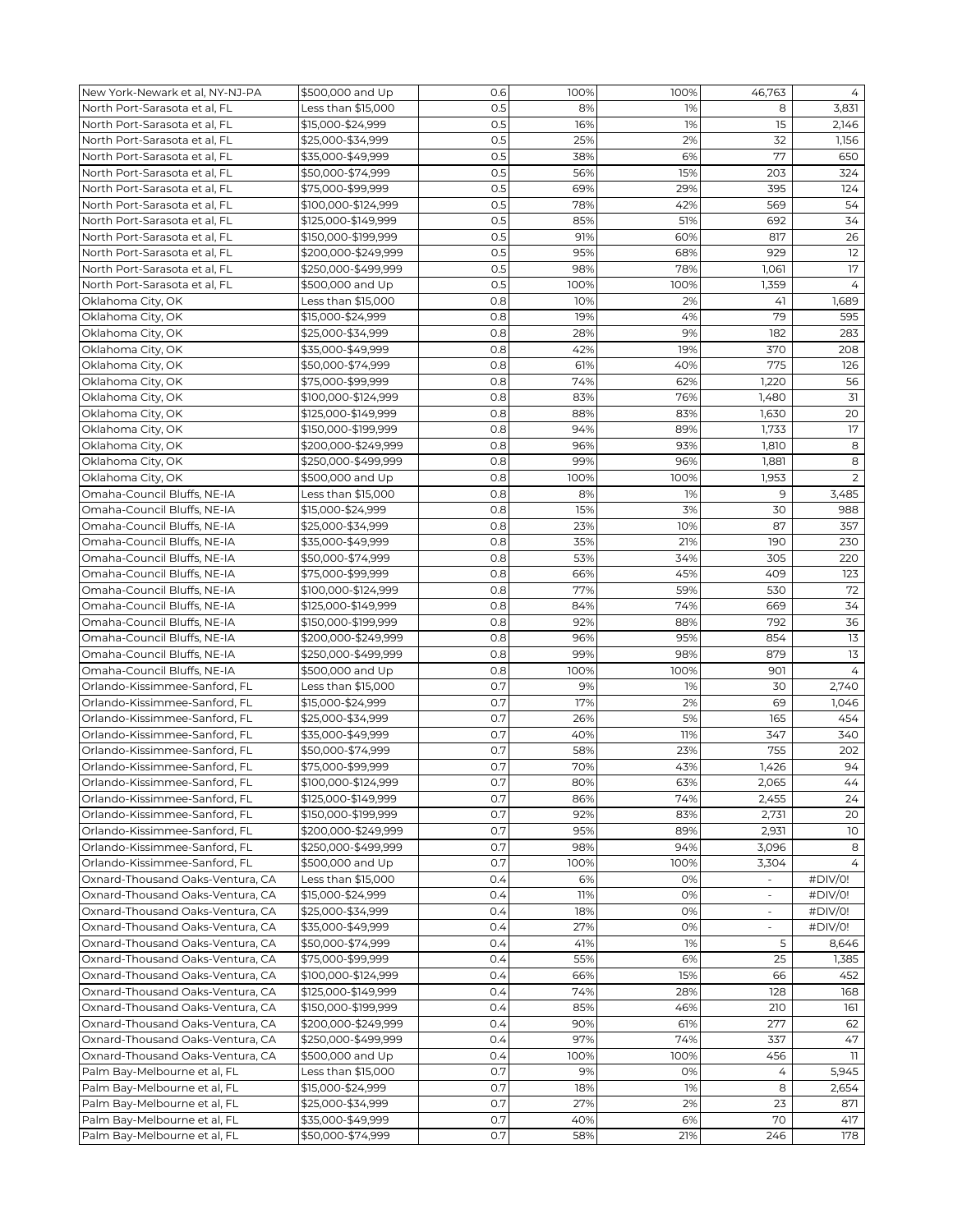| Palm Bay-Melbourne et al, FL    | \$75,000-\$99,999   | 0.7          | 71%  | 45%  | 521   | 66          |
|---------------------------------|---------------------|--------------|------|------|-------|-------------|
| Palm Bay-Melbourne et al, FL    | \$100,000-\$124,999 | 0.7          | 80%  | 62%  | 723   | 29          |
| Palm Bay-Melbourne et al, FL    | \$125,000-\$149,999 | 0.7          | 87%  | 72%  | 841   | 18          |
| Palm Bay-Melbourne et al, FL    | \$150,000-\$199,999 | 0.7          | 93%  | 82%  | 957   | 15          |
| Palm Bay-Melbourne et al, FL    | \$200,000-\$249,999 | 0.7          | 97%  | 89%  | 1,046 | 8           |
| Palm Bay-Melbourne et al, FL    | \$250,000-\$499,999 | 0.7          | 99%  | 95%  | 1,110 | 8           |
| Palm Bay-Melbourne et al, FL    | \$500,000 and Up    | 0.7          | 100% | 100% | 1,171 | 2           |
| Philadelphia et al, PA-NJ-DE-MD | Less than \$15,000  | 1            | 10%  | 1%   | 100   | 2,390       |
| Philadelphia et al, PA-NJ-DE-MD | \$15,000-\$24,999   | $\mathbf{I}$ | 17%  | 4%   | 334   | 502         |
| Philadelphia et al, PA-NJ-DE-MD | \$25,000-\$34,999   | $\mathbf{1}$ | 25%  | 10%  | 869   | 206         |
| Philadelphia et al, PA-NJ-DE-MD | \$35,000-\$49,999   | $\mathbf{1}$ | 35%  | 22%  | 1,801 | 141         |
|                                 |                     |              |      |      |       |             |
| Philadelphia et al, PA-NJ-DE-MD | \$50,000-\$74,999   | $\mathbf{1}$ | 50%  | 40%  | 3,352 | 105         |
| Philadelphia et al, PA-NJ-DE-MD | \$75,000-\$99,999   | 1            | 62%  | 59%  | 4,902 | 64          |
| Philadelphia et al, PA-NJ-DE-MD | \$100,000-\$124,999 | 1            | 72%  | 71%  | 5,913 | 39          |
| Philadelphia et al, PA-NJ-DE-MD | \$125,000-\$149,999 | $\mathbf{1}$ | 79%  | 79%  | 6,561 | 25          |
| Philadelphia et al, PA-NJ-DE-MD | \$150,000-\$199,999 | $\mathbf{I}$ | 88%  | 85%  | 7,125 | 30          |
| Philadelphia et al, PA-NJ-DE-MD | \$200,000-\$249,999 | $\mathbb{I}$ | 92%  | 91%  | 7,572 | 14          |
| Philadelphia et al, PA-NJ-DE-MD | \$250,000-\$499,999 | $\mathbf{1}$ | 97%  | 95%  | 7,919 | 16          |
| Philadelphia et al, PA-NJ-DE-MD | \$500,000 and Up    | $\mathbf{1}$ | 100% | 100% | 8,358 | 5           |
| Phoenix-Mesa-Scottsdale, AZ     | Less than \$15,000  | 0.6          | 8%   | 0%   | 5     | 28,840      |
| Phoenix-Mesa-Scottsdale, AZ     | \$15,000-\$24,999   | 0.6          | 15%  | 0%   | 14    | 9,010       |
| Phoenix-Mesa-Scottsdale, AZ     | \$25,000-\$34,999   | 0.6          | 23%  | 1%   | 38    | 3,797       |
| Phoenix-Mesa-Scottsdale, AZ     | \$35,000-\$49,999   | 0.6          | 35%  | 2%   | 126   | 1,815       |
| Phoenix-Mesa-Scottsdale, AZ     | \$50,000-\$74,999   | 0.6          | 53%  | 9%   | 466   | 692         |
| Phoenix-Mesa-Scottsdale, AZ     | \$75,000-\$99,999   | 0.6          | 66%  | 27%  | 1,472 | 177         |
| Phoenix-Mesa-Scottsdale, AZ     | \$100,000-\$124,999 | 0.6          | 76%  | 50%  | 2,761 | 64          |
| Phoenix-Mesa-Scottsdale, AZ     | \$125,000-\$149,999 | 0.6          | 83%  | 66%  | 3,638 | 32          |
| Phoenix-Mesa-Scottsdale, AZ     | \$150,000-\$199,999 | 0.6          | 91%  | 78%  | 4,271 | 32          |
| Phoenix-Mesa-Scottsdale, AZ     | \$200,000-\$249,999 | 0.6          | 94%  | 85%  | 4,672 | 13          |
| Phoenix-Mesa-Scottsdale, AZ     | \$250,000-\$499,999 | 0.6          | 98%  | 90%  | 4,954 | 15          |
| Phoenix-Mesa-Scottsdale, AZ     | \$500,000 and Up    | 0.6          | 100% | 100% | 5,483 | 3           |
|                                 | Less than \$15,000  | 1.1          | 10%  | 8%   | 287   | 419         |
| Pittsburgh, PA                  |                     |              |      |      |       |             |
| Pittsburgh, PA                  | \$15,000-\$24,999   | 1.1          | 19%  | 15%  | 501   | 190         |
| Pittsburgh, PA                  | \$25,000-\$34,999   | 1.1          | 28%  | 26%  | 903   | 100         |
| Pittsburgh, PA                  | \$35,000-\$49,999   | 1.1          | 40%  | 41%  | 1,404 | 88          |
| Pittsburgh, PA                  | \$50,000-\$74,999   | 1.1          | 57%  | 58%  | 2,006 | 87          |
| Pittsburgh, PA                  | \$75,000-\$99,999   | 1.1          | 69%  | 72%  | 2,478 | 54          |
| Pittsburgh, PA                  | \$100,000-\$124,999 | 1.1          | 79%  | 81%  | 2,785 | 31          |
| Pittsburgh, PA                  | \$125,000-\$149,999 | 1.1          | 86%  | 86%  | 2,968 | 21          |
| Pittsburgh, PA                  | \$150,000-\$199,999 | 1.1          | 92%  | 90%  | 3,106 | 21          |
| Pittsburgh, PA                  | \$200,000-\$249,999 | 1.1          | 95%  | 94%  | 3,239 | 8           |
| Pittsburgh, PA                  | \$250,000-\$499,999 | 1.1          | 99%  | 97%  | 3,348 | $\mathsf 9$ |
| Pittsburgh, PA                  | \$500,000 and Up    | 1.1          | 100% | 100% | 3,453 | 3           |
| Portland-South Portland, ME     | Less than \$15,000  | 0.6          | 8%   | 1%   | 4     | 6,241       |
| Portland-South Portland, ME     | \$15,000-\$24,999   | 0.6          | 15%  | 1%   | 6     | 2,941       |
| Portland-South Portland, ME     | \$25,000-\$34,999   | 0.6          | 22%  | 2%   | 14    | 1,272       |
| Portland-South Portland, ME     | \$35,000-\$49,999   | 0.6          | 32%  | 5%   | 30    | 820         |
| Portland-South Portland, ME     | \$50,000-\$74,999   | 0.6          | 49%  | 14%  | 88    | 404         |
| Portland-South Portland, ME     | \$75,000-\$99,999   | 0.6          | 63%  | 30%  | 186   | 159         |
| Portland-South Portland, ME     | \$100,000-\$124,999 | 0.6          | 75%  | 45%  | 280   | 80          |
| Portland-South Portland, ME     | \$125,000-\$149,999 | 0.6          | 83%  | 59%  | 366   | 49          |
| Portland-South Portland, ME     | \$150,000-\$199,999 | 0.6          | 91%  | 73%  | 449   | 47          |
| Portland-South Portland, ME     | \$200,000-\$249,999 | 0.6          | 95%  | 81%  | 500   | 16          |
| Portland-South Portland, ME     | \$250,000-\$499,999 | 0.6          | 98%  | 88%  | 539   | 15          |
| Portland-South Portland, ME     | \$500,000 and Up    | 0.6          | 100% | 100% | 615   | 2           |
|                                 |                     |              |      |      |       |             |
| Portland-Vancouver et al, OR-WA | Less than \$15,000  | 0.6          | 7%   | 0%   | 2     | 33,269      |
| Portland-Vancouver et al, OR-WA | \$15,000-\$24,999   | 0.6          | 13%  | 0%   | 4     | 17,747      |
| Portland-Vancouver et al, OR-WA | \$25,000-\$34,999   | 0.6          | 19%  | 0%   | 7     | 9,331       |
| Portland-Vancouver et al, OR-WA | \$35,000-\$49,999   | 0.6          | 30%  | 1%   | 32    | 3,425       |
| Portland-Vancouver et al, OR-WA | \$50,000-\$74,999   | 0.6          | 45%  | 6%   | 151   | 1,107       |
| Portland-Vancouver et al, OR-WA | \$75,000-\$99,999   | 0.6          | 59%  | 20%  | 472   | 275         |
| Portland-Vancouver et al, OR-WA | \$100,000-\$124,999 | 0.6          | 70%  | 39%  | 946   | 106         |
| Portland-Vancouver et al, OR-WA | \$125,000-\$149,999 | 0.6          | 78%  | 57%  | 1,363 | 55          |
| Portland-Vancouver et al, OR-WA | \$150,000-\$199,999 | 0.6          | 88%  | 72%  | 1,729 | 55          |
| Portland-Vancouver et al, OR-WA | \$200,000-\$249,999 | 0.6          | 93%  | 83%  | 1,993 | 22          |
| Portland-Vancouver et al, OR-WA | \$250,000-\$499,999 | 0.6          | 98%  | 91%  | 2,171 | 21          |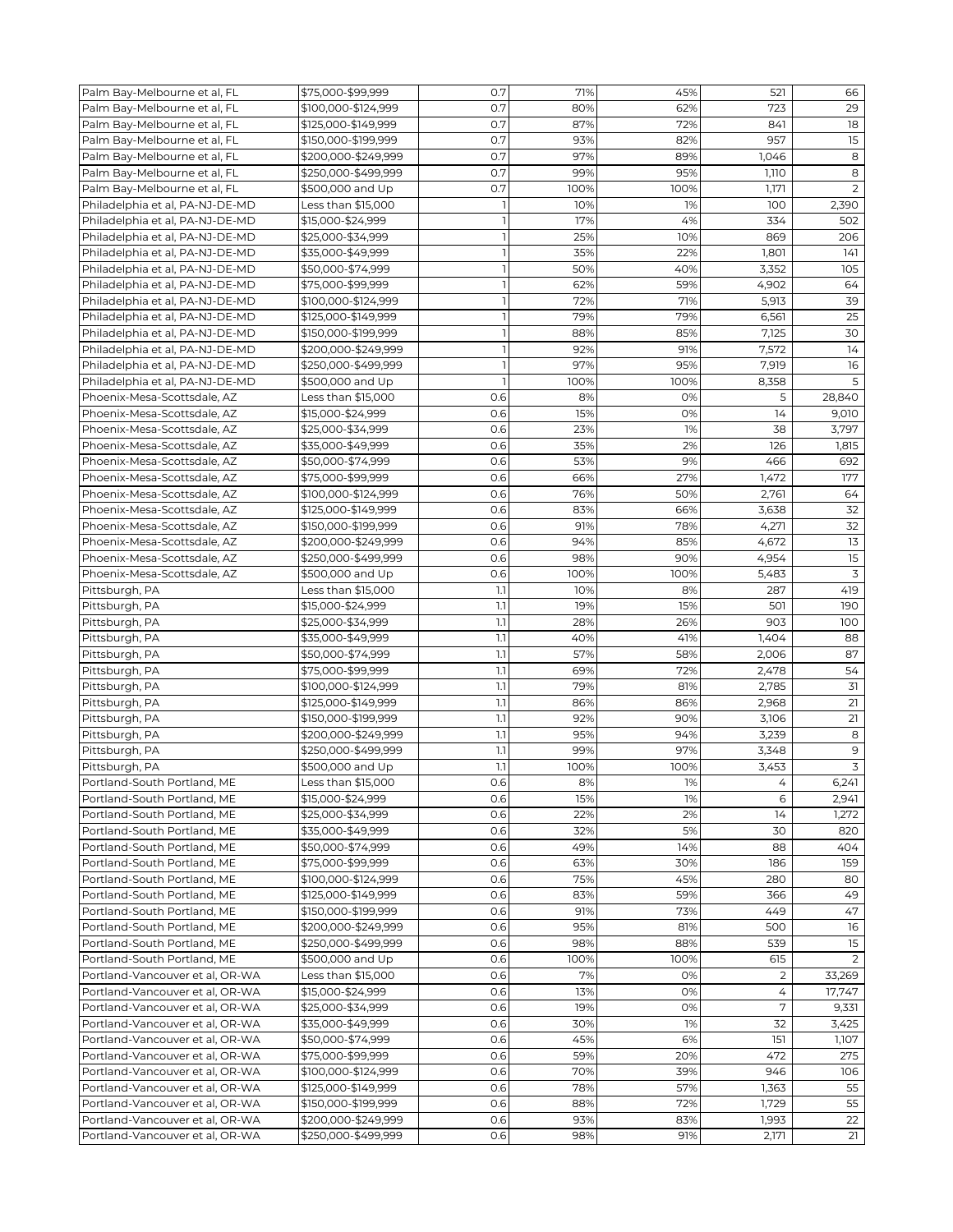| Portland-Vancouver et al, OR-WA | \$500,000 and Up    | 0.6                      | 100% | 100% | 2,398          | 5              |
|---------------------------------|---------------------|--------------------------|------|------|----------------|----------------|
| Providence-Warwick, RI-MA       | Less than \$15,000  | 0.6                      | 10%  | 0%   | 6              | 11,794         |
| Providence-Warwick, RI-MA       | \$15,000-\$24,999   | 0.6                      | 19%  | 1%   | 7              | 6,828          |
| Providence-Warwick, RI-MA       | \$25,000-\$34,999   | 0.6                      | 27%  | 1%   | 13             | 3,637          |
| Providence-Warwick, RI-MA       | \$35,000-\$49,999   | 0.6                      | 37%  | 3%   | 45             | 1,474          |
| Providence-Warwick, RI-MA       | \$50,000-\$74,999   | 0.6                      | 53%  | 13%  | 191            | 519            |
| Providence-Warwick, RI-MA       | \$75,000-\$99,999   | 0.6                      | 65%  | 32%  | 472            | 194            |
| Providence-Warwick, RI-MA       |                     | 0.6                      | 75%  | 49%  | 727            | 94             |
|                                 | \$100,000-\$124,999 | 0.6                      | 83%  | 59%  | 883            | 58             |
| Providence-Warwick, RI-MA       | \$125,000-\$149,999 |                          |      |      |                |                |
| Providence-Warwick, RI-MA       | \$150,000-\$199,999 | 0.6                      | 91%  | 71%  | 1,057          | 48             |
| Providence-Warwick, RI-MA       | \$200,000-\$249,999 | 0.6                      | 95%  | 82%  | 1,219          | 20             |
| Providence-Warwick, RI-MA       | \$250,000-\$499,999 | 0.6                      | 99%  | 90%  | 1,333          | 18             |
| Providence-Warwick, RI-MA       | \$500,000 and Up    | 0.6                      | 100% | 100% | 1,486          | 3              |
| Raleigh, NC                     | Less than \$15,000  | 0.8                      | 6%   | 0%   | 2              | 17,267         |
| Raleigh, NC                     | \$15,000-\$24,999   | 0.8                      | 11%  | 0%   | 5              | 7,222          |
| Raleigh, NC                     | \$25,000-\$34,999   | 0.8                      | 18%  | 1%   | 12             | 3,043          |
| Raleigh, NC                     | \$35,000-\$49,999   | 0.8                      | 29%  | 3%   | 38             | 1,379          |
| Raleigh, NC                     | \$50,000-\$74,999   | 0.8                      | 46%  | 16%  | 180            | 448            |
| Raleigh, NC                     | \$75,000-\$99,999   | 0.8                      | 60%  | 43%  | 480            | 147            |
| Raleigh, NC                     | \$100,000-\$124,999 | 0.8                      | 70%  | 67%  | 741            | 67             |
| Raleigh, NC                     | \$125,000-\$149,999 | 0.8                      | 78%  | 78%  | 863            | 47             |
| Raleigh, NC                     | \$150,000-\$199,999 | 0.8                      | 87%  | 84%  | 937            | 52             |
| Raleigh, NC                     | \$200,000-\$249,999 | 0.8                      | 92%  | 89%  | 986            | 28             |
| Raleigh, NC                     | \$250,000-\$499,999 | 0.8                      | 97%  | 94%  | 1,044          | 31             |
| Raleigh, NC                     | \$500,000 and Up    | 0.8                      | 100% | 100% | 1,113          | 4              |
| Richmond, VA                    | Less than \$15,000  | 0.9                      | 8%   | 2%   | 22             | 2,021          |
|                                 |                     | 0.9                      |      |      |                |                |
| Richmond, VA                    | \$15,000-\$24,999   |                          | 15%  | 3%   | 41             | 815            |
| Richmond, VA                    | \$25,000-\$34,999   | 0.9                      | 23%  | 6%   | 81             | 441            |
| Richmond, VA                    | \$35,000-\$49,999   | 0.9                      | 34%  | 12%  | 165            | 357            |
| Richmond, VA                    | \$50,000-\$74,999   | 0.9                      | 51%  | 28%  | 375            | 216            |
| Richmond, VA                    | \$75,000-\$99,999   | 0.9                      | 65%  | 49%  | 670            | 103            |
| Richmond, VA                    | \$100,000-\$124,999 | 0.9                      | 75%  | 68%  | 917            | 62             |
| Richmond, VA                    | \$125,000-\$149,999 | 0.9                      | 83%  | 80%  | 1,088          | 30             |
| Richmond, VA                    | \$150,000-\$199,999 | 0.9                      | 91%  | 90%  | 1,214          | 35             |
| Richmond, VA                    | \$200,000-\$249,999 | 0.9                      | 94%  | 95%  | 1,289          | 17             |
| Richmond, VA                    | \$250,000-\$499,999 | 0.9                      | 98%  | 98%  | 1,325          | 19             |
| Richmond, VA                    | \$500,000 and Up    | 0.9                      | 100% | 100% | 1,356          | 5              |
| Riverside et al, CA             | Less than \$15,000  | 0.6                      | 9%   | 1%   | 34             | 3,543          |
| Riverside et al, CA             | \$15,000-\$24,999   | 0.6                      | 17%  | 1%   | 46             | 2,341          |
| Riverside et al, CA             | \$25,000-\$34,999   | 0.6                      | 25%  | 2%   | 83             | 1,354          |
| Riverside et al, CA             | \$35,000-\$49,999   | 0.6                      | 36%  | 4%   | 174            | 892            |
| Riverside et al, CA             | \$50,000-\$74,999   | 0.6                      | 52%  | 9%   | 462            | 522            |
| Riverside et al, CA             | \$75,000-\$99,999   | 0.6                      | 65%  | 22%  | 1,096          | 172            |
| Riverside et al, CA             | \$100,000-\$124,999 | 0.6                      | 76%  | 41%  | 2,016          | 65             |
| Riverside et al, CA             | \$125,000-\$149,999 | 0.6                      | 83%  | 59%  | 2,907          | 32             |
| Riverside et al, CA             | \$150,000-\$199,999 | 0.6                      | 91%  | 75%  |                |                |
|                                 |                     | 0.6                      | 95%  |      | 3,668          | 32<br>15       |
| Riverside et al, CA             | \$200,000-\$249,999 |                          |      | 85%  | 4,172          |                |
| Riverside et al, CA             | \$250,000-\$499,999 | 0.6                      | 99%  | 92%  | 4,488          | 11             |
| Riverside et al, CA             | \$500,000 and Up    | 0.6                      | 100% | 100% | 4,894          | $\overline{2}$ |
| Rochester, NY                   | Less than \$15,000  | 1                        | 10%  | 5%   | 32             | 1,735          |
| Rochester, NY                   | \$15,000-\$24,999   | $\mathbb{I}$             | 19%  | 12%  | 79             | 534            |
| Rochester, NY                   | \$25,000-\$34,999   | $\overline{\phantom{a}}$ | 27%  | 25%  | 167            | 249            |
| Rochester, NY                   | \$35,000-\$49,999   | 1                        | 40%  | 38%  | 255            | 215            |
| Rochester, NY                   | \$50,000-\$74,999   | 1                        | 56%  | 51%  | 341            | 232            |
| Rochester, NY                   | \$75,000-\$99,999   | $\mathbf{I}$             | 70%  | 63%  | 425            | 139            |
| Rochester, NY                   | \$100,000-\$124,999 | $\mathbf{1}$             | 79%  | 74%  | 503            | 83             |
| Rochester, NY                   | \$125,000-\$149,999 | $\mathbf{1}$             | 86%  | 83%  | 560            | 44             |
| Rochester, NY                   | \$150,000-\$199,999 | $\mathbf{1}$             | 93%  | 91%  | 614            | 45             |
| Rochester, NY                   | \$200,000-\$249,999 | $\mathbf{1}$             | 96%  | 97%  | 652            | 16             |
| Rochester, NY                   | \$250,000-\$499,999 | $\overline{1}$           | 99%  | 99%  | 665            | 15             |
| Rochester, NY                   | \$500,000 and Up    | $\overline{1}$           | 100% | 100% | 675            | 6              |
| Sacramento--Roseville et al, CA | Less than \$15,000  | 0.5                      | 8%   | 0%   | 2              | 41,610         |
| Sacramento--Roseville et al, CA | \$15,000-\$24,999   | 0.5                      | 15%  | 0%   | $\overline{2}$ | 34,618         |
| Sacramento--Roseville et al, CA | \$25,000-\$34,999   | 0.5                      | 22%  | 0%   | 3              | 22,676         |
| Sacramento--Roseville et al, CA | \$35,000-\$49,999   | 0.5                      | 32%  | 1%   | 11             | 7,037          |
|                                 |                     | 0.5                      |      |      |                |                |
| Sacramento--Roseville et al, CA | \$50,000-\$74,999   |                          | 48%  | 4%   | 69             | 2,040          |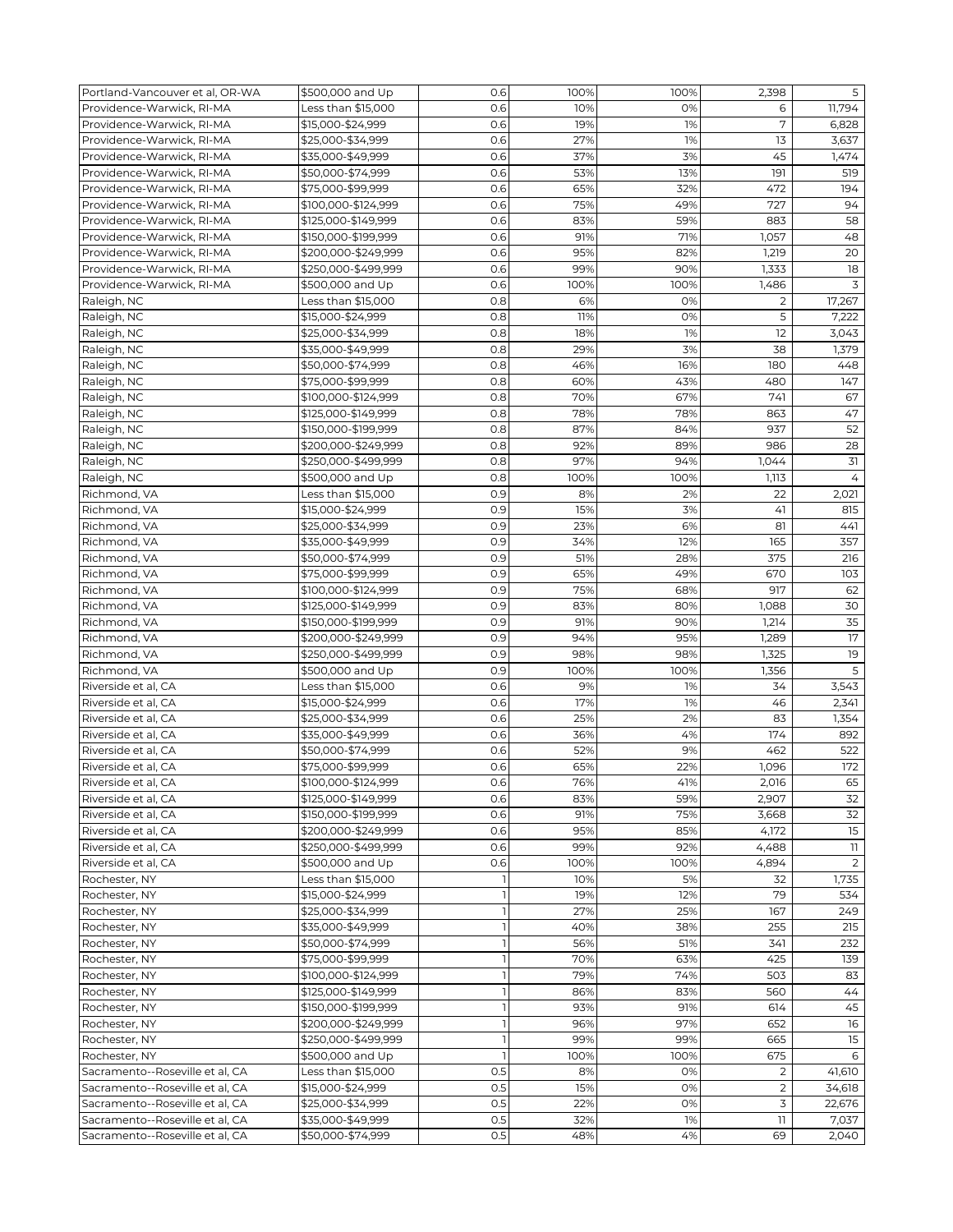| Sacramento--Roseville et al, CA | \$75,000-\$99,999   | 0.5 | 60%  | 15%  | 256                      | 445                     |
|---------------------------------|---------------------|-----|------|------|--------------------------|-------------------------|
| Sacramento--Roseville et al, CA | \$100,000-\$124,999 | 0.5 | 71%  | 32%  | 545                      | 162                     |
| Sacramento--Roseville et al. CA | \$125,000-\$149,999 | 0.5 | 79%  | 48%  | 823                      | 73                      |
| Sacramento--Roseville et al, CA | \$150,000-\$199,999 | 0.5 | 88%  | 67%  | 1,154                    | 73                      |
| Sacramento--Roseville et al, CA | \$200,000-\$249,999 | 0.5 | 93%  | 81%  | 1,405                    | 31                      |
|                                 |                     |     |      |      |                          |                         |
| Sacramento--Roseville et al, CA | \$250,000-\$499,999 | 0.5 | 98%  | 89%  | 1,533                    | 25                      |
| Sacramento--Roseville et al, CA | \$500,000 and Up    | 0.5 | 100% | 100% | 1,727                    | 6                       |
| Salt Lake City, UT              | Less than \$15,000  | 0.6 | 6%   | 0%   | $\overline{\phantom{a}}$ | #DIV/0!                 |
| Salt Lake City, UT              | \$15,000-\$24,999   | 0.6 | 11%  | 0%   |                          | #DIV/0!                 |
| Salt Lake City, UT              | \$25,000-\$34,999   | 0.6 | 17%  | 0%   | $\omega$                 | #DIV/0!                 |
| Salt Lake City, UT              | \$35,000-\$49,999   | 0.6 | 28%  | 1%   | 3                        | 15,753                  |
| Salt Lake City, UT              | \$50,000-\$74,999   | 0.6 | 46%  | 5%   | 32                       | 2,235                   |
| Salt Lake City, UT              | \$75,000-\$99,999   | 0.6 | 60%  | 19%  | 116                      | 527                     |
| Salt Lake City, UT              | \$100,000-\$124,999 | 0.6 | 72%  | 39%  | 233                      | 202                     |
| Salt Lake City, UT              | \$125,000-\$149,999 | 0.6 | 81%  | 56%  | 336                      | 108                     |
| Salt Lake City, UT              | \$150,000-\$199,999 | 0.6 | 90%  | 72%  | 435                      | 85                      |
| Salt Lake City, UT              | \$200,000-\$249,999 | 0.6 | 94%  | 83%  | 498                      | 32                      |
| Salt Lake City, UT              | \$250,000-\$499,999 | 0.6 | 98%  | 91%  | 543                      | 33                      |
|                                 |                     |     |      |      |                          | 9                       |
| Salt Lake City, UT              | \$500,000 and Up    | 0.6 | 100% | 100% | 600                      |                         |
| San Antonio-New Braunfels, TX   | Less than \$15,000  | 0.6 | 11%  | 0%   | 8                        | 11,903                  |
| San Antonio-New Braunfels, TX   | \$15,000-\$24,999   | 0.6 | 20%  | 1%   | 30                       | 2,523                   |
| San Antonio-New Braunfels, TX   | \$25,000-\$34,999   | 0.6 | 29%  | 2%   | 91                       | 881                     |
| San Antonio-New Braunfels, TX   | \$35,000-\$49,999   | 0.6 | 42%  | 6%   | 263                      | 414                     |
| San Antonio-New Braunfels, TX   | \$50,000-\$74,999   | 0.6 | 59%  | 21%  | 885                      | 189                     |
| San Antonio-New Braunfels, TX   | \$75,000-\$99,999   | 0.6 | 72%  | 44%  | 1,856                    | 64                      |
| San Antonio-New Braunfels, TX   | \$100,000-\$124,999 | 0.6 | 81%  | 62%  | 2,633                    | 28                      |
| San Antonio-New Braunfels, TX   | \$125,000-\$149,999 | 0.6 | 87%  | 74%  | 3,140                    | 18                      |
| San Antonio-New Braunfels, TX   | \$150,000-\$199,999 | 0.6 | 93%  | 84%  | 3,545                    | 16                      |
| San Antonio-New Braunfels, TX   | \$200,000-\$249,999 | 0.6 | 96%  | 90%  | 3,821                    | $\sqrt{7}$              |
| San Antonio-New Braunfels, TX   | \$250,000-\$499,999 | 0.6 | 99%  | 95%  | 4,029                    | 6                       |
| San Antonio-New Braunfels, TX   | \$500,000 and Up    | 0.6 | 100% | 100% | 4,243                    | $\overline{2}$          |
| San Diego-Carlsbad, CA          | Less than \$15,000  | 0.4 | 7%   | 1%   | 8                        | 11,005                  |
|                                 |                     |     |      |      |                          |                         |
| San Diego-Carlsbad, CA          | \$15,000-\$24,999   | 0.4 | 13%  | 1%   | 9                        | 7,728                   |
| San Diego-Carlsbad, CA          | \$25,000-\$34,999   | 0.4 | 19%  | 1%   | 10                       | 6,577                   |
| San Diego-Carlsbad, CA          | \$35,000-\$49,999   | 0.4 | 29%  | 1%   | 15                       | 6,549                   |
| San Diego-Carlsbad, CA          | \$50,000-\$74,999   | 0.4 | 44%  | 3%   | 44                       | 4,041                   |
| San Diego-Carlsbad, CA          | \$75,000-\$99,999   | 0.4 | 57%  | 8%   | 125                      | 1,138                   |
| San Diego-Carlsbad, CA          | \$100,000-\$124,999 | 0.4 | 67%  | 15%  | 236                      | 510                     |
| San Diego-Carlsbad, CA          | \$125,000-\$149,999 | 0.4 | 76%  | 23%  | 366                      | 260                     |
| San Diego-Carlsbad, CA          | \$150,000-\$199,999 | 0.4 | 86%  | 40%  | 642                      | 189                     |
| San Diego-Carlsbad, CA          | \$200,000-\$249,999 | 0.4 | 91%  | 57%  | 917                      | 74                      |
| San Diego-Carlsbad, CA          | \$250,000-\$499,999 | 0.4 | 97%  | 71%  | 1,143                    | 63                      |
| San Diego-Carlsbad, CA          | \$500,000 and Up    | 0.4 | 100% | 100% | 1,614                    | $\overline{\mathbf{1}}$ |
| San Francisco-Oakland et al, CA | Less than \$15,000  | 0.7 | 6%   | 0%   | $\overline{\phantom{a}}$ | #DIV/0!                 |
| San Francisco-Oakland et al, CA | \$15,000-\$24,999   | 0.7 | 11%  | 0%   | 1                        | 67,489                  |
| San Francisco-Oakland et al, CA | \$25,000-\$34,999   | 0.7 |      | 0%   |                          | 31,988                  |
|                                 |                     |     | 16%  |      | 2                        |                         |
| San Francisco-Oakland et al, CA | \$35,000-\$49,999   | 0.7 | 22%  | 0%   | 9                        | 11,797                  |
| San Francisco-Oakland et al, CA | \$50,000-\$74,999   | 0.7 | 33%  | 3%   | 68                       | 2,723                   |
| San Francisco-Oakland et al, CA | \$75,000-\$99,999   | 0.7 | 43%  | 10%  | 242                      | 723                     |
| San Francisco-Oakland et al, CA | \$100,000-\$124,999 | 0.7 | 52%  | 21%  | 502                      | 310                     |
| San Francisco-Oakland et al, CA | \$125,000-\$149,999 | 0.7 | 60%  | 33%  | 775                      | 160                     |
| San Francisco-Oakland et al, CA | \$150,000-\$199,999 | 0.7 | 72%  | 48%  | 1,131                    | 191                     |
| San Francisco-Oakland et al, CA | \$200,000-\$249,999 | 0.7 | 79%  | 62%  | 1,459                    | 94                      |
| San Francisco-Oakland et al, CA | \$250,000-\$499,999 | 0.7 | 90%  | 76%  | 1,773                    | 119                     |
| San Francisco-Oakland et al, CA | \$500,000 and Up    | 0.7 | 100% | 100% | 2,340                    | 39                      |
| San Jose-Sunnyvale et al, CA    | Less than \$15,000  | 0.6 | 5%   | 0%   |                          | #DIV/0!                 |
| San Jose-Sunnyvale et al, CA    | \$15,000-\$24,999   | 0.6 | 9%   | 0%   | -1                       | 34,954                  |
| San Jose-Sunnyvale et al, CA    | \$25,000-\$34,999   | 0.6 | 13%  | 0%   | $\overline{2}$           | 15,607                  |
| San Jose-Sunnyvale et al, CA    | \$35,000-\$49,999   | 0.6 | 19%  | 0%   | $\overline{2}$           | 24,083                  |
| San Jose-Sunnyvale et al, CA    | \$50,000-\$74,999   | 0.6 | 29%  | 1%   | 3                        | 19,915                  |
|                                 |                     |     |      |      |                          |                         |
| San Jose-Sunnyvale et al, CA    | \$75,000-\$99,999   | 0.6 | 38%  | 3%   | 17                       | 3,528                   |
| San Jose-Sunnyvale et al, CA    | \$100,000-\$124,999 | 0.6 | 47%  | 10%  | 50                       | 1,206                   |
| San Jose-Sunnyvale et al, CA    | \$125,000-\$149,999 | 0.6 | 55%  | 19%  | 98                       | 569                     |
| San Jose-Sunnyvale et al, CA    | \$150,000-\$199,999 | 0.6 | 67%  | 34%  | 176                      | 501                     |
| San Jose-Sunnyvale et al, CA    | \$200,000-\$249,999 | 0.6 | 75%  | 50%  | 256                      | 231                     |
| San Jose-Sunnyvale et al, CA    | \$250,000-\$499,999 | 0.6 | 87%  | 68%  | 346                      | 285                     |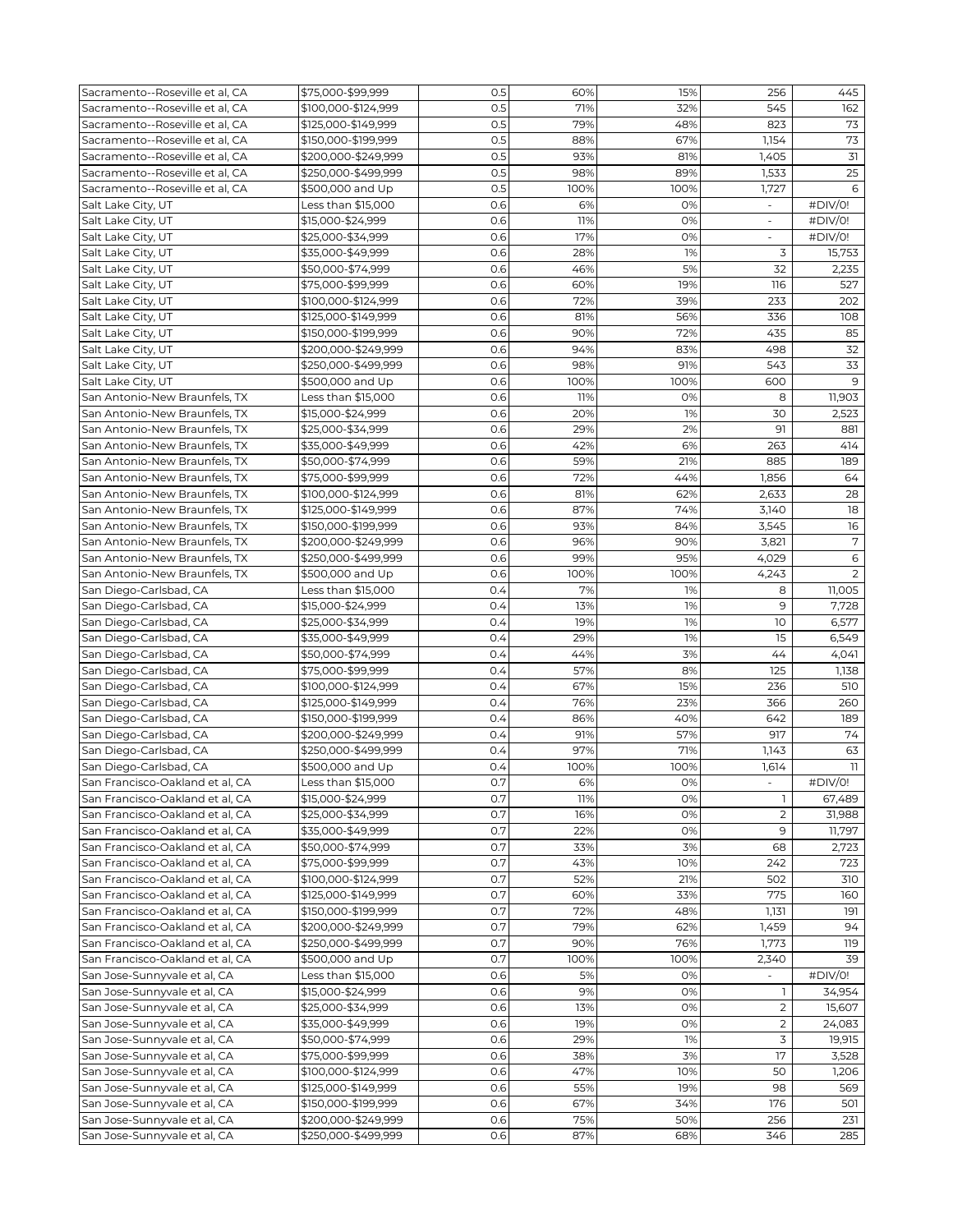| San Jose-Sunnyvale et al, CA     | \$500,000 and Up    | 0.6     | 100% | 100% | 511            | 83                      |
|----------------------------------|---------------------|---------|------|------|----------------|-------------------------|
| Scranton--Wilkes-Barre et al, PA | Less than \$15,000  | 1.1     | 12%  | 2%   | 17             | 1,528                   |
| Scranton--Wilkes-Barre et al, PA | \$15,000-\$24,999   | 1.1     | 22%  | 9%   | 65             | 380                     |
| Scranton--Wilkes-Barre et al, PA | \$25,000-\$34,999   | 1.1     | 32%  | 24%  | 172            | 139                     |
| Scranton--Wilkes-Barre et al, PA | \$35,000-\$49,999   | 1.1     | 45%  | 44%  | 319            | 100                     |
| Scranton--Wilkes-Barre et al, PA | \$50,000-\$74,999   | 1.1     | 63%  | 67%  | 479            | 86                      |
| Scranton--Wilkes-Barre et al, PA | \$75,000-\$99,999   | 1.1     | 76%  | 81%  | 581            | 46                      |
| Scranton--Wilkes-Barre et al, PA |                     | 1.1     | 85%  | 87%  | 626            | 28                      |
|                                  | \$100,000-\$124,999 | 1.1     | 91%  | 92%  | 657            | 17                      |
| Scranton--Wilkes-Barre et al, PA | \$125,000-\$149,999 |         |      |      |                |                         |
| Scranton--Wilkes-Barre et al. PA | \$150,000-\$199,999 | 1.1     | 96%  | 95%  | 681            | 17                      |
| Scranton--Wilkes-Barre et al, PA | \$200,000-\$249,999 | 1.1     | 98%  | 97%  | 694            | 6                       |
| Scranton--Wilkes-Barre et al. PA | \$250,000-\$499,999 | 1.1     | 100% | 98%  | 707            | $\overline{4}$          |
| Scranton--Wilkes-Barre et al, PA | \$500,000 and Up    | 1.1     | 100% | 100% | 718            | 3                       |
| Seattle-Tacoma-Bellevue, WA      | Less than \$15,000  | 0.6     | 6%   | 0%   | 3              | 31,930                  |
| Seattle-Tacoma-Bellevue, WA      | \$15,000-\$24,999   | 0.6     | 11%  | 0%   | 4              | 19,377                  |
| Seattle-Tacoma-Bellevue, WA      | \$25,000-\$34,999   | 0.6     | 16%  | 0%   | 7              | 11,233                  |
| Seattle-Tacoma-Bellevue, WA      | \$35,000-\$49,999   | 0.6     | 25%  | 1%   | 22             | 6,102                   |
| Seattle-Tacoma-Bellevue, WA      | \$50,000-\$74,999   | 0.6     | 39%  | 5%   | 81             | 2,799                   |
| Seattle-Tacoma-Bellevue, WA      | \$75,000-\$99,999   | 0.6     | 52%  | 15%  | 249            | 830                     |
| Seattle-Tacoma-Bellevue, WA      | \$100,000-\$124,999 | 0.6     | 63%  | 29%  | 482            | 312                     |
| Seattle-Tacoma-Bellevue, WA      | \$125,000-\$149,999 | 0.6     | 72%  | 41%  | 687            | 194                     |
| Seattle-Tacoma-Bellevue, WA      | \$150,000-\$199,999 | 0.6     | 83%  | 57%  | 952            | 188                     |
| Seattle-Tacoma-Bellevue, WA      | \$200,000-\$249,999 | 0.6     | 89%  | 73%  | 1,206          | 81                      |
| Seattle-Tacoma-Bellevue, WA      | \$250,000-\$499,999 | 0.6     | 96%  | 84%  | 1,398          | 81                      |
| Seattle-Tacoma-Bellevue, WA      | \$500,000 and Up    | 0.6     | 100% | 100% | 1,660          | 28                      |
| Spokane-Spokane Valley, WA       | Less than \$15,000  | 0.5     | 10%  | 0%   | 2              | 12,573                  |
| Spokane-Spokane Valley, WA       | \$15,000-\$24,999   | 0.5     | 18%  | 1%   | 4              | 4,938                   |
| Spokane-Spokane Valley, WA       | \$25,000-\$34,999   | 0.5     | 27%  | 2%   | 9              | 2,306                   |
| Spokane-Spokane Valley, WA       | \$35,000-\$49,999   | 0.5     | 41%  | 5%   | 28             | 1,123                   |
| Spokane-Spokane Valley, WA       | \$50,000-\$74,999   | 0.5     | 58%  | 14%  | 77             | 554                     |
| Spokane-Spokane Valley, WA       | \$75,000-\$99,999   | 0.5     | 72%  | 30%  | 169            | 178                     |
| Spokane-Spokane Valley, WA       | \$100,000-\$124,999 | 0.5     | 82%  | 48%  | 276            | 71                      |
| Spokane-Spokane Valley, WA       | \$125,000-\$149,999 | 0.5     | 88%  | 63%  | 362            | 42                      |
| Spokane-Spokane Valley, WA       | \$150,000-\$199,999 | O.5     | 94%  | 78%  | 445            | 28                      |
| Spokane-Spokane Valley, WA       | \$200,000-\$249,999 | 0.5     | 96%  | 88%  | 502            | 14                      |
| Spokane-Spokane Valley, WA       | \$250,000-\$499,999 | 0.5     | 99%  | 93%  | 535            | 11                      |
| Spokane-Spokane Valley, WA       | \$500,000 and Up    | 0.5     | 100% | 100% | 573            | $\overline{4}$          |
| Springfield, MA                  | Less than \$15,000  | 0.8     | 12%  | 1%   | $\overline{c}$ | 12,930                  |
| Springfield, MA                  | \$15,000-\$24,999   | 0.8     | 21%  | 2%   | 7              | 3,057                   |
| Springfield, MA                  | \$25,000-\$34,999   | 0.8     | 30%  | 5%   | 22             | 956                     |
| Springfield, MA                  | \$35,000-\$49,999   | 0.8     | 42%  | 14%  | 64             | 445                     |
| Springfield, MA                  | \$50,000-\$74,999   | 0.8     | 57%  | 34%  | 159            | 242                     |
| Springfield, MA                  | \$75,000-\$99,999   | 0.8     | 70%  | 56%  | 259            | 114                     |
| Springfield, MA                  | \$100,000-\$124,999 | 0.8     | 79%  | 71%  | 326            | 61                      |
| Springfield, MA                  | \$125,000-\$149,999 | 0.8     | 85%  | 82%  | 376            | 41                      |
| Springfield, MA                  | \$150,000-\$199,999 | 0.8     | 93%  | 89%  | 412            | 45                      |
| Springfield, MA                  | \$200,000-\$249,999 | 0.8     | 96%  | 94%  | 434            | 19                      |
| Springfield, MA                  | \$250,000-\$499,999 | 0.8     | 99%  | 97%  | 448            | 16                      |
| Springfield, MA                  | \$500,000 and Up    | 0.8     | 100% | 100% | 461            | 3                       |
| St. Louis, MO-IL                 | Less than \$15,000  | 1.1     | 9%   | 9%   | 329            | 363                     |
| St. Louis, MO-IL                 | \$15,000-\$24,999   | $1.1\,$ | 17%  | 15%  | 533            | 170                     |
| St. Louis, MO-IL                 | \$25,000-\$34,999   | 1.1     | 25%  | 27%  | 948            | 106                     |
| St. Louis, MO-IL                 | \$35,000-\$49,999   | 1.1     | 37%  | 39%  | 1,360          | 104                     |
| St. Louis, MO-IL                 | \$50,000-\$74,999   | 1.1     | 54%  | 55%  | 1,922          | 104                     |
| St. Louis, MO-IL                 | \$75,000-\$99,999   | $1.1\,$ | 67%  | 72%  | 2,519          | 57                      |
| St. Louis, MO-IL                 | \$100,000-\$124,999 | 1.1     | 77%  | 82%  | 2,882          | 37                      |
| St. Louis, MO-IL                 | \$125,000-\$149,999 | 1.1     | 84%  | 88%  | 3,071          | 23                      |
| St. Louis, MO-IL                 | \$150,000-\$199,999 | $1.1\,$ | 91%  | 92%  | 3,215          | 26                      |
| St. Louis, MO-IL                 | \$200,000-\$249,999 | $1.1\,$ | 95%  | 95%  | 3,324          | $\overline{\mathbf{1}}$ |
| St. Louis, MO-IL                 | \$250,000-\$499,999 | 1.1     | 98%  | 97%  | 3,409          | 12                      |
| St. Louis, MO-IL                 | \$500,000 and Up    | 1.1     | 100% | 100% | 3,504          | 3                       |
| Stockton-Lodi, CA                | Less than \$15,000  | 0.6     | 8%   | 0%   |                | #DIV/0!                 |
| Stockton-Lodi, CA                | \$15,000-\$24,999   | 0.6     | 17%  | 0%   |                | #DIV/0!                 |
| Stockton-Lodi, CA                | \$25,000-\$34,999   | 0.6     | 25%  | 0%   | 2              | 10,316                  |
| Stockton-Lodi, CA                | \$35,000-\$49,999   | 0.6     | 36%  | 2%   | 9              | 2,784                   |
|                                  |                     | 0.6     | 53%  | 10%  | 46             | 813                     |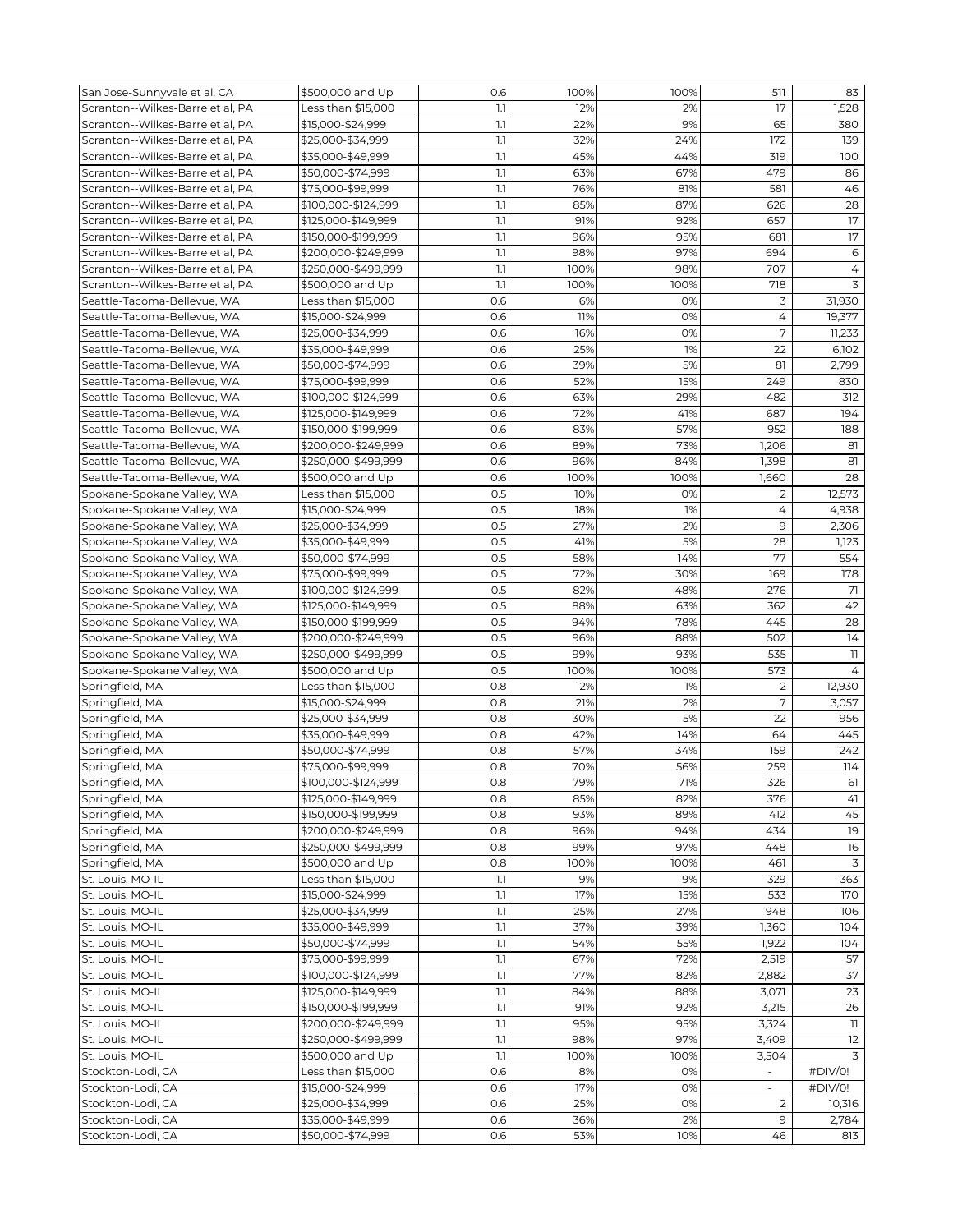| Stockton-Lodi, CA              | \$75,000-\$99,999   | 0.6 | 66%         | 25%        | 120   | 228            |
|--------------------------------|---------------------|-----|-------------|------------|-------|----------------|
| Stockton-Lodi, CA              | \$100,000-\$124,999 | 0.6 | 76%         | 44%        | 208   | 115            |
| Stockton-Lodi, CA              | \$125,000-\$149,999 | 0.6 | 83%         | 59%        | 280   | 69             |
| Stockton-Lodi, CA              | \$150,000-\$199,999 | 0.6 | 91%         | 74%        | 353   | 51             |
| Stockton-Lodi, CA              | \$200,000-\$249,999 | 0.6 | 95%         | 87%        | 418   | 22             |
| Stockton-Lodi, CA              | \$250,000-\$499,999 | 0.6 | 99%         | 94%        | 451   | 17             |
| Stockton-Lodi, CA              | \$500,000 and Up    | 0.6 | 100%        | 100%       | 478   | 3              |
| Syracuse, NY                   | Less than \$15,000  | 1.1 | 10%         | 9%         | 56    | 583            |
| Syracuse, NY                   | \$15,000-\$24,999   | 1.1 | 19%         | 15%        | 100   | 231            |
| Syracuse, NY                   | \$25,000-\$34,999   | 1.1 | 27%         | 27%        | 180   | 129            |
| Syracuse, NY                   | \$35,000-\$49,999   | 1.1 | 39%         | 41%        | 270   | 119            |
| Syracuse, NY                   | \$50,000-\$74,999   | 1.1 | 57%         | 56%        | 371   | 123            |
| Syracuse, NY                   | \$75,000-\$99,999   | 1.1 | 69%         | 67%        | 439   | 91             |
| Syracuse, NY                   | \$100,000-\$124,999 | 1.1 | 79%         | 76%        | 499   | 49             |
| Syracuse, NY                   | \$125,000-\$149,999 | 1.1 | 86%         | 84%        | 554   | 26             |
| Syracuse, NY                   | \$150,000-\$199,999 | 1.1 | 93%         | 90%        | 593   | 30             |
| Syracuse, NY                   | \$200,000-\$249,999 | 1.1 | 96%         | 95%        | 624   | 8              |
| Syracuse, NY                   | \$250,000-\$499,999 | 1.1 | 99%         | 97%        | 639   | 8              |
|                                |                     | 1.1 |             |            | 658   | 2              |
| Syracuse, NY                   | \$500,000 and Up    | O.7 | 100%<br>10% | 100%<br>1% | 21    |                |
| Tampa-St. Petersburg et al, FL | Less than \$15,000  |     |             |            |       | 6,902          |
| Tampa-St. Petersburg et al, FL | \$15,000-\$24,999   | 0.7 | 20%         | 1%         | 51    | 2,276          |
| Tampa-St. Petersburg et al, FL | \$25,000-\$34,999   | 0.7 | 29%         | 4%         | 175   | 717            |
| Tampa-St. Petersburg et al, FL | \$35,000-\$49,999   | 0.7 | 43%         | 11%        | 446   | 383            |
| Tampa-St. Petersburg et al, FL | \$50,000-\$74,999   | 0.7 | 60%         | 26%        | 1,059 | 206            |
| Tampa-St. Petersburg et al, FL | \$75,000-\$99,999   | 0.7 | 72%         | 46%        | 1,889 | 85             |
| Tampa-St. Petersburg et al, FL | \$100,000-\$124,999 | 0.7 | 81%         | 61%        | 2,517 | 42             |
| Tampa-St. Petersburg et al, FL | \$125,000-\$149,999 | 0.7 | 87%         | 70%        | 2,884 | 24             |
| Tampa-St. Petersburg et al, FL | \$150,000-\$199,999 | 0.7 | 93%         | 78%        | 3,205 | 26             |
| Tampa-St. Petersburg et al, FL | \$200,000-\$249,999 | 0.7 | 96%         | 85%        | 3,478 | 10             |
| Tampa-St. Petersburg et al, FL | \$250,000-\$499,999 | 0.7 | 99%         | 91%        | 3,728 | 11             |
| Tampa-St. Petersburg et al, FL | \$500,000 and Up    | 0.7 | 100%        | 100%       | 4,106 | $\overline{4}$ |
| Toledo, OH                     | Less than \$15,000  | 1.2 | 13%         | 20%        | 131   | 243            |
| Toledo, OH                     | \$15,000-\$24,999   | 1.2 | 23%         | 30%        | 199   | 118            |
| Toledo, OH                     | \$25,000-\$34,999   | 1.2 | 33%         | 48%        | 315   | 78             |
| Toledo, OH                     | \$35,000-\$49,999   | 1.2 | 46%         | 62%        | 408   | 85             |
| Toledo, OH                     | \$50,000-\$74,999   | 1.2 | 63%         | 74%        | 488   | 96             |
| Toledo, OH                     | \$75,000-\$99,999   | 1.2 | 75%         | 84%        | 557   | 56             |
| Toledo, OH                     | \$100,000-\$124,999 | 1.2 | 84%         | 92%        | 608   | 31             |
| Toledo, OH                     | \$125,000-\$149,999 | 1.2 | 90%         | 96%        | 634   | 18             |
| Toledo, OH                     | \$150,000-\$199,999 | 1.2 | 95%         | 98%        | 648   | 18             |
| Toledo, OH                     | \$200,000-\$249,999 | 1.2 | 97%         | 99%        | 654   | 8              |
| Toledo, OH                     | \$250,000-\$499,999 | 1.2 | 99%         | 99%        | 659   | $\mathsf S$    |
| Toledo, OH                     | \$500,000 and Up    | 1.2 | 100%        | 100%       | 663   | $\overline{2}$ |
| Tucson, AZ                     | Less than \$15,000  | 0.7 | 11%         | O%         | 3     | 18,264         |
| Tucson, AZ                     | \$15,000-\$24,999   | 0.7 | 20%         | 1%         | 9     | 4,814          |
| Tucson, AZ                     | \$25,000-\$34,999   | 0.7 | 30%         | 2%         | 32    | 1,298          |
| Tucson, AZ                     | \$35,000-\$49,999   | 0.7 | 44%         | 7%         | 101   | 545            |
| Tucson, AZ                     | \$50,000-\$74,999   | 0.7 | 61%         | 25%        | 380   | 186            |
| Tucson, AZ                     | \$75,000-\$99,999   | 0.7 | 74%         | 55%        | 822   | 73             |
| Tucson, AZ                     | \$100,000-\$124,999 | 0.7 | 82%         | 75%        | 1,124 | 30             |
| Tucson, AZ                     | \$125,000-\$149,999 | 0.7 | 88%         | 83%        | 1,253 | 17             |
| Tucson, AZ                     | \$150,000-\$199,999 | 0.7 | 94%         | 89%        | 1,335 | 17             |
| Tucson, AZ                     | \$200,000-\$249,999 | 0.7 | 96%         | 92%        | 1,386 | 6              |
| Tucson, AZ                     | \$250,000-\$499,999 | 0.7 | 99%         | 96%        | 1,434 | 7              |
|                                | \$500,000 and Up    | 0.7 | 100%        | 100%       | 1,502 | $\mathbf{1}$   |
| Tucson, AZ                     |                     |     |             |            |       |                |
| Tulsa, OK                      | Less than \$15,000  | 0.9 | 11%         | 8%         | 85    | 521            |
| Tulsa, OK                      | \$15,000-\$24,999   | 0.9 | 20%         | 12%        | 137   | 256            |
| Tulsa, OK                      | \$25,000-\$34,999   | 0.9 | 30%         | 22%        | 239   | 160            |
| Tulsa, OK                      | \$35,000-\$49,999   | 0.9 | 43%         | 32%        | 358   | 153            |
| Tulsa, OK                      | \$50,000-\$74,999   | 0.9 | 62%         | 48%        | 532   | 122            |
| Tulsa, OK                      | \$75,000-\$99,999   | 0.9 | 74%         | 65%        | 714   | 70             |
| Tulsa, OK                      | \$100,000-\$124,999 | 0.9 | 83%         | 77%        | 844   | 40             |
| Tulsa, OK                      | \$125,000-\$149,999 | 0.9 | 89%         | 84%        | 927   | 21             |
| Tulsa, OK                      | \$150,000-\$199,999 | 0.9 | 94%         | 90%        | 988   | 20             |
| Tulsa, OK                      | \$200,000-\$249,999 | 0.9 | 96%         | 93%        | 1,029 | 6              |
| Tulsa, OK                      | \$250,000-\$499,999 | 0.9 | 99%         | 96%        | 1,061 | 11             |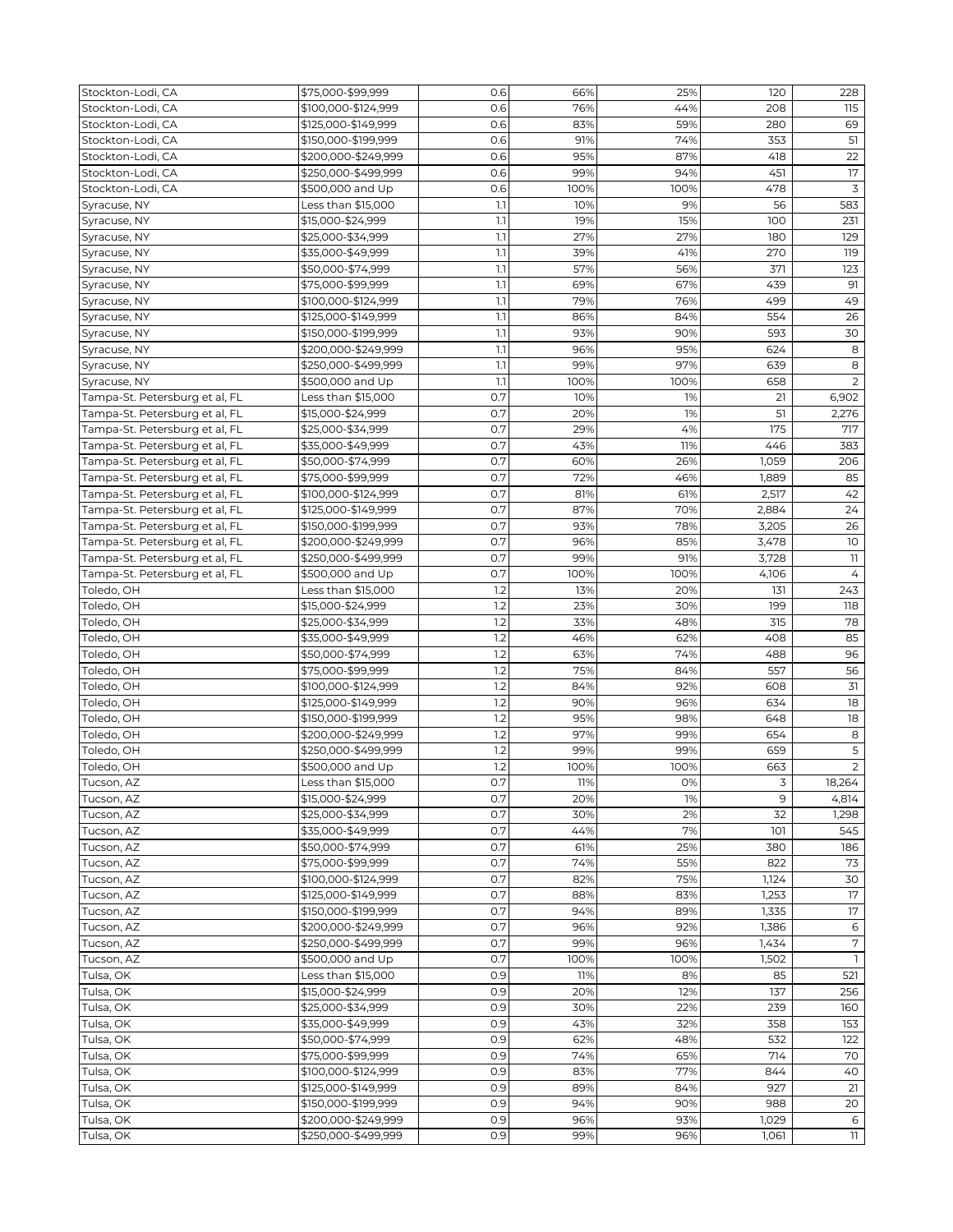| 0.7<br>Urban Honolulu, HI<br>Less than \$15,000<br>7%<br>2%<br>27<br>0.7<br>Urban Honolulu, HI<br>\$15,000-\$24,999<br>11%<br>3%<br>49<br>\$25,000-\$34,999<br>0.7<br>17%<br>Urban Honolulu, HI<br>6%<br>86<br>0.7<br>9%<br>141<br>26%<br>Urban Honolulu, HI<br>\$35,000-\$49,999<br>0.7<br>41%<br>18%<br>270<br>Urban Honolulu, HI<br>\$50,000-\$74,999<br>0.7<br>Urban Honolulu, HI<br>54%<br>440<br>\$75,000-\$99,999<br>29%<br>0.7<br>65%<br>39%<br>Urban Honolulu, HI<br>\$100,000-\$124,999<br>580<br>O.7<br>74%<br>47%<br>699<br>Urban Honolulu, HI<br>\$125,000-\$149,999<br>\$150,000-\$199,999<br>0.7<br>86%<br>56%<br>842<br>Urban Honolulu, HI<br>Urban Honolulu, HI<br>0.7<br>\$200,000-\$249,999<br>91%<br>65%<br>980<br>O.7<br>97%<br>78%<br>1,163<br>Urban Honolulu, HI<br>\$250,000-\$499,999<br>0.7<br>Urban Honolulu, HI<br>100%<br>100%<br>1,498<br>\$500,000 and Up<br>Virginia Beach et al, VA-NC<br>Less than \$15,000<br>0.9<br>9%<br>1%<br>16<br>16%<br>Virginia Beach et al, VA-NC<br>\$15,000-\$24,999<br>0.9<br>1%<br>43<br>0.9<br>23%<br>5%<br>160<br>Virginia Beach et al, VA-NC<br>\$25,000-\$34,999<br>35%<br>16%<br>0.9<br>494<br>Virginia Beach et al, VA-NC<br>\$35,000-\$49,999 | 844<br>290<br>221 |
|---------------------------------------------------------------------------------------------------------------------------------------------------------------------------------------------------------------------------------------------------------------------------------------------------------------------------------------------------------------------------------------------------------------------------------------------------------------------------------------------------------------------------------------------------------------------------------------------------------------------------------------------------------------------------------------------------------------------------------------------------------------------------------------------------------------------------------------------------------------------------------------------------------------------------------------------------------------------------------------------------------------------------------------------------------------------------------------------------------------------------------------------------------------------------------------------------------------------|-------------------|
|                                                                                                                                                                                                                                                                                                                                                                                                                                                                                                                                                                                                                                                                                                                                                                                                                                                                                                                                                                                                                                                                                                                                                                                                                     |                   |
|                                                                                                                                                                                                                                                                                                                                                                                                                                                                                                                                                                                                                                                                                                                                                                                                                                                                                                                                                                                                                                                                                                                                                                                                                     |                   |
|                                                                                                                                                                                                                                                                                                                                                                                                                                                                                                                                                                                                                                                                                                                                                                                                                                                                                                                                                                                                                                                                                                                                                                                                                     |                   |
|                                                                                                                                                                                                                                                                                                                                                                                                                                                                                                                                                                                                                                                                                                                                                                                                                                                                                                                                                                                                                                                                                                                                                                                                                     | 224               |
|                                                                                                                                                                                                                                                                                                                                                                                                                                                                                                                                                                                                                                                                                                                                                                                                                                                                                                                                                                                                                                                                                                                                                                                                                     | 192               |
|                                                                                                                                                                                                                                                                                                                                                                                                                                                                                                                                                                                                                                                                                                                                                                                                                                                                                                                                                                                                                                                                                                                                                                                                                     | 100               |
|                                                                                                                                                                                                                                                                                                                                                                                                                                                                                                                                                                                                                                                                                                                                                                                                                                                                                                                                                                                                                                                                                                                                                                                                                     | 57                |
|                                                                                                                                                                                                                                                                                                                                                                                                                                                                                                                                                                                                                                                                                                                                                                                                                                                                                                                                                                                                                                                                                                                                                                                                                     | 38                |
|                                                                                                                                                                                                                                                                                                                                                                                                                                                                                                                                                                                                                                                                                                                                                                                                                                                                                                                                                                                                                                                                                                                                                                                                                     | 49                |
|                                                                                                                                                                                                                                                                                                                                                                                                                                                                                                                                                                                                                                                                                                                                                                                                                                                                                                                                                                                                                                                                                                                                                                                                                     | 16                |
|                                                                                                                                                                                                                                                                                                                                                                                                                                                                                                                                                                                                                                                                                                                                                                                                                                                                                                                                                                                                                                                                                                                                                                                                                     | 18                |
|                                                                                                                                                                                                                                                                                                                                                                                                                                                                                                                                                                                                                                                                                                                                                                                                                                                                                                                                                                                                                                                                                                                                                                                                                     | 3                 |
|                                                                                                                                                                                                                                                                                                                                                                                                                                                                                                                                                                                                                                                                                                                                                                                                                                                                                                                                                                                                                                                                                                                                                                                                                     | 3,983             |
|                                                                                                                                                                                                                                                                                                                                                                                                                                                                                                                                                                                                                                                                                                                                                                                                                                                                                                                                                                                                                                                                                                                                                                                                                     | 1,275             |
|                                                                                                                                                                                                                                                                                                                                                                                                                                                                                                                                                                                                                                                                                                                                                                                                                                                                                                                                                                                                                                                                                                                                                                                                                     | 355               |
|                                                                                                                                                                                                                                                                                                                                                                                                                                                                                                                                                                                                                                                                                                                                                                                                                                                                                                                                                                                                                                                                                                                                                                                                                     | 167               |
| Virginia Beach et al, VA-NC<br>0.9<br>53%<br>38%<br>1,215<br>\$50,000-\$74,999                                                                                                                                                                                                                                                                                                                                                                                                                                                                                                                                                                                                                                                                                                                                                                                                                                                                                                                                                                                                                                                                                                                                      | 106               |
| 0.9<br>67%<br>62%<br>1,960<br>Virginia Beach et al, VA-NC<br>\$75,000-\$99,999                                                                                                                                                                                                                                                                                                                                                                                                                                                                                                                                                                                                                                                                                                                                                                                                                                                                                                                                                                                                                                                                                                                                      | 44                |
| 78%<br>0.9<br>76%<br>2,404<br>Virginia Beach et al, VA-NC<br>\$100,000-\$124,999                                                                                                                                                                                                                                                                                                                                                                                                                                                                                                                                                                                                                                                                                                                                                                                                                                                                                                                                                                                                                                                                                                                                    | 28                |
| Virginia Beach et al, VA-NC<br>\$125,000-\$149,999<br>0.9<br>85%<br>85%<br>2,687                                                                                                                                                                                                                                                                                                                                                                                                                                                                                                                                                                                                                                                                                                                                                                                                                                                                                                                                                                                                                                                                                                                                    | 16                |
| Virginia Beach et al, VA-NC<br>\$150,000-\$199,999<br>0.9<br>92%<br>91%<br>2,882                                                                                                                                                                                                                                                                                                                                                                                                                                                                                                                                                                                                                                                                                                                                                                                                                                                                                                                                                                                                                                                                                                                                    | 18                |
| 0.9<br>Virginia Beach et al, VA-NC<br>\$200,000-\$249,999<br>96%<br>95%<br>3,009                                                                                                                                                                                                                                                                                                                                                                                                                                                                                                                                                                                                                                                                                                                                                                                                                                                                                                                                                                                                                                                                                                                                    | 7                 |
| 0.9<br>99%<br>97%<br>Virginia Beach et al, VA-NC<br>\$250,000-\$499,999<br>3,092                                                                                                                                                                                                                                                                                                                                                                                                                                                                                                                                                                                                                                                                                                                                                                                                                                                                                                                                                                                                                                                                                                                                    | 6                 |
| Virginia Beach et al, VA-NC<br>0.9<br>100%<br>3,176<br>\$500,000 and Up<br>100%                                                                                                                                                                                                                                                                                                                                                                                                                                                                                                                                                                                                                                                                                                                                                                                                                                                                                                                                                                                                                                                                                                                                     | $\overline{1}$    |
| Washington et al, DC-VA-MD-WV<br>0.9<br>6%<br>0%<br>19                                                                                                                                                                                                                                                                                                                                                                                                                                                                                                                                                                                                                                                                                                                                                                                                                                                                                                                                                                                                                                                                                                                                                              | 7,230             |
| Less than \$15,000<br>\$15,000-\$24,999<br>0.9<br>10%<br>1%<br>51                                                                                                                                                                                                                                                                                                                                                                                                                                                                                                                                                                                                                                                                                                                                                                                                                                                                                                                                                                                                                                                                                                                                                   |                   |
| Washington et al, DC-VA-MD-WV<br>0.9<br>14%<br>2%<br>154                                                                                                                                                                                                                                                                                                                                                                                                                                                                                                                                                                                                                                                                                                                                                                                                                                                                                                                                                                                                                                                                                                                                                            | 1,732<br>644      |
| Washington et al, DC-VA-MD-WV<br>\$25,000-\$34,999                                                                                                                                                                                                                                                                                                                                                                                                                                                                                                                                                                                                                                                                                                                                                                                                                                                                                                                                                                                                                                                                                                                                                                  |                   |
| Washington et al, DC-VA-MD-WV<br>397<br>\$35,000-\$49,999<br>0.9<br>22%<br>6%                                                                                                                                                                                                                                                                                                                                                                                                                                                                                                                                                                                                                                                                                                                                                                                                                                                                                                                                                                                                                                                                                                                                       | 420               |
| 17%<br>Washington et al, DC-VA-MD-WV<br>0.9<br>34%<br>1,110<br>\$50,000-\$74,999                                                                                                                                                                                                                                                                                                                                                                                                                                                                                                                                                                                                                                                                                                                                                                                                                                                                                                                                                                                                                                                                                                                                    | 258               |
| 0.9<br>46%<br>35%<br>2,250<br>Washington et al, DC-VA-MD-WV<br>\$75,000-\$99,999                                                                                                                                                                                                                                                                                                                                                                                                                                                                                                                                                                                                                                                                                                                                                                                                                                                                                                                                                                                                                                                                                                                                    | 124               |
| Washington et al, DC-VA-MD-WV<br>0.9<br>57%<br>52%<br>3,299<br>\$100,000-\$124,999                                                                                                                                                                                                                                                                                                                                                                                                                                                                                                                                                                                                                                                                                                                                                                                                                                                                                                                                                                                                                                                                                                                                  | 71                |
| Washington et al, DC-VA-MD-WV<br>\$125,000-\$149,999<br>0.9<br>66%<br>64%<br>4,083                                                                                                                                                                                                                                                                                                                                                                                                                                                                                                                                                                                                                                                                                                                                                                                                                                                                                                                                                                                                                                                                                                                                  | 47                |
| 75%<br>Washington et al, DC-VA-MD-WV<br>0.9<br>79%<br>4,813<br>\$150,000-\$199,999                                                                                                                                                                                                                                                                                                                                                                                                                                                                                                                                                                                                                                                                                                                                                                                                                                                                                                                                                                                                                                                                                                                                  | 59                |
| Washington et al, DC-VA-MD-WV<br>\$200,000-\$249,999<br>0.9<br>85%<br>84%<br>5,350                                                                                                                                                                                                                                                                                                                                                                                                                                                                                                                                                                                                                                                                                                                                                                                                                                                                                                                                                                                                                                                                                                                                  | 32                |
| Washington et al, DC-VA-MD-WV<br>0.9<br>94%<br>5,757<br>\$250,000-\$499,999<br>90%                                                                                                                                                                                                                                                                                                                                                                                                                                                                                                                                                                                                                                                                                                                                                                                                                                                                                                                                                                                                                                                                                                                                  | 38                |
| Washington et al, DC-VA-MD-WV<br>0.9<br>100%<br>100%<br>\$500,000 and Up<br>6,400                                                                                                                                                                                                                                                                                                                                                                                                                                                                                                                                                                                                                                                                                                                                                                                                                                                                                                                                                                                                                                                                                                                                   | 11                |
| Less than \$15,000<br>$\mathbf{1}$<br>10%<br>5%<br>32<br>Wichita, KS                                                                                                                                                                                                                                                                                                                                                                                                                                                                                                                                                                                                                                                                                                                                                                                                                                                                                                                                                                                                                                                                                                                                                | 880               |
| $\mathbf{I}$<br>13%<br>Wichita, KS<br>\$15,000-\$24,999<br>19%<br>86                                                                                                                                                                                                                                                                                                                                                                                                                                                                                                                                                                                                                                                                                                                                                                                                                                                                                                                                                                                                                                                                                                                                                | 264               |
| Wichita, KS<br>\$25,000-\$34,999<br>1<br>28%<br>27%<br>184                                                                                                                                                                                                                                                                                                                                                                                                                                                                                                                                                                                                                                                                                                                                                                                                                                                                                                                                                                                                                                                                                                                                                          | 143               |
| $\mathbf{1}$<br>42%<br>38%<br>255<br>Wichita, KS<br>\$35,000-\$49,999                                                                                                                                                                                                                                                                                                                                                                                                                                                                                                                                                                                                                                                                                                                                                                                                                                                                                                                                                                                                                                                                                                                                               | 118               |
| $\mathbf{I}$<br>Wichita, KS<br>\$50,000-\$74,999<br>60%<br>52%<br>346                                                                                                                                                                                                                                                                                                                                                                                                                                                                                                                                                                                                                                                                                                                                                                                                                                                                                                                                                                                                                                                                                                                                               | 133               |
| Wichita, KS<br>\$75,000-\$99,999<br>$\overline{1}$<br>73%<br>71%<br>476                                                                                                                                                                                                                                                                                                                                                                                                                                                                                                                                                                                                                                                                                                                                                                                                                                                                                                                                                                                                                                                                                                                                             | 83                |
| Wichita, KS<br>\$100,000-\$124,999<br>L<br>83%<br>85%<br>570                                                                                                                                                                                                                                                                                                                                                                                                                                                                                                                                                                                                                                                                                                                                                                                                                                                                                                                                                                                                                                                                                                                                                        | 36                |
| \$125,000-\$149,999<br>$\overline{1}$<br>91%<br>Wichita, KS<br>89%<br>609                                                                                                                                                                                                                                                                                                                                                                                                                                                                                                                                                                                                                                                                                                                                                                                                                                                                                                                                                                                                                                                                                                                                           | 24                |
| Wichita, KS<br>\$150,000-\$199,999<br>1<br>95%<br>94%<br>630                                                                                                                                                                                                                                                                                                                                                                                                                                                                                                                                                                                                                                                                                                                                                                                                                                                                                                                                                                                                                                                                                                                                                        | 20                |
| \$200,000-\$249,999<br>$\mathbf{1}$<br>97%<br>Wichita, KS<br>96%<br>645                                                                                                                                                                                                                                                                                                                                                                                                                                                                                                                                                                                                                                                                                                                                                                                                                                                                                                                                                                                                                                                                                                                                             | 8                 |
| $\mathbf{1}$<br>\$250,000-\$499,999<br>99%<br>98%<br>657<br>Wichita, KS                                                                                                                                                                                                                                                                                                                                                                                                                                                                                                                                                                                                                                                                                                                                                                                                                                                                                                                                                                                                                                                                                                                                             | 7                 |
| Wichita, KS<br>$\overline{1}$<br>100%<br>100%<br>671<br>\$500,000 and Up                                                                                                                                                                                                                                                                                                                                                                                                                                                                                                                                                                                                                                                                                                                                                                                                                                                                                                                                                                                                                                                                                                                                            | $\overline{3}$    |
| Winston-Salem, NC<br>Less than \$15,000<br>0.8<br>11<br>12%<br>2%                                                                                                                                                                                                                                                                                                                                                                                                                                                                                                                                                                                                                                                                                                                                                                                                                                                                                                                                                                                                                                                                                                                                                   | 3,413             |
| Winston-Salem, NC<br>\$15,000-\$24,999<br>0.8<br>23%<br>6%<br>36                                                                                                                                                                                                                                                                                                                                                                                                                                                                                                                                                                                                                                                                                                                                                                                                                                                                                                                                                                                                                                                                                                                                                    | 780               |
| Winston-Salem, NC<br>\$25,000-\$34,999<br>0.8<br>33%<br>14%<br>88                                                                                                                                                                                                                                                                                                                                                                                                                                                                                                                                                                                                                                                                                                                                                                                                                                                                                                                                                                                                                                                                                                                                                   | 326               |
| Winston-Salem, NC<br>\$35,000-\$49,999<br>0.8<br>156<br>48%<br>26%                                                                                                                                                                                                                                                                                                                                                                                                                                                                                                                                                                                                                                                                                                                                                                                                                                                                                                                                                                                                                                                                                                                                                  | 236               |
| Winston-Salem, NC<br>\$50,000-\$74,999<br>45%<br>277<br>0.8<br>66%                                                                                                                                                                                                                                                                                                                                                                                                                                                                                                                                                                                                                                                                                                                                                                                                                                                                                                                                                                                                                                                                                                                                                  | 204               |
| 0.8<br>78%<br>68%<br>Winston-Salem, NC<br>\$75,000-\$99,999<br>414                                                                                                                                                                                                                                                                                                                                                                                                                                                                                                                                                                                                                                                                                                                                                                                                                                                                                                                                                                                                                                                                                                                                                  | 88                |
| 0.8<br>497<br>Winston-Salem, NC<br>\$100,000-\$124,999<br>86%<br>81%                                                                                                                                                                                                                                                                                                                                                                                                                                                                                                                                                                                                                                                                                                                                                                                                                                                                                                                                                                                                                                                                                                                                                | 42                |
| Winston-Salem, NC<br>\$125,000-\$149,999<br>0.8<br>91%<br>87%<br>531                                                                                                                                                                                                                                                                                                                                                                                                                                                                                                                                                                                                                                                                                                                                                                                                                                                                                                                                                                                                                                                                                                                                                | 28                |
| Winston-Salem, NC<br>\$150,000-\$199,999<br>0.8<br>95%<br>91%<br>558                                                                                                                                                                                                                                                                                                                                                                                                                                                                                                                                                                                                                                                                                                                                                                                                                                                                                                                                                                                                                                                                                                                                                | 22                |
| Winston-Salem, NC<br>\$200,000-\$249,999<br>0.8<br>97%<br>95%<br>582                                                                                                                                                                                                                                                                                                                                                                                                                                                                                                                                                                                                                                                                                                                                                                                                                                                                                                                                                                                                                                                                                                                                                | 9                 |
| Winston-Salem, NC<br>\$250,000-\$499,999<br>0.8<br>99%<br>98%<br>599                                                                                                                                                                                                                                                                                                                                                                                                                                                                                                                                                                                                                                                                                                                                                                                                                                                                                                                                                                                                                                                                                                                                                | 7                 |
| Winston-Salem, NC<br>\$500,000 and Up<br>0.8<br>100%<br>100%<br>612                                                                                                                                                                                                                                                                                                                                                                                                                                                                                                                                                                                                                                                                                                                                                                                                                                                                                                                                                                                                                                                                                                                                                 | 4                 |
| 0.9<br>1%<br>Worcester, MA-CT<br>Less than \$15,000<br>9%<br>6                                                                                                                                                                                                                                                                                                                                                                                                                                                                                                                                                                                                                                                                                                                                                                                                                                                                                                                                                                                                                                                                                                                                                      | 6,139             |
| Worcester, MA-CT<br>\$15,000-\$24,999<br>0.9<br>16%<br>1%<br>8                                                                                                                                                                                                                                                                                                                                                                                                                                                                                                                                                                                                                                                                                                                                                                                                                                                                                                                                                                                                                                                                                                                                                      | 3,494             |
| 3%<br>\$25,000-\$34,999<br>0.9<br>23%<br>22<br>Worcester, MA-CT                                                                                                                                                                                                                                                                                                                                                                                                                                                                                                                                                                                                                                                                                                                                                                                                                                                                                                                                                                                                                                                                                                                                                     | 1,166             |
|                                                                                                                                                                                                                                                                                                                                                                                                                                                                                                                                                                                                                                                                                                                                                                                                                                                                                                                                                                                                                                                                                                                                                                                                                     | 566               |
| Worcester, MA-CT<br>\$35,000-\$49,999<br>0.9<br>34%<br>8%<br>60                                                                                                                                                                                                                                                                                                                                                                                                                                                                                                                                                                                                                                                                                                                                                                                                                                                                                                                                                                                                                                                                                                                                                     | 336               |